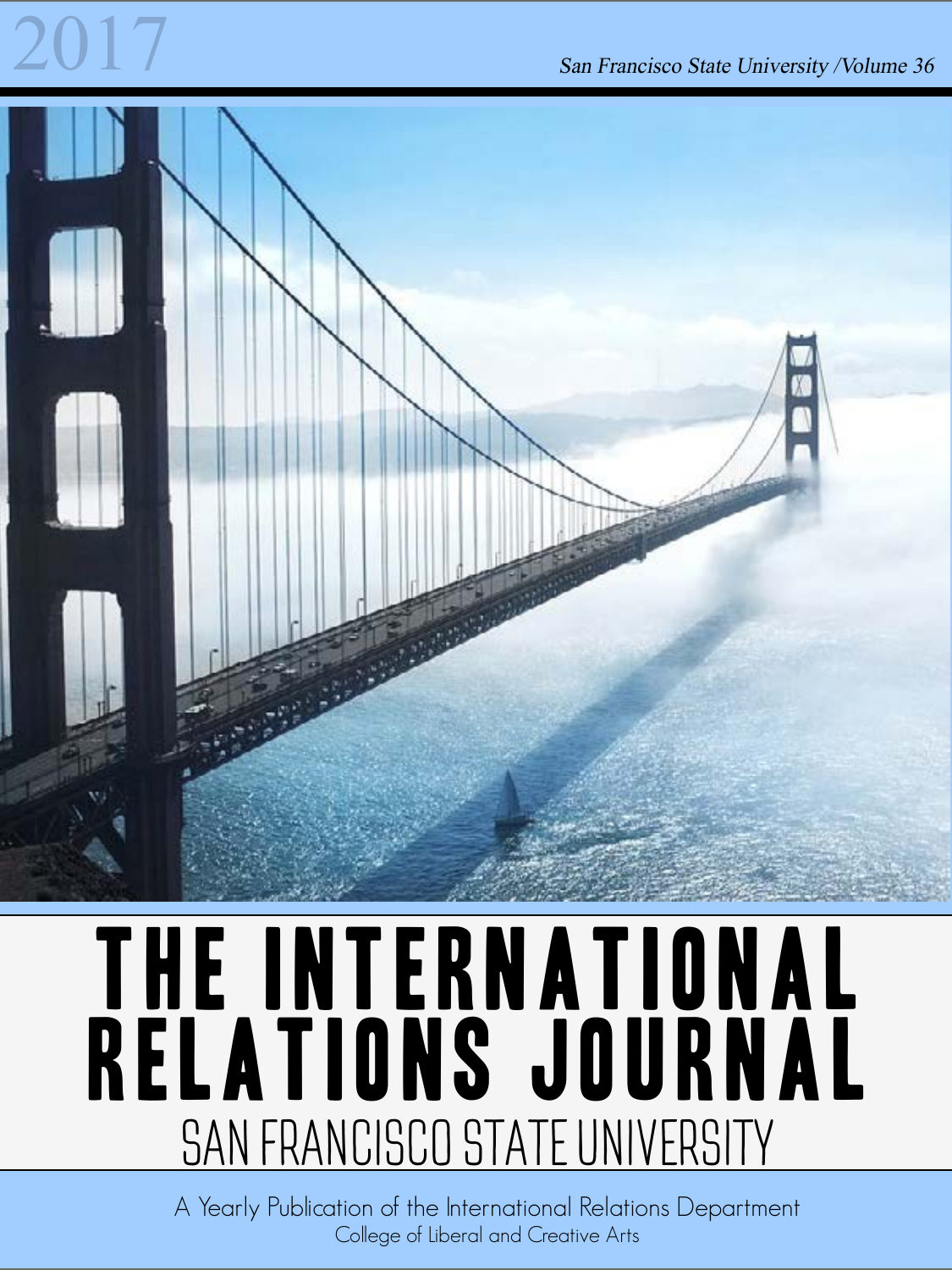# Table of **CONTENTS**

|    | $O2$ Journal Staff                                                                                                       |
|----|--------------------------------------------------------------------------------------------------------------------------|
|    | $O3$ Editorial Policy                                                                                                    |
|    | 04 Acknowledgements                                                                                                      |
|    | $O5$ Dedication                                                                                                          |
|    | $\bigcirc$ The Role of Government in Economic<br>Success: A Case Study of Taiwan<br>KA CHIO                              |
|    | 15 Migration in Central America<br>CHRISTIANA ENGLISH                                                                    |
|    | 23 North Korea's Nuclear Weapons<br>Development<br>CODY FOLMAR                                                           |
| 34 | You Are Welcome Here: National<br>Identity and Immigration in Euskadi,<br><b>Basque Country</b><br><b>HALLIE HOFFMAN</b> |
| 48 | The Pan-Kurdish Myth<br>MILES THEODORE POPPLEWELL                                                                        |
|    |                                                                                                                          |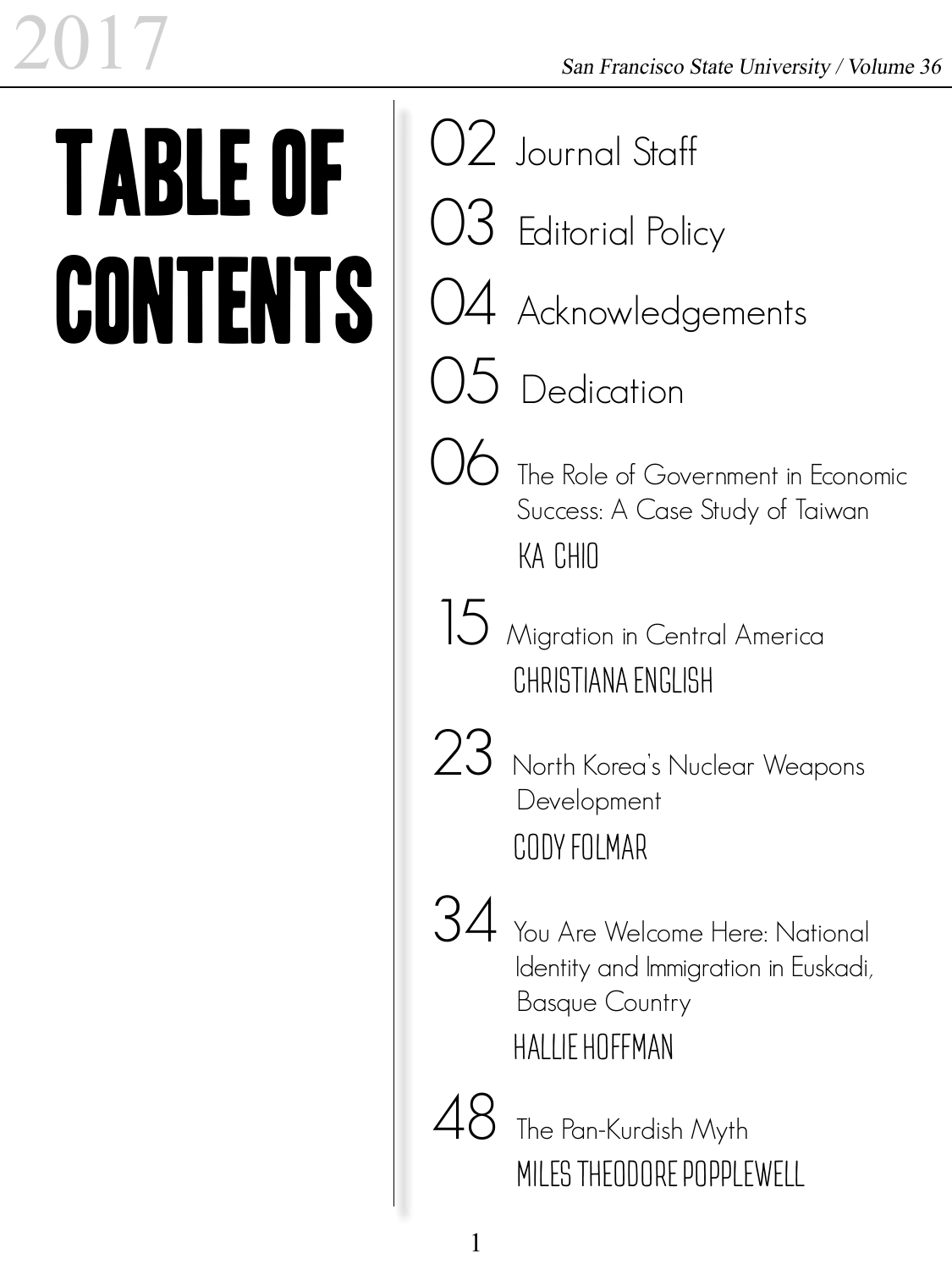## Journal Staff

Managing Editors

Briana Abbink Nouf Aloufi Maria Cruz Cardenas Karin Nordin

#### **EDITORS**

Manal Abdi Adrienne Chukwuneta Mariah Cobb Saher Ebadi Daniel Frank Yena Kim<br>Sara Lonegard Joanalyn Santo Matignas Nancy Ngo Breanna Reeves Andre Saldan Megan Elizabeth Stone<br>Iris Tinsley<br>Aimee Varghese<br>Dani Walsh Noelle Walsh

InDesign Layout

Charlotte Ohrbom

#### WRITERS

Alanoud Aloufi Naia Ardrey Eva Charidas Ka Chio Caroline Cunningham Anas Elallame Christina English Esvin Enrique Cody Folmar Erica<sup>'</sup> Gratton Hallie Hoffman Lisa Inoi Almas Khan John Kulu Thomasin Joy Lauria Carina Darielle Melara Miles Theodore Popplewell<br>Cody Ryan<br>Flavio Geovany Zanipatin

Statements and opinions expressed in The International Relations Journal are solely the responsibility of the authors and do not necessarily reflect the views of the Executive Editors, the Editorial Board, the Faculty Advisor, or the Department of International Relations at San Francisco State University.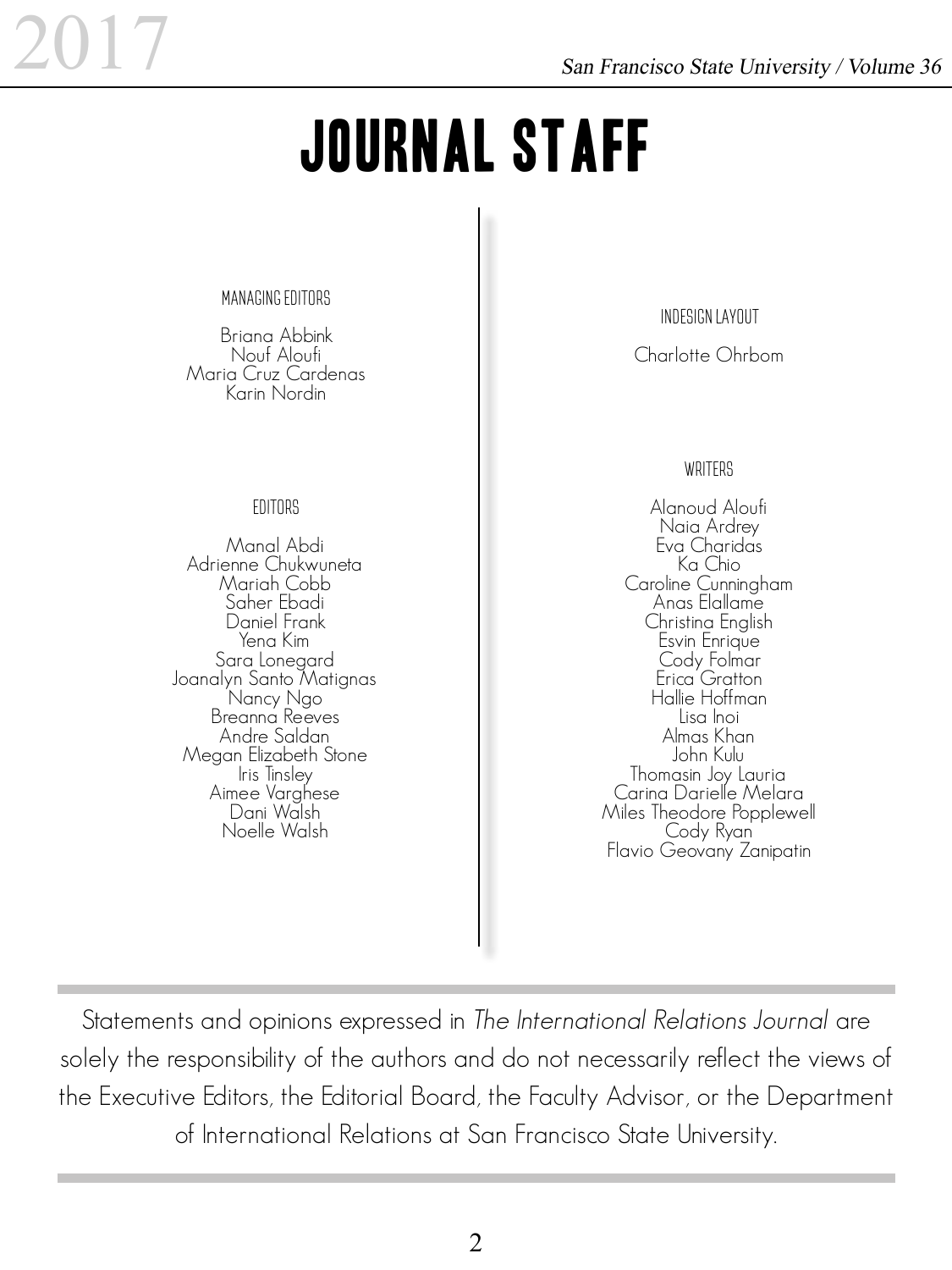## Editorial Policy

#### Overview

The International Relations Journal at San Francisco State University strives to exhibit the diverse range of undergraduate and graduate research interests that flourish in our department.

Each semester, the Journal is offered as a course in which students participate as writers or editors in a peer review process, or as administrative staff members who assist authors and editors as well as guide the Journal through its production.

The goal of the course is to expose students to the peer review process, focusing on academic standards of argumentation and factual accuracy, citation formatting, and collaborative editing using Microsoft Word's "track changes" feature. More broadly, the Journal's executive editors aim to help students develop writing/editing skills applicable in other courses and promote a deeper understanding of the discipline of International Relations as a whole.

#### Submissons & Process

The Journal encourages all students pursuing a B.A. or M.A. in International Relations to submit completed works (incomplete papers and abstracts are not accepted) at the beginning of each semester. From these submissions, the Journal's executive editors assign students to positions on the writing and editorial boards as well as a number of administrative-level appointments.

The course curriculum includes a number of informational workshops and at least three rounds of structured editing and revision. All editing is anonymous and each submission is reviewed by three different editors.

The structured peer review is as follows:  $^{11}$  a submission is first edited by an undergraduate or graduate "peer expert" who has conducted prior research on topics and/or regions relevant to the paper and can thus provide fact checking and citation suggestions; <sup>[2]</sup> second round editing focuses on clarity and academic tone my paring the manuscript with an editore unfamiliar with the paper's subject;  $\frac{13}{2}$  finally, the paper is edited for proper citation formatting and technical aspects. At the end of the semester, authors participating in this process are expected to submit a final manuscript for consideration by the Journal's executive editors and the faculty advisor.

#### Publication of Articles

Only submissions that have gone through the peer review process and meet the content and formatting requirements will be considered for publication. The Journal is published yearly.

For Submissions and Back Issues:

http://internationalrelations.sfsu.edu/content/international-relations-journal-0

For all other inquiries:

Department of International Relations 1600 Holloway Avenue/HUM Room 282 San Francisco, California 94132 PHONE: 415.338.2654/ FAX: 415.338.2880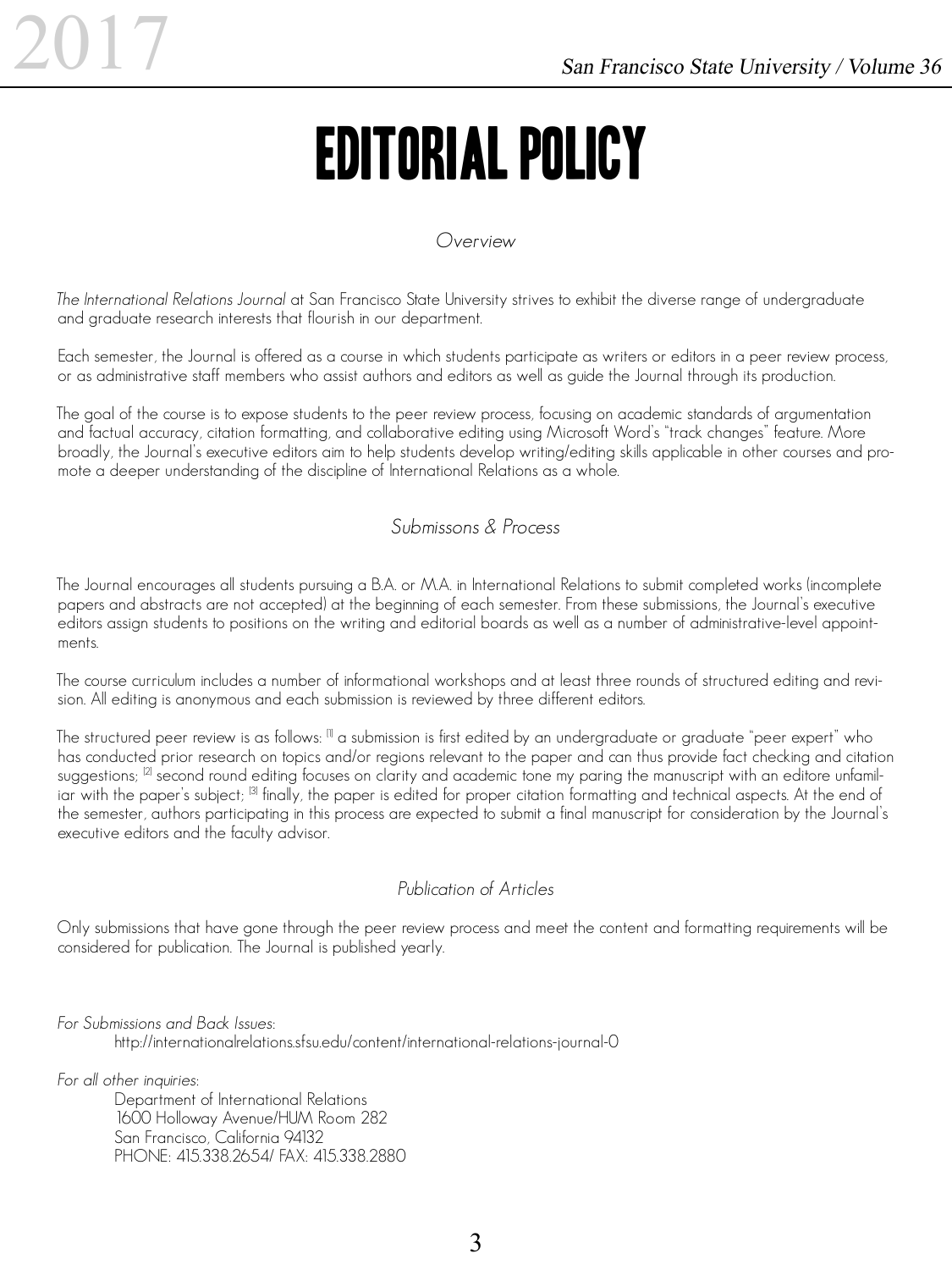## Acknowledgements

The staff of The International Relations Journal is grateful for the continued funding allocated by the Instructionally Related Activities Committee and the Department of International Relations at San Francisco State University for the production of this journal.

The production of this journal is a group effort and the managing editors would like to especially thank all the members of the editorial board and the contributing writers. The editorial board members edited the articles contained in this issue and both the editors and writers patiently endured the labor of multiple revisions of these articles, as well as corresponding with one another. The guidance and advice of Dr. Burcu Ellis in the International Relations Department has been indispensable to the publication of the Journal.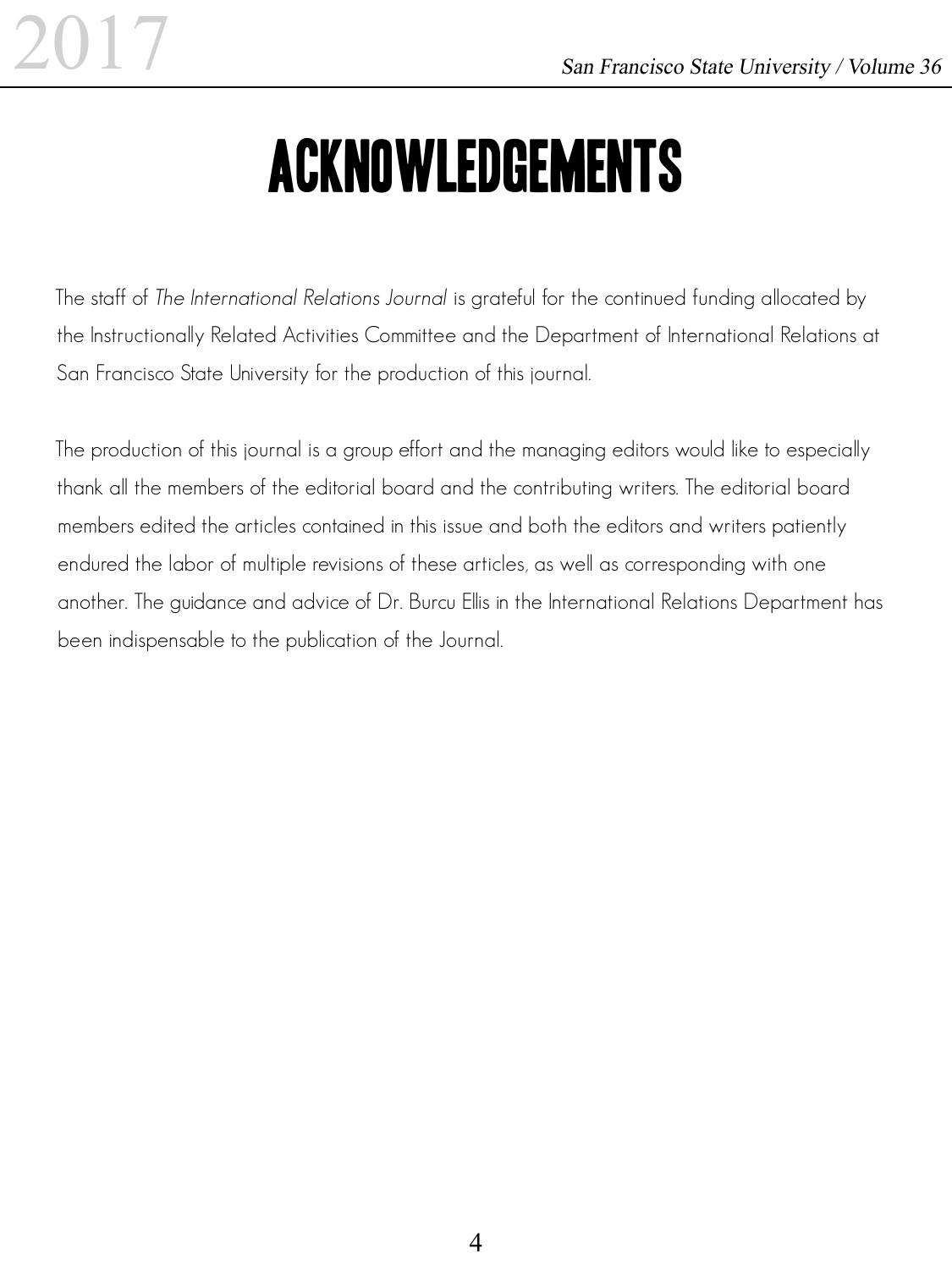## **DEDICATION**

To Professor Emeritus JoAnn Aviel:

With sincere gratitude for decades of dedication and teaching, we thank you.

- Model UN Students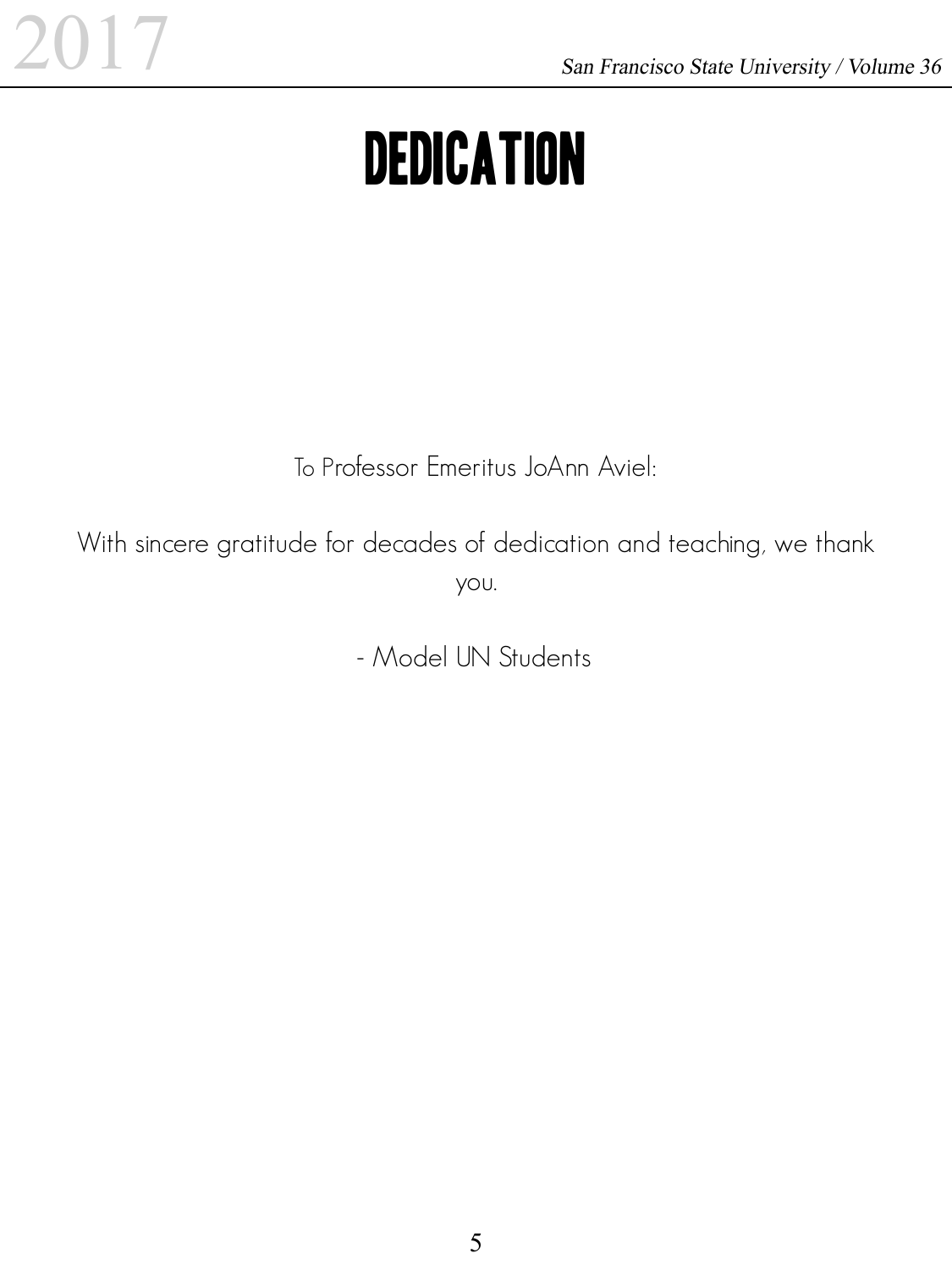### The Role of Government in Economic Success: A Case Study of Taiwan

### By KA CHIO

Taiwan's economic development after 1945 is remarkable. Many Taiwanese people have lifted out of poverty, and their living standard has significantly improved. Political economists and developmental economists generally consider Taiwan's economic development a success, but they are puzzled by such a remarkable economic success given Taiwan's limited land and scarce resources. This paper traces Taiwan's economic history from 1945 to present. It analyzes the government's role in economic recovery, agricultural reform, and import substitution in the 1950s, export promotion policy in the 1960s, industrial upgrading in the 1970s, and economic integration with Mainland China since the late 1980s. The author argues that state intervention played a key role in initiating, sustaining, and transforming Taiwan's economy over the past decades, and Taiwan's economic experience can be a model for developing countries who struggle with neoliberal economic policies.

Taiwan<sup>1</sup> is located off the south-<br>eastern coast of China. Its total  $\sum$ aiwan<sup>1</sup> is located off the southarea is 36,193 square kilometers, and its total coastline is about 1,139 kilometers.<sup>2</sup> It is approximately 230 miles long and 85 miles wide at the center. Taiwan's size is roughly the size of the Netherlands or the size of the U.S. states of Massachusetts, Rhode Island, and Connecticut combined.3 As of July 2014, Taiwan had a population of 23.4 million.<sup>4</sup> In comparison to other countries, Taiwan ranks above average in population (no. 49 of 221 countries) and ranks just below average in land area (no. 136 of 232 countries).<sup>5</sup>

From the above basic information, it seems that Taiwan is an underdeveloped country and Taiwanese people

4 "ROC Vital Information," *Yearbook* 2014. 5 Cooper, *Taiwan*, 2.

live in poverty because its limited land and huge population are burdens for itself. Under Japanese colonial rule from 1895 to 1945, Taiwan's economy thrived and surpassed all of East Asia except for Japan. After World War Two, Taiwan's economy worsened dramatically. When the Republic of China (ROC) moved its government to Taiwan in 1949, some political economists and development economists called Taiwan a "basket case" – meaning that it had little or no chance of developing its economy. From 1945 through the 1960s, Taiwan appeared to have uncompromising prospects for economic success. From the mid-1960s, however, Taiwan's economy took off and soon became a prosperous country.<sup>6</sup> In 2013, its nominal gross domestic product (GDP) and nominal GDP per capita respectively stood at \$489.13 billion and \$20,952.7 Its export volume was about \$305.44 billion, whereas its import volume was

<sup>1</sup> The author would like to thank the peer reviewers and Professor Joel Kassiola for their feedback.

<sup>2 &</sup>quot;ROC Vital Information," *Republic of China Yearbook* 2014, accessed on May 10, 2015, available at http://www.ey.gov.tw/en/cp.aspx- ?n=C2D16F4EFE88C268.

<sup>3</sup> John Franklin Cooper, *Taiwan: Nation-State or Province?* (Boulder: Westview Press, 2009), 2.

<sup>6</sup> Ibid., 151.

<sup>7 &</sup>quot;ROC Vital Information," *Yearbook* 2014; Unless otherwise noted, the \$ sign refers to the U.S. Dollar.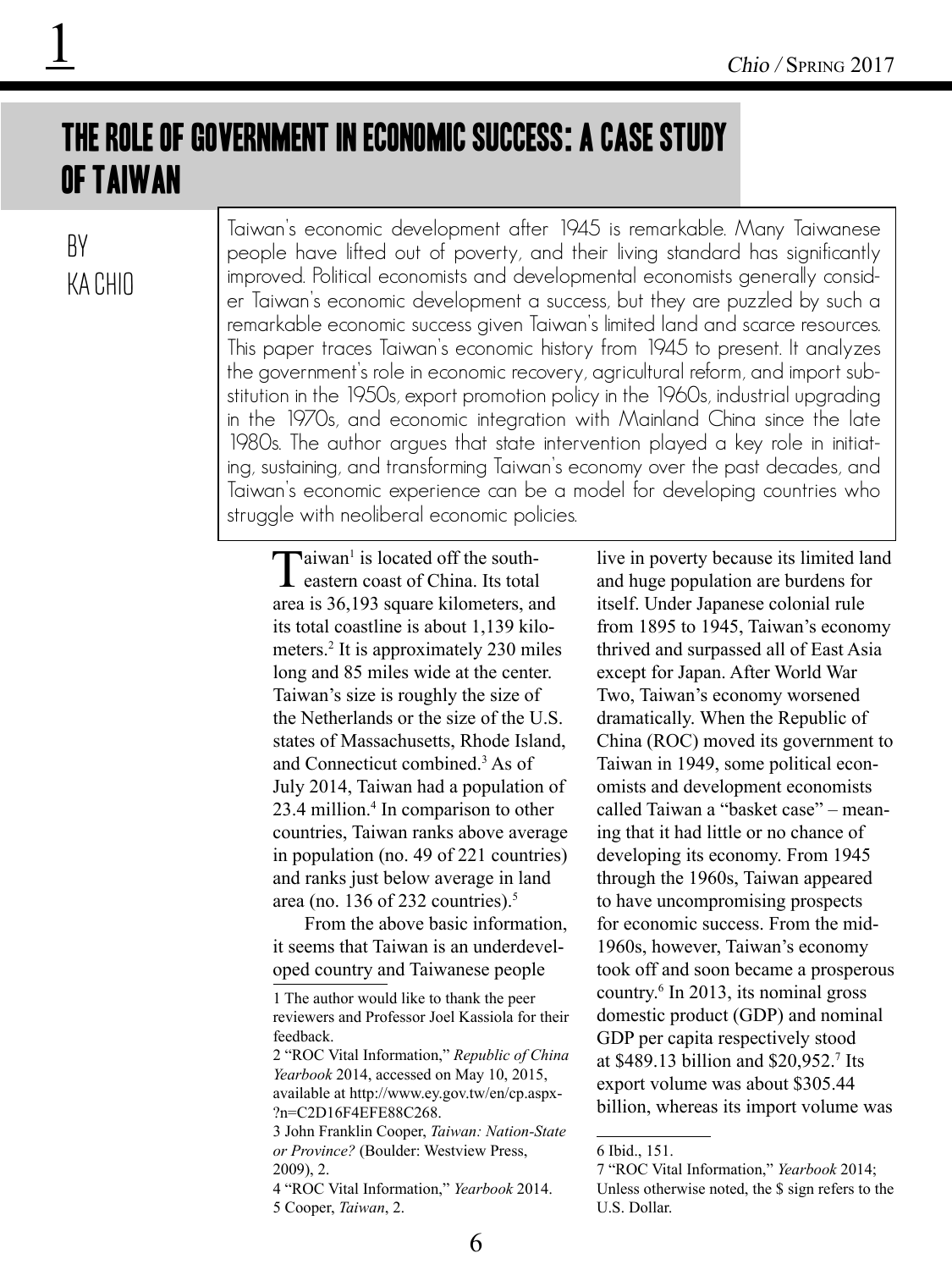about \$269.9 billion.<sup>8</sup> Taiwan's rankings in many global survey rankings are respectable. For example, it ranked 17th in Heritage Foundation's 2014 Index of Economic Freedom and 14th in World Economic Forum's 2014-2015 Global Competitiveness Index, respectively.<sup>9</sup>

Over the past decades, Taiwan's economic development is remarkable. It has successfully transformed itself from an unproductive country to a prosperous country. It is not an exaggeration to call its experience an economic success. In order to examine Taiwan's economic success, this paper traces Taiwan's economic history from 1945 to present. It attempts to answer two questions: 1) How did the government play a key role in initiating, sustaining, and transforming Taiwan's economy after 1945?, and 2) Can other developing countries learn from Taiwan's experience? In this paper, I argue that state intervention played a key role in initiating, sustaining, and transforming Taiwan's economy over the past decades, and Taiwan's economic experience can be a model for developing countries who struggle with neoliberal economic policies. This case study is of importance, as an uncompromising country with limited resources can modernize itself as long as the state plays an active but appropriate role.

#### 1945 to the 1950s: U.S. Assistance, Agricultural Reform, and Import Substitution

From 1945 to the 1950s, although the U.S. government supported Taiwan's economy, the ROC government initiated agricultural reform and import substitution policy. Immediately after World War II, Japan returned Taiwan to the ROC, then-legitimate government representing the whole of China. When the ROC moved its central government to Taiwan in 1949, it faced a war-ravaged economy that was primarily agricultural in nature. Revitalizing Taiwan's economy became an urgent task for the new government.<sup>10</sup>

The United States heavily supported the ROC government's civil war against the Chinese Communist Party before 1949. But later it ceased to support 8 Ibid.

9 "Appendices," *Republic of China Yearbook* 2014, accessed May 12, 2015, available at http://www.ey.gov.tw/en/Content\_ List.aspx?n=1C0C7D3F4AE4620C.

the ROC government in 1949. After the outbreak of the Korean War, the U.S. immediately saw Taiwan as a geographically invaluable strategic point. Subsequently, the U.S. sent massive economic and military aid to strength the ROC government on Taiwan and helped revitalize the war-ravaged Taiwanese economy. Between 1951 and 1965, the U.S. government sent over \$4 billion to Taiwan in the form of grants, loans, and military equipment.<sup>11</sup> Over the 1950s, the U.S. economic assistance equaled about 6 % of Taiwan's GDP and about 40% of its gross investment. The ROC government spent 38% of the aid on financing imports of immediate goods (mainly cotton, metals, and fertilizer), 30% on consumer goods (mainly food), and 19% on capital goods (machinery and tools). Without the U.S. assistance, Taiwan probably would not be able to go through the difficult 1950-1965 period.12

At the same time, the ROC government realized the importance of agriculture for sustainable economic development. The agricultural sector played three key roles for Taiwan's early economic development. First, it provided enough food to feed the population. Second, it provided an exportable surplus to earn foreign currencies, mainly the U.S. dollar. Third, it could release labor to the industrial sector once the government reformed the agricultural sector successfully.<sup>13</sup> In the late 1940s, agriculture became the most important sector in Taiwan as it accounted for over 90% of its exports. Given the dominant role of agriculture, the government began to reform it in three stages from 1949. First, in early 1949 the government forced landlords to reduce farm rent, limiting it to a maximum 37.5% of total main crops. Second, in June 1951 the government distributed public land on easy terms to farmers. Third, in 1953 the government obligated landlords to keep a minimal size of their land and to sell the rest of their land to farmers who currently rented the land. Landlords could get shares and bonds in public enterprises for compensation. To ensure the government could extract surplus from the agricultural sector, the government monopolized fertilizer and sold fertilizer to farmers at inflated pric-

<sup>10</sup> Cal Clark and Alexander C. Tan, *Taiwan's Political Economy: Meeting Challenges, Pursuing Progress* (Boulder: Lynne Reinner Publishers, 2012), 10.

<sup>11</sup> Kuo-ting Li, *The Evolution of Policy behind Taiwan's Development Success* (River Edge: World Scientific Publishing, 1995), 61.

<sup>12</sup> Robert Wade, *Governing the Market: Economic Theory and the Role of Government in East Asian Industrialization* (Princeton: Princeton University Press, 1990), 82. 13 Li, *The Evolution*, 39.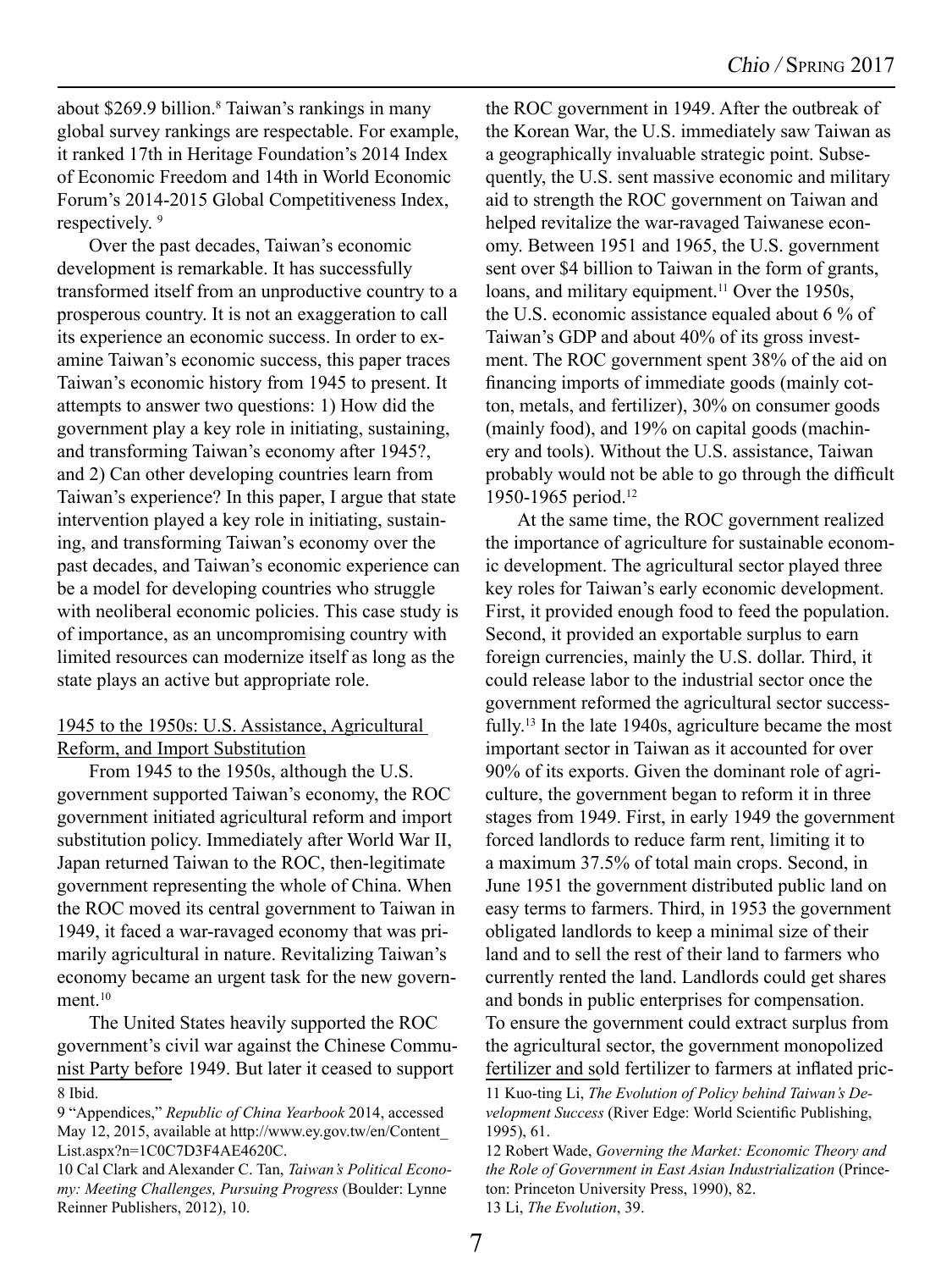es. It also collected crops from farmers at depressed prices.14 The results of the agricultural reform were splendid. Agricultural production grew by 4.6% in the 1950s, and agriculture supplied the bulk of Taiwan's exports for most of the 1950s.<sup>15</sup>

The government also took the issue of industrialization seriously. Given Taiwan's lack of raw materials and its population then grew at over three percent a year, raising living standards required labor-intensive production.<sup>16</sup> After reforming the agricultural sector, the government moved to promote the production of industrial and consumer goods. The basic goal of the import substitution policy was to develop domestic industries that could produce basic necessities to replace the dependence on imports. In Taiwan's case, the government promoted cement, glass, fertilizer, textiles, and several others; only sugar, tea, canned pineapple, and rice was encouraged to export.<sup>17</sup>

Taiwan's import substitution policy had three parts. First, the government identified promising investment opportunities. It then devised plans and invited private entrepreneurs to carry them out. To help private entrepreneurs get profits, the government arranged low-interest loans and foreign aids for them. Second, the government imposed tariffs and instituted quotas on a wide range of imports with the exeception of raw materials and machinery. Luxury goods and goods already produced domestically could not be easily imported. Tariff rates were high; on average, tariff rates could range from 46% in January 1955 to 65% in August 1959. Third, the government instituted a strict foreign currency control for both public sector and private sector importers to buy raw materials and machinery at favorable prices from abroad. In 1958, it devaluated the buying rate of the New Taiwan Dollar (NT\$) from NT\$24.7 to \$1 to

NT\$40.0 to \$1, and it implemented multiple foreign exchange rates for different imports. Public sector importers had more favorable rates than private sector importers. No free market in foreign exchange was allowed, as all foreign currencies had to be turned in to the central bank. These policies helped Taiwan's entrepreneurs produce industrial and consumer goods so as to replace imports in the domestic market.18

From 1945 to the late 1950s, Taiwan's economic performance was quite good. GDP grew 12% in 1952 and just over 9% in 1953 and 1954. It then declined over the next eight years, but the growth rate never declined below 5.5%. Manufacturing as part of GDP rose from 11% to 17%. Although agriculture as part of employment remained above 50%, the rate declined steadily.19 Overall, the above-mentioned policies helped Taiwan recover from World War Two and lay the foundation for subsequent years' economic development.

#### 1960s: Export Promotion Policy

In the early 1960s, Taiwan's import substitution policy began to run out of stream as slow economic growth appeared and domestic market saturated with domestically produced industrial and consumer goods. The government needed to revise its policy to change Taiwan's course of economic development. Under these circumstances, the government favored export promotion policy in the 1960s.

The government implemented four new policies for the export sector. First, it passed a list of acts to encourage investment in export and tax exemptions for exporters. In 1960, it enacted the Statute for the Encouragement of Investment to improve the export investment climate. The Statute provided significant tax exemptions for private exporters. For example, any incomes earned from exports were exempted from the income taxes, and producers were exempted from the payment of custom duties on imported machinery and equipment.<sup>20</sup> Second, the government favorably treated export enterprises with import tax rebates. In essence, customs duties incurred when export enterprises imported raw materials from abroad. When export enterprises exported products, the government returned the duties collected. The

<sup>14</sup> Alice H. Amsden, "Taiwan's Economic History: A Case of Etatisme and a Challenge to Dependency Theory" in *The Globalization and Development Reader: Perspectives on Development and Global Change*, ed. by J. Timmons Roberts, Amy Bellone Hite, and Nitsan Chorev (Madlen: Wiley Blackwell, 2015), 152-155.

<sup>15</sup> Clark and Tan, *Taiwan*, 11.

<sup>16</sup> Wade, *Governing the Market*, 77.

<sup>17</sup> Li-min Hsueh, Chen-kuo Hsu, and Dwight H. Perkins, "The Policy Framework: The Early Years," in *Industrialization and the State: The Changing Role of the Taiwan Government in the Economy*, 1945-1998, ed. Li-min Hsueh, Chen-kuo Hsu, and Dwight H. Perkins (Cambridge: Harvard Institute for International Development, 2001), 15.

<sup>18</sup> Ibid., 15-19.

<sup>19</sup> Clark and Tan, *Taiwan*, 12-13.

<sup>20</sup> Li, *The Evolution*, 78-79.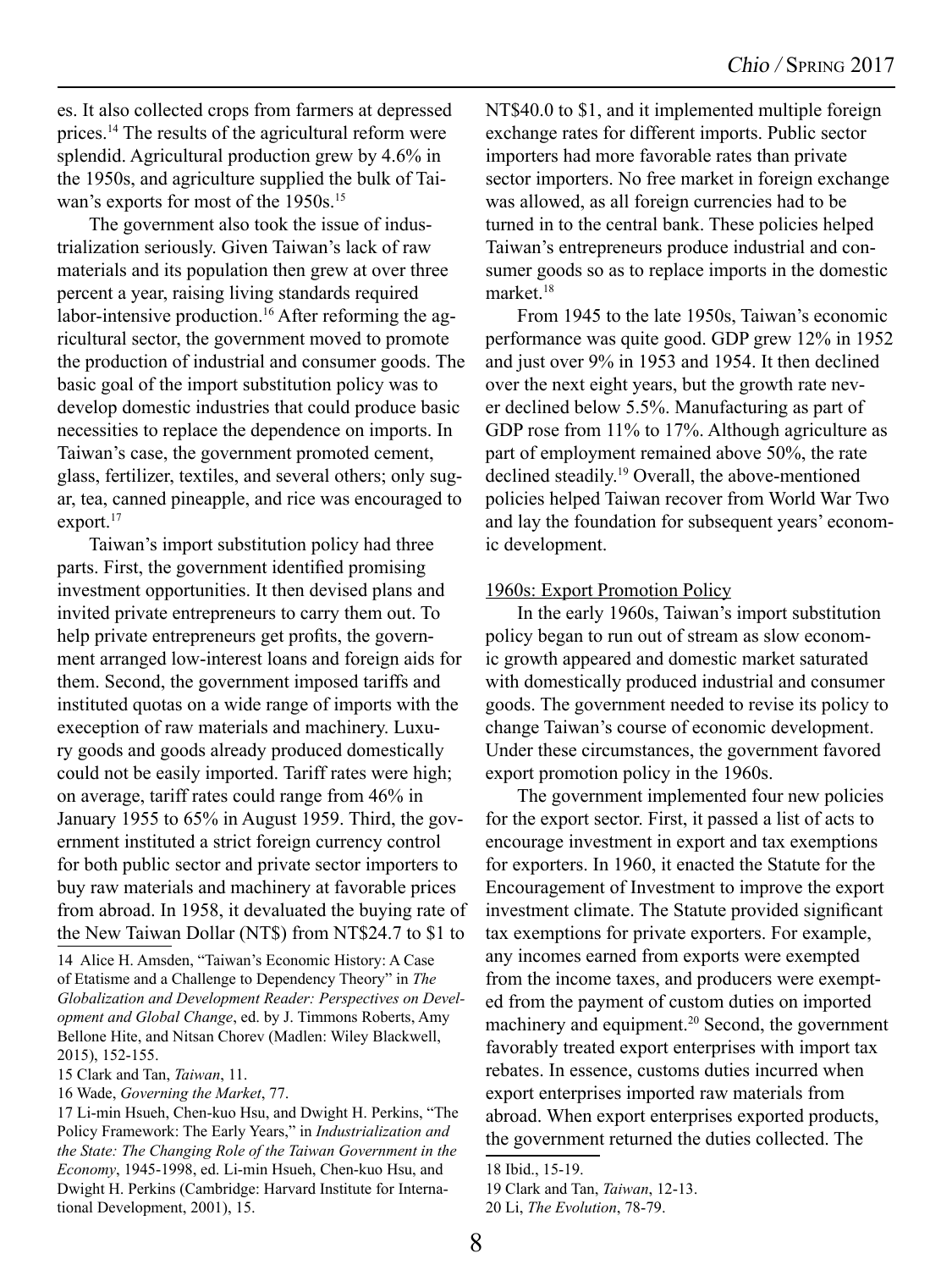amount of import tax rebates increased rapidly. In 1965, it was NT\$1,795 million. In 1968, the figure rose to NT\$4,234 million. Third, the government encouraged publicly-owned banks to provide low-interest loans to private exporters. The Bank of Taiwan started this program first. It had two different low-interest loan programs. The first one would require private exporters to pay loans back in local currency with higher interest rate, whereas the second one would require them to pay loans back in U.S. dollars with lower interest rate. In 1960, the interest rate for the local currency loan program was 11.8%, but the interest rate for the U.S. dollar loan program was 6%. From 1962 to 1966, the two interest rates gradually merged. In 1970, the government completely phased out the local currency loan. Fourth, the government set up three export processing zones from 1965 to 1971. These export processing zones lured domestic and foreign investors to invest in labor-intensive production. In the zones, exporters enjoyed simplified application process and could easily buy and remit foreign currencies. All products produced in the zones were exempted from taxes in the first place, rather than having to apply for rebates later. All products from the zones were exported to foreign countries, mainly the United States and Japan. These export processing zones were significant in terms of economic value. In 1969, Kaohsiung's export processing zone exported products worth \$177 million and employed about 40,000 workers.<sup>21</sup>

This export promotion policy resulted in a huge success. From 1962 to 1973, Taiwan's economic size grew by 11% on average. Manufacturing as part of GDP rose from 17% in 1962 to 36% in 1973. In contrast, agriculture as part of GDP fell from 50% to 31% on average. Exports as part of GDP rose from 11% in 1962 to 42% in 1973. Industrial goods dominated Taiwan's total exports, jumping from 50% to 85%. The industrial goods also changed from food processing and textiles to electronics, heavy chemicals, and machinery though they primarily involved assembly works. Overall, the export promotion policy helped Taiwan become an industrialized country.<sup>22</sup>

#### 1970s to the late 1980s: Industrial Upgrading

- Beginning from the early 1970s, Taiwan's economy began to face a series of crises. In 1973 and 1974,
- 21 Hsueh, Hus, and Perkins, "The Policy Framework," 25-29. 22 Clark and Tan, *Taiwan*, 15-16.

the Organization of the Petroleum Exporting Countries (OPEC) quadrupled oil prices. Since Taiwan imported most of its oil from the OPEC countries, the rising oil prices immediately affected its domestic economy. Taiwan's GDP grew at only 1% in 1974, but it grew at an avarege of 10% per year over the past decade. Inflation rose from less than 2% between 1961 and 1971 to 40% in 1974. At the same time, Taiwan was getting marginalized in international community. More and more countries severed their diplomatic ties with Taiwan, and Taiwan lost its membership in the United Nations in 1971.<sup>23</sup>

Facing such grim external and internal situations, the ROC government did not feel frustrated but launched a series of big projects to reassert economic leadership and to offset its declining economic growth. First, the government raised interest rates and prices to tackle rising inflation. In 1974, secured loan rate was raised to 16.5%, whereas long-term deposit rate was raised to 15%. The prices of oil and other energy-related products were raised more; the government raised the prices of gasoline and electricity by 80%. In late 1974, the government reduced income taxes to stimulate the economy. These policies involved high-risks, but they successfully stabilized Taiwan's economy. Within a few months, the rate of price increases began to fall.24

At the same time, the government took steps to accelerate the development of Taiwan's heavy industry. In 1973, the government launched the Ten Major Development Projects at the cost of \$5 billion.<sup>25</sup> These projects included steel, petrochemicals, shipbuilding, and nuclear energy. Some projects were led by state corporations. For example, China Steel Corporation was set up with total capital investment of NT\$ 36.9 billion, of which only NT\$ 682 million came from the private sector.<sup>26</sup> It was essentially a state-owned enterprise, and in the 1990s it became the third most efficient producer in the world.<sup>27</sup> Some projects involved large domestic private enterprises and multinational corporations such as China Petroleum Corporation, a state-owned enterprise. The energy crisis of 1973 aggravated shortages that had already impacted domestic supplies of petrochem-

<sup>23</sup> Wade, *Governing the Market*, 96.

<sup>24</sup> Ibid., 97.

<sup>25</sup> Cooper, *Taiwan*, 160.

<sup>26</sup> Hsueh, Hsu, and Perkins, "The Policy Framework," 42.

<sup>27</sup> Clark and Tan, *Taiwan*, 19.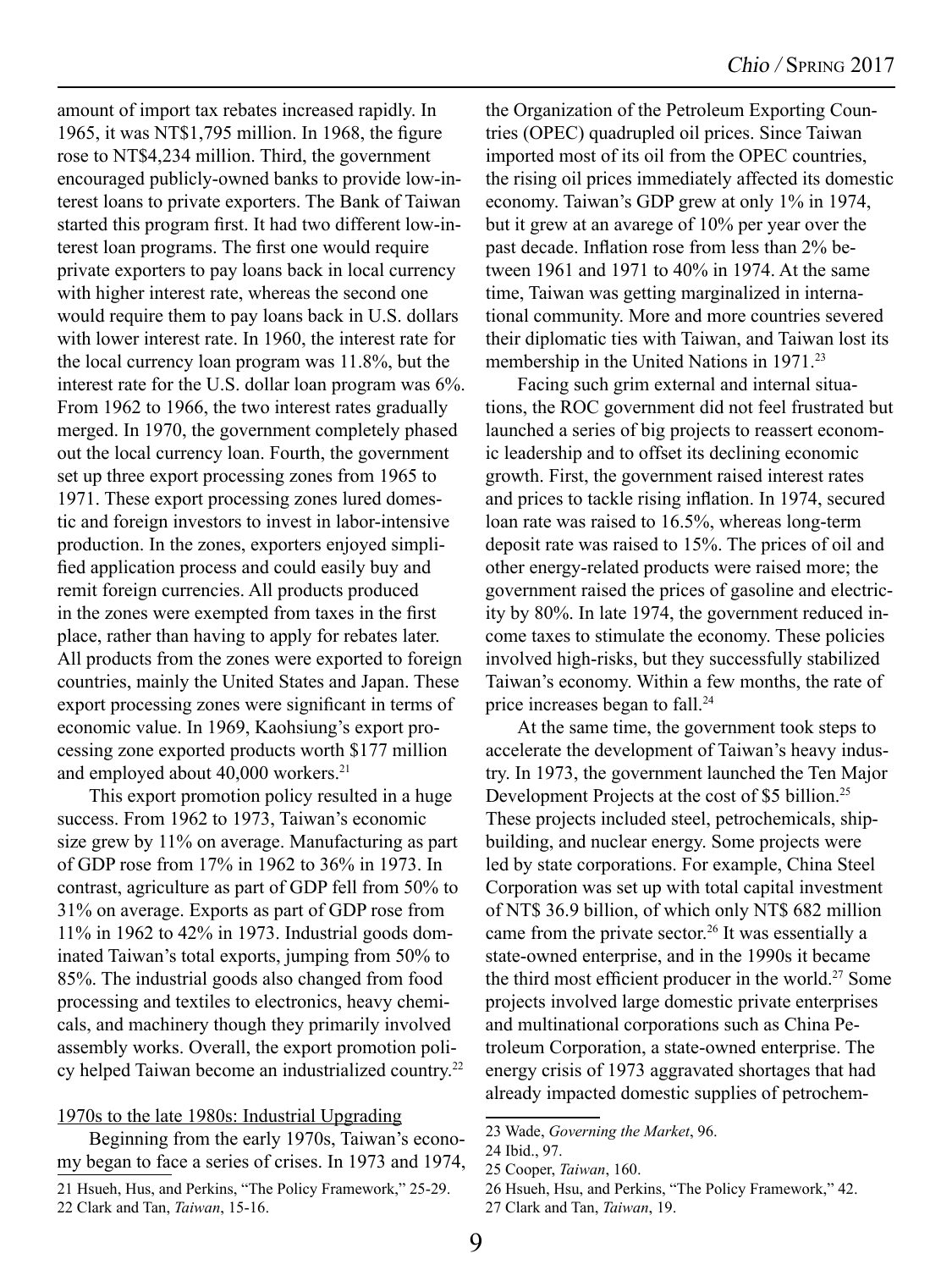icals. Consequently, China Petroleum Corporation built two large naphtha cracking plants. Each plant could produce 230,000 tons of ethylene annually. It then cooperated with private enterprises to build 20 midstream projects to produce synthetic fibers, intermediates for plastic products, rubber, and detergent materials. In 1974, capitals from private enterprises accounted for about 43% of China Petroleum Corporation's total investment.28 On the one hand, Taiwan's heavy industry policy provided a countercyclical stimulus to the sluggish economy. Yet this policy laid a foundation to upgrade labor-intensive production and supplied materials for domestic industries. It actually could be seen as a second import substitution policy. Both the public sector and the private sector played a role in implementing this second import substitution policy. Due to this policy, Taiwan's heavy industry grew at a rate of 12.2% on average from 1977 to 1986. In contrast, its light industry grew at a rate of 7.8%. During the 1976-1978 period, the economic growth returned to double-digit growth.<sup>29</sup>

Moreover, another economically phenomenal success came from government assistance for Taiwan's private small and medium enterprises (SMEs) because they innovated and upgraded Taiwan's light industry to advance technology. Taiwan's SMEs were the driving force during the export promotion policy of the 1960s, as their exports accounted for almost half of manufacturing production and two thirds of exports. They upgraded Taiwan's light industries from textile and shoe production in the 1960s to low-tech electronics assembly in the early 1970s.<sup>30</sup> The oil crisis of the 1970s accelerated their industrial upgrading, in which the government played a role. When the first oil crisis hit Taiwan in late 1973, Taiwan's government realized that Taiwan had to change its economic structure and to quickly move from labor-intensive industry to capital or technology-intensive industry. In 1979, the government approved a science and technology plan. This plan listed many programs to help the SMEs develop high-tech industry. Most importantly, the plan called for the establishment of a special area for the SMEs and the government to work together to foster high-tech industry. In 1980, Hsinchu Science and Industrial Park (Park) was established. It was located near National Tsing

28 Hsueh, Hsu, and Perkins, "The Policy Framework," 39-40. 29 Clark and Tan, *Taiwan*, 19-20.

Hua University, National Chiao Tung University, and several state-owned and private research and development (R&D) organizations. The Park brought the SMEs, the universities, and the R&D organizations together, and it encouraged Taiwanese who studied information technology abroad to come to invest or work in the Park. The Park can be regarded as a joint project between the government and the SMEs. The growth of the Park was very rapid. By the end of 1992, 140 companies invested in it, and it had an annual turnover of \$3.5 billion.<sup>31</sup> By May 2015, the Park had various high-tech industries ranging from integrated circuits and telecommunications to biotechnology.32

#### Late 1980s to Present: Economic Integration with Mainland China

The year 1988 was a significant point for Taiwan's economy. Beginning from 1988, Taiwan's GDP growth never sees double-digits. At the same time, Taiwan's growing prosperity keeps driving up labor wages, which in turn increase production costs. To resolve the problem of rising production costs, more and more Taiwanese private enterprises move their assembly lines overseas. Since the 1980s, Mainland China embarks on economic reform to attract foreign investment. The opening of Mainland China gives Taiwanese private enterprises an opportunity to lower their production costs and become a new export destination. Mainland China is also attractive since both sides share the same culture and language.<sup>33</sup>

After the ROC government repealed martial law in Taiwan in 1988, exports to Mainland China by Taiwanese private enterprises rose sharply. In 1988, Taiwan exported products worth \$1.2 billion to Mainland China, and they constituted only 2.8% of Taiwan's total exports. In 1992, the figure rose to \$10.548 billion, and Taiwan's exports to Mainland China accounted for 12.95% of its total exports. In 2000, Taiwan exported products worth \$25.01 billion to Mainland China, and they constituted 16.86%

<sup>30</sup> Ibid., 19.

<sup>31</sup> Li, *The Evolution*, 180-181.

<sup>32 &</sup>quot;Growth of Combined Sales by Industry," *Hsinchu Science Park Bureau*, accessed on May 16, 2015, available athttp:// www.sipa.gov.tw/english/home.jsp?serno=201005030003&mserno=201005030001&menudata=EnglishMenu&contlink=content/20100614112938.jsp&level3=Y&serno3=201006140010. 33 Clark and Tan, *Taiwan*, 23.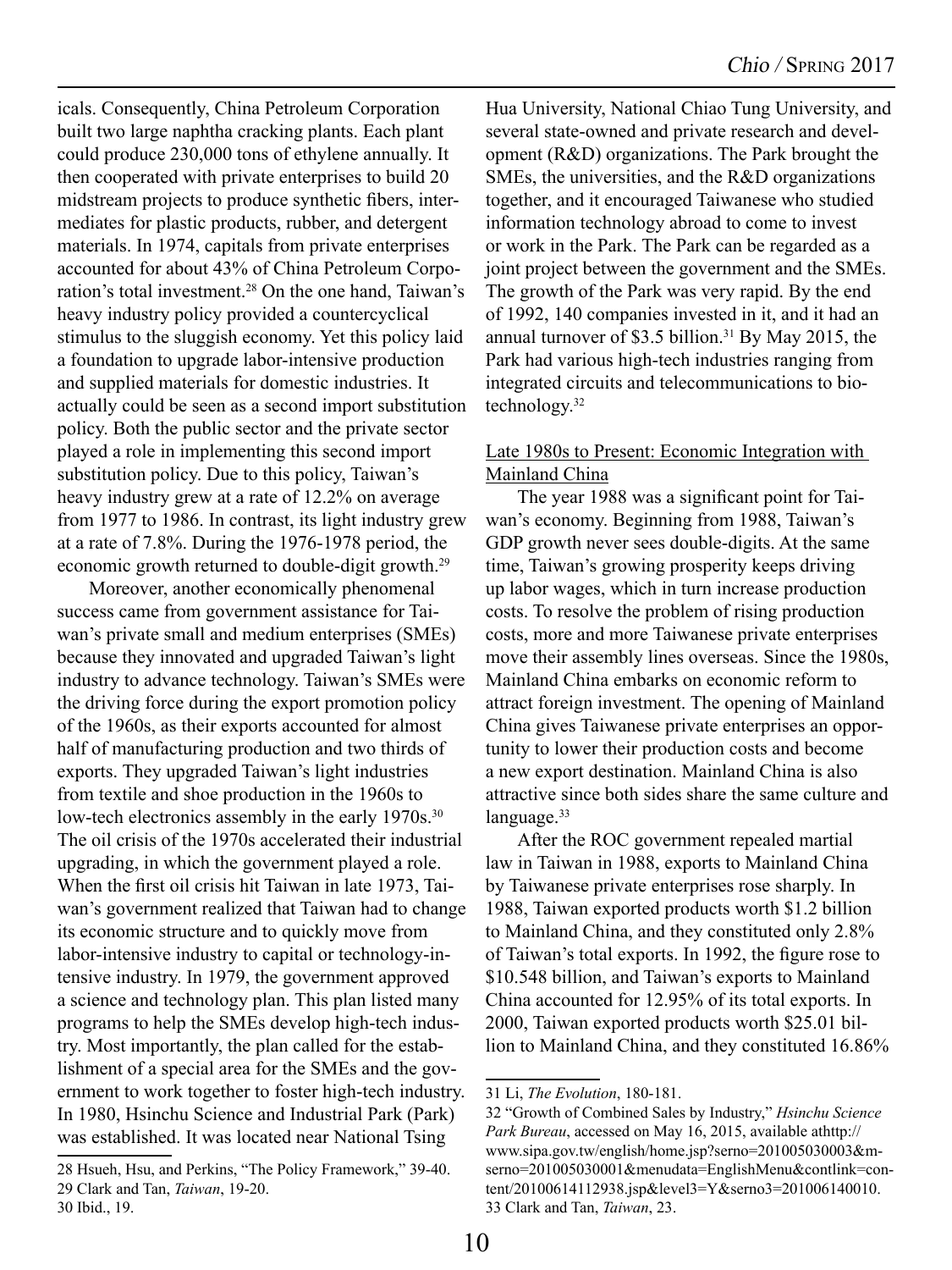of Taiwan's total exports.<sup>34</sup> The latest figures show that the export volume jumped to \$77.279 billion in 2014, and they constituted 26.1 % of Taiwan's total exports. Now Mainland China is Taiwan's biggest trading country and largest export destination.<sup>35</sup> At the same time, more and more Taiwanese companies invest in Mainland China. The flow of Taiwan's investment to Mainland China grows rapidly. In 1991, Mainland China accounted for 9.5% of Taiwan's outbound investment. In 1995, the figure rose to 44.6%. In 2000, the figure fell to 33.9%. These figures are misleading to some extent, because some Taiwanese private enterprisers never invest directly in Mainland China from Taiwan. Instead, they set up corporations or subsidiaries in other countries and send their foreign direct investment (FDI) to Mainland China through these corporations or subsidiaries. Therefore, Taiwan's FDI in mainland China could possibly be larger than the figures released by the ROC government.<sup>36</sup> Growing FDI is accompanied by more large-scaled and sophisticated investment. In the early 1990s, the nature of Taiwan's investment in Mainland China mainly concentrated on labor-intensive production. Beginning from the twenty-first century, however, Taiwan's FDI in Mainland China has upgraded to heavy industry and information technology. Now it is estimated that about 75% of Mainland China's information technology exports come from factories owned by Taiwanese private enterprisers.<sup>37</sup>

The ROC government initially did not support Taiwanese private enterprises to send their projects and FDI to Mainland China, so it implemented some policies to discourage them from doing so. In 1995, then-ROC president Lee Teng-hui realized that Taiwan was becoming economically dependent on Mainland China. He initiated a "Go South" policy to encourage Taiwan's business community to look for trade and investment opportunities in Southeast Asia.

34 Ching-Chang Chen, "Understanding the Political Economy of Cross-Strait Security: A Missing Link," *Journal of Chinese Political Science* 15, no.4 (2010), 395.

35 "Country Report: Trade and Service across the Taiwan Strait 2014, Chart 2," *PRC Ministry of Commerce*, accessed on May 13, 2015, available at http://countryreport.mofcom.gov.cn/record/qikanlist110209.asp?qikanid=6975&title=2014%C4%EA%D6%D0%B9%FA%CC%A8%C-D%E5%CA%A1%BB%F5%CE%EF%C3%B3%D2%D7%B-C%B0%C1%BD%B0%B6%CB%AB%B1%D-F%C3%B3%D2%D7%B8%C5%BF%F6 (In Chinese). 36 Chen, "Understanding, "397. 37 Clark and Tan, *Taiwan*, 23-24.

He also issued a guideline, stating that no Taiwanese corporations should invest more than \$50 million in Mainland China.<sup>38</sup> The above FDI figures show, however, that Lee's policies did not work well. More and more Taiwanese companies invest in Mainland China directly or through a third location. Realizing the ineffective government policies toward Mainland China, the ROC government adopted a new approach in 2008. The administration of President Ma Yingjeou encouraged the cross-strait trade and investment. In June 2010, Taiwan and Mainland China signed a free trade agreement-like document called Economic Cooperation Framework Agreement (ECFA). During the first phase of implementation, as many as 539 Taiwanese exports (worth about \$13.83 billion) to Mainland China could enjoy reduced tariff rate. The agreement also called for liberalization of more export and services in the years ahead.<sup>39</sup> Overall, the ECFA could pave the way for Taiwanese private enterprises to get into the Mainland China market more easily, but it could also deepen Taiwan's economic dependence on Mainland China.

#### Assessment

After many decades of economic growth, Taiwan's economic structure has been transformed. The changes are evident in many aspects. In 1952, agriculture accounted for about 56% of total employment. In 1962, the figure fell to 50%. In 1973, the figure fell further to 31%. In 1987, the figure declined to 15%. In 2000, the figure finally dropped to 8%. While agriculture as part of total employment declined, exports as part of GDP rose. In 1952, exports accounted for 9% of Taiwan's GDP. In 1973, the figure rose to 42%. In 2000, exports accounted for 47% of its GDP. Of the 47%, 99% were industrial exports.40 Now Taiwan is no longer an agriculture-based country but an industrial and export-oriented country.

At the same time, Taiwanese people could get benefits from the economic success. In 1952, Taiwan's GDP per capita was \$167. The figure rose steadily. In 1973, it was \$695. In 1987, the

<sup>38</sup> Cooper, *Taiwan*, 211.

<sup>39</sup> Hong Zhao, "Taiwan-Mainland Economic Cooperation Framework Agreement," *National University of Singapore East Asian Institute Background Brief No.549*, accessed May 12, 2015, available at http://www.eai.nus.edu.sg/BB549.pdf. 40 Clark and Tan, *Taiwan*, 13, 21, and 27.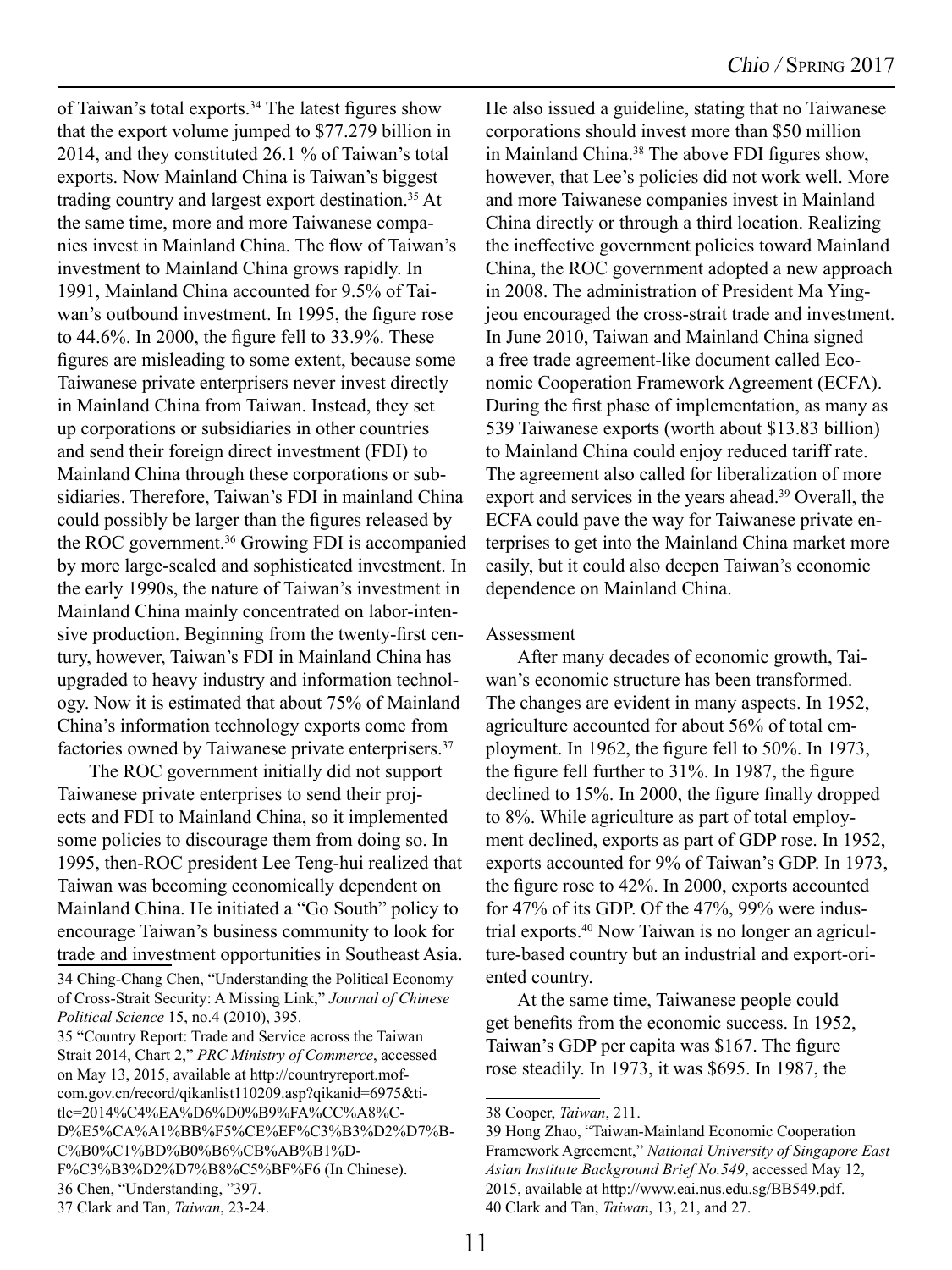figure rose to  $$5,397<sup>41</sup>$  In 2012, the figure stood at \$20.386.42 GPD per capita is not the only measurement to illustrate the improving living standard of Taiwanese people, because other measurements show similar results. The Gini Coefficient measures a country's income distribution. If a country's coefficient is bigger, that means the country has a serious income inequality.43 Over the years, Taiwan's Gini Coefficient remains stable. In 1964, Taiwan's Gini Coefficient was 0.321.<sup>44</sup> In 2011, the figure was 0.342. Since the 0.4 level is used as a predictor for social instability and China's Gini Coefficient stood at 0.477 in 2011, Taiwan has done well to shrink wealth gap.45 Another useful measurement is United Nations Development Program's Human Development Index (HDI). The HDI measures a wide range of indicators – not economic growth alone – to assess a country's overall development.<sup>46</sup> Although Taiwan is not an UN member, it uses the HDI methodology to calculate its own HDI. Among 188 countries in the world, Taiwan ranked 21st in the HDI in 2014.<sup>47</sup> Taiwan's HDI score was as same as those of Austria, Belgium, and Luxembourg, and its score was higher than that of Finland.48

42 "Social Indicators 2014-Income and Expenditure," *ROC National Statistics*, accessed May 14, 2015, available at http://eng. stat.gov.tw/ct.asp?xItem=36500&ctNode=3480&mp=5.

43 "The Survey of Family Income and Expenditure," *ROC National Statistics*, accessed May 16, 2015, available at http://eng. stat.gov.tw/ct.asp?xItem=8854&ctNode=1599&mp=5.

44 "Gini Coefficient," *ROC National Statistics*, accessed May 16, 2015, available at http://www.stat.gov.tw/public/Attachment/41141183071.doc.

45 Sharon Chen and Chinmei Sung, "Taiwan Shrinks Wealth Gap as Xi's China Communists Struggle," *Bloomberg News*, March 14, 2013, accessed May 16, 2015, available at http:// www.bloomberg.com/news/articles/2013-03-13/ taiwan-shrinks-wealth-gap-as-xi-s-communists-struggle-in-china.

46 "FAQ for Human Development Index," *United Nations Development Program*, accessed May 13, 2015, available at http://hdr.undp.org/en/faq-page/human-development-index-hdi#t292n36.

47 Shu-yuan Lin and Maubo Chang, "Taiwan Ranks 21st in World Human Development Index," *Central News Agency*, September 19, 2014, accessed May 6, 2015, available at http:// focustaiwan.tw/news/asoc/201409180039.aspx.

48 "2014 Human Development Report," *United Nations Development Program*, accessed on May 13, 2015, available at http:// www.undp.org/content/undp/en/home/presscenter/events/2014/ july/HDR2014.html.

Lessons for Developing Countries

Developing countries hope that they could have high incomes and better living standard one day. They have tried many methods to achieve economic success. Beginning from the 1980s, developed countries give them a prescription called neo-liberal economics. The developed countries believe that governments should not intervene in economy. Instead, governments should cut taxes and state spending, privatize all state-owned enterprises, deregulate various industries, and allow foreign exchange rates to flow freely. A lot of developing countries take this prescription. After many years, however, they are still either developing or underdeveloped. They do not see any hope of transforming their worse economies. Taiwan's economic experience can be an alternative model to neo-liberal economics, and the developing countries can replicate it or modify it for their own benefits. Generally, Taiwan's economic success has three components.

First, the United States was, and still is, an important ally for Taiwan. When the ROC government just moved to Taiwan in 1949, Taiwan's economy was fragile. Thanks to the U.S. economic and military aid, Taiwan's economy stabilized and Taiwan did not need to afraid of Mainland China's military threat. When Taiwan was in the export promotion years, the United States provided a market for Taiwan's exports. During the industrial upgrading years, many Taiwanese who studied information technology in the United States returned to Taiwan. Although the United States severed diplomatic relations with Taiwan in 1979, the United States still militarily protects Taiwan's security. The U.S.-Taiwan relationship shows that a developing country who wishes to become a developed country needs a reliable ally. That ally needs to have resources to provide significant economic assistance and military assistance for the developing country. The developing country should use the assistance to finance government spending, trade deficit and military. Taiwan has such a reliable ally, and this ally played an important role in early Taiwan's economic recovery and development.

Second, developing countries should reform their agriculture and use the surplus from agriculture to finance industrialization. A lot of developing countries are primarily agricultural countries. Their people work primarily in the agricultural sector, but their governments favor industrialization rather than agri-

<sup>41</sup> Ibid., 13 and 21.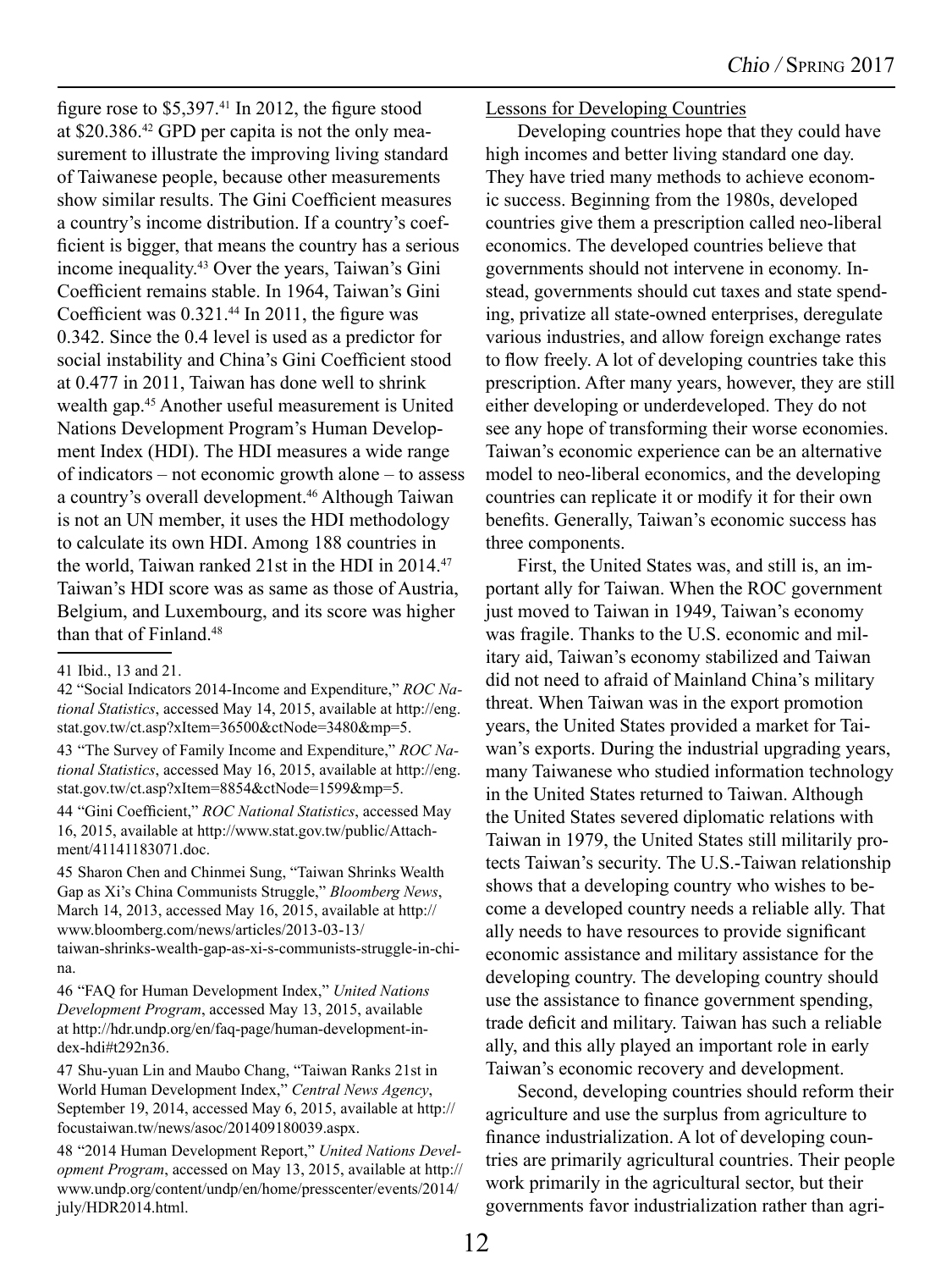culture. Taiwan's agricultural reform is a good model for them. Taiwan managed to successfully reform its agriculture. During its agricultural reform years, Taiwan did not only have enough food to feed its population, but it also had extra food to export. The surplus gained from exporting agricultural produce became an important asset to finance Taiwan's early industrial projects. Taiwan's agricultural reform had another important aspect: released people from the agricultural sector and moved them to the industrial sector. When its agricultural sector was reformed successfully, Taiwan needed fewer people to work in its crop fields. People who previously worked in the crop fields then moved into cities to find jobs in the industrial sector. To become industrialized countries, developing countries need money. They can earn money from exporting their agricultural produce first. If they reform their agriculture successfully, their agricultural sector will become mature. People will then leave their crop fields and find jobs in the industrial sector. Overall, Taiwan's agricultural reform shows that agriculture can provide developing countries finance and labor.

Third, developing countries should become export-oriented countries to gain U.S. dollars. Many development economists argue that an export-oriented country will create dependence on export destinations. If export destination countries become unstable or hostile to developing countries, developing countries' economies will suffer. However, Taiwan's export promotion policy shows that an export-oriented county can earn more money than an import institution country. Dependence on the United States was not a big problem as the United States was a reliable ally for Taiwan. Therefore, it is important that developing countries should find reliable and trustful allies as export destinations. Once developing countries accumulate enough U.S. dollars through exportation, they will have enough financial resources to upgrade their industries. The newly-upgraded industries will help them export products worth of more values at a later time.

#### Conclusion

Taiwan's economic success is remarkable. Taiwan has managed to change its position on the international division of labor, and it has successfully changed its economic structure from agriculture-based economy to knowledge and tech-

nology-based economy. During the past decades, state intervention played a key role in initiating, sustaining, and transforming Taiwan's economy. At the same time, Taiwan has managed to improve its people's living standards and to distribute incomes fairly and equally. Taiwan's economic success totally contradicts neo-liberal economics, which advocates no state intervention. In the years ahead, Taiwan's economy will face a significant problem: its growing economic integration with Mainland China. Unlike the United States, Taiwan does not view Mainland China as a reliable ally because Mainland China still views Taiwan as a renegade province. Now Taiwan's economy heavily relies on Mainland China. If the relationship across the Taiwan Strait deteriorates, Taiwan's economy will suffer. The ROC government must seriously handle the issue of Mainland China. Taiwan is a vibrant economy, and it will continue to be so. Overall, Taiwan's economic success is a model for developing countries.

#### Author Biography

Ka Chio will graduate with a Master of Arts in Political Science from San Franciso State University in summer 2017. His areas of specialization include international politics, comparative politics, and modern Chinese history. His research interests focus on foreign policy analysis, political economy, democratization, and governance, especially with reference to the Greater China Region (Mainland China, Hong Kong, Macau, and Taiwan), East Asia, Southeast Asia, and Russia. He will complete his thesis on Sino-Russian relations in this summer. He plans to obtain a J.D. and a Ph.D. and return to S.F. State University as a faculty in future.

#### **Bibliography**

- "2014 Human Development Report." *United Nations Development Program*. Accessed on May 13, 2015. Available at http://www.undp.org/content/undp/en/ home/presscenter/events/2014/july/HDR2014.html.
- Amsden, Alice H. "Taiwan's Economic History: A Case of Etatisme and a Challenge to Dependency Theory." in *The Globalization and Development Reader: Perspectives on Development and Global Change*, edited by J. Timmons Roberts, Amy Bellone Hite, and Nitsan Chorev, 147-168. Madlen: Wiley Blackwell, 2015.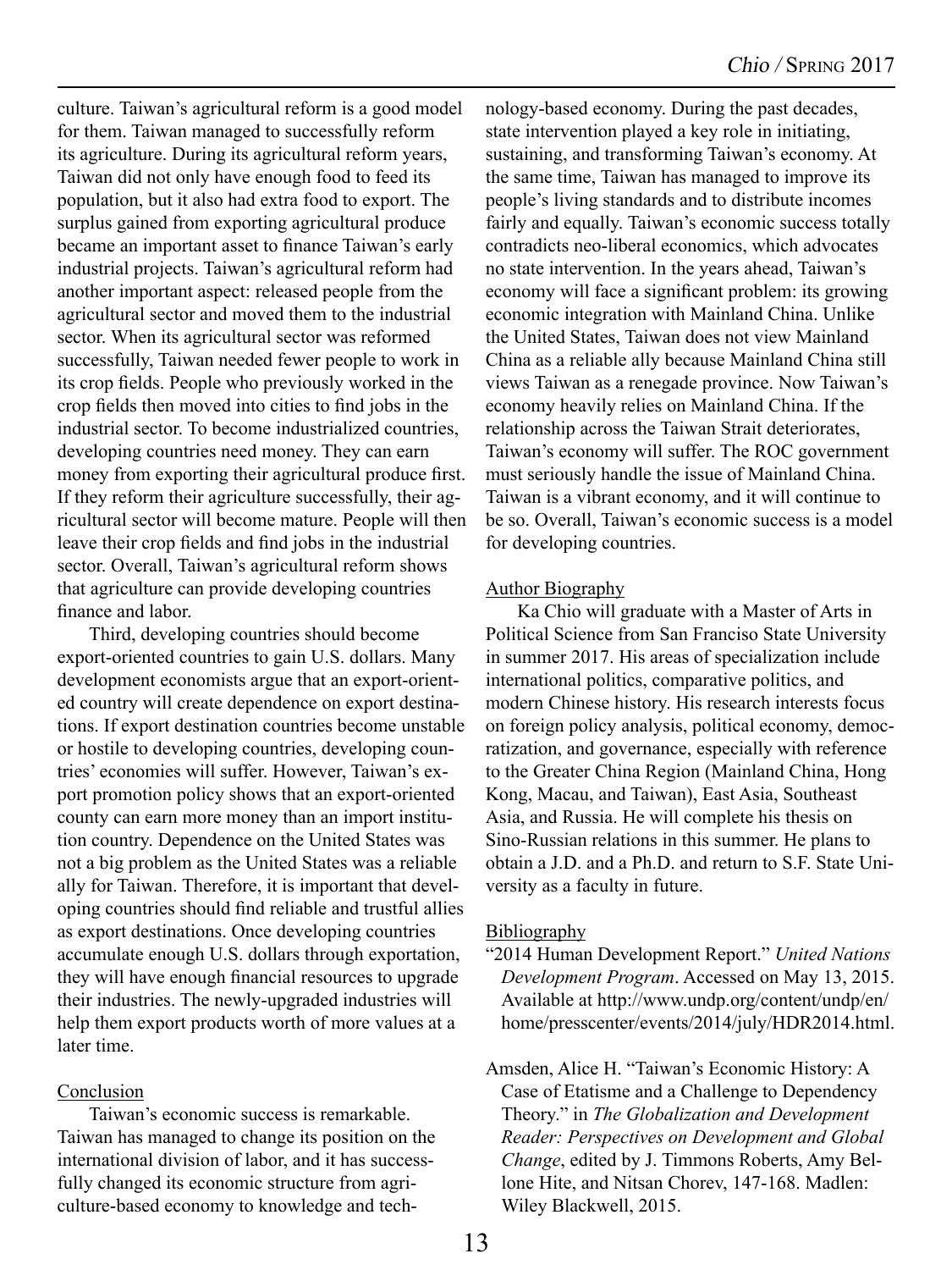"Appendices." *Republic of China Yearbook 2014*. Accessed May 12, 2015. Available at http://www. ey.gov.tw/en/Content\_List.aspx?n=1C0C7D-3F4AE4620C.

Chen, Ching-chang. "Understanding the Political Economy of Cross-Strait Security: A Missing Link." *Journal of Chinese Political Science* 15, no.4 (2010): 391-412.

Chen, Sharon and Chinmei Sung. "Taiwan Shrinks Wealth Gap as Xi's China Communists Struggle." *Bloomberg New*s. March 14, 2013. Accessed May 16, 2015. Available at http://www.bloomberg.com/ news/articles/2013-03-13/taiwan-shrinks-wealthgap-as-xi-s-communists-struggle-in-china.

Clark, Cal, and Alexander C. Tan. *Taiwan's Political Economy: Meeting Challenges, Pursuing Progress*. Boulder: Lynne Reinner Publishers, 2012.

Cooper, John Franklin. *Taiwan: Nation-State or Province?*. Boulder: Westview Press, 2009.

"Country Report: Trade and Service across the Taiwan Strait 2014, Chart 2." *PRC Ministry of Commerce*. Accessed on May 13, 2015. Available at http://countryreport.mofcom. gov.cn/record/qikanlist110209.asp?qikanid=6975&title=2014%C4%EA%D6%D0%B9%- FA%CC%A8%CD%E5%%A1%BB% F5%CE%EF%C3%B3%D2%D7%B-C%B0%C1%BD%B0%B6%CB%AB%B1%D-F%C3%B3%D2%D7%B8%C5%BF%F6 (In Chinese).

"FAQ for Human Development Index." *United Nations Development Program*. Accessed May 13, 2015. Available at http://hdr.undp.org/en/faq-page/ human-development-index-hdi#t292n36.

"Gini Coefficient." *ROC National Statistics*. Accessed May 16, 2015. Available at http://www.stat. gov.tw/public/Attachment/41141183071.doc.

"Growth of Combined Sales by Industry." *Hsinchu Science Park Bureau*. Accessed on May 16, 2015. Available at http://www.sipa.gov.tw/ english/home.jsp?serno=201005030003&mserno=201005030001&menudata=English-Menu&contlink=content/20100614112938. jsp&level3=Y&serno3=201006140010.

- Hsueh, Li-min, Chen-kuo Hsu, and Dwight H. Perkins. "The Policy Framework: The Early Years." In *Industrialization and the State: The Changing Role of the Taiwan Government in the Economy, 1945- 1998*, edited by. Li-min Hsueh, Chen-kuo Hsu, and Dwight H. Perkins, 11-50. Cambridge: Harvard Institute for International Development, 2001.
- Li, Kuo-ting. *The Evolution of Policy behind Taiwan's Development Success*. River Edge: World Scientific Publishing, 1995.
- Lin, Shu-yuan and Maubo Chang. "Taiwan Ranks 21st in World Human Development Index." *Central News Agency*. September 19, 2014. Accessed May 6, 2015. Available at http://focustaiwan.tw/ news/asoc/201409180039.aspx.
- "ROC Vital Information." *Republic of China Yearbook 2014*. Accessed on May 10, 2015. Available at http://www.ey.gov.tw /en/cp.aspx?n=C2D-16F4EFE88C268.
- "Social Indicators 2014-Income and Expenditure." *ROC National Statistics*. Accessed May 14, 2015. Available at http://eng.stat.gov.tw/ct.asp?x-Item=36500&ctNode=3480&mp=5.
- "The Survey of Family Income and Expenditure." *ROC National Statistics*. Accessed May 16, 2015. Available at http://eng.stat.gov.tw/ct.asp?x-Item=8854&ctNode=1599&mp=5.
- Wade, Robert. *Governing the Market: Economic Theory and the Role of Government in East Asian Industrialization*. Princeton: Princeton University Press, 1990.

Zhao, Hong. "Taiwan-Mainland Economic Cooperation Framework Agreement." *National University of Singapore East Asian Institute Background Brief No.549*. Accessed May 12, 2015. Available at http://www.eai.nus.edu.sg/BB549.pdf.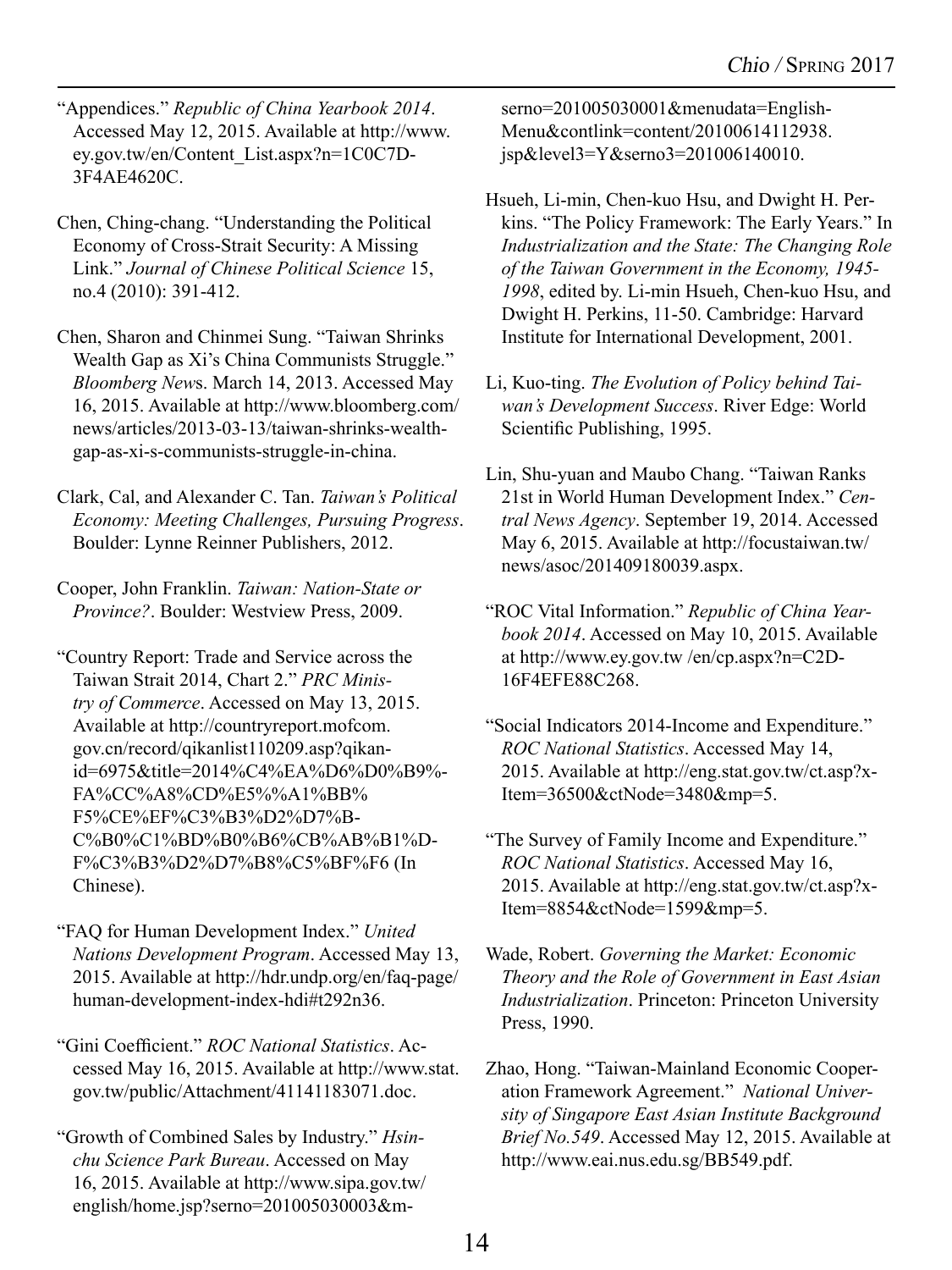## Migration in Central america

### By christina english

Central America has been facing corruption, violence, and economic and dependency issues for many years. Many Central American migrants are fleeing their home countries and everything they know simply in order to survive and allow their children to survive. However, the path to safety is much darker and more challenging than people assume. This paper will analyze and explain why migration from Central America into the United States has increased so rapidly and question why this issue is not being globally recognized as a refugee crisis. Governments are failing to recognize this topic as a refugee crisis simply because they are acting on their own state interests.

ittle action has been done to help  $\Box$  ease the situation. However, the passage of the 1986 Immigration Reform and Control Act (IRCA) in the United States created a "border rush" of Salvadorians who sought refugee in Canada to avoid deportation, which then forced Canada to redesign its refugee determination system.<sup>1</sup> The Mexican government has been rather harsh towards migrants from the south attempting to make their way to the United States. Joe Biden recently stated that, "The economies of El Salvador, Guatemala and Honduras remain bogged down as the rest of the Americas surge forward. Inadequate education, institutional corruption, rampant crime and a lack of investment are holding these countries back. Six million young Central Americans are to enter the labor force in the next decade. If an opportunity isn't there for them, the entire Western Hemisphere will feel the consequences".<sup>2</sup> As a result, President Obama requested \$1 billion from Congress as an attempt to

help Central America's leaders make the difficult reforms and investments required to address the region's interlocking security, governance, and economic challenges.3 This amount of aid is approximately three times what the United States generally has provided to Central America in the past.

Major causes of the migration crisis include unsafe living situations in Central America, increasing amounts of drug trafficking, and rising murder rates, which results in people searching for a safer place to live and raise their families. According to The Guardian, the murder rate in El Salvador alone increased by 70 percent last year (2015). Refugee advocates have been organizing petitions, rallies, and demonstrations in an attempt to gain attention and call for help.<sup>4</sup> However, Central American refugees continue to rank low in domestic political agendas for the United States. This paper, will outline different views on the issues of migration, compare the Central American migration crisis to the Syrian refugee crisis, as well as discuss migration

<sup>1</sup> García, María Cristina, *Seeking Refuge: Central American Migration to Mexico, the United States, and Canada* (Berkeley: U of California, 2006).

<sup>2</sup> Biden, Joseph R, "Joe Biden: A Plan for Central America." *New York Times*., January 29, 2015.

<sup>3</sup> AFP, "Obama to request \$1 billion from Congress to help Central America." *The Tico Times*, 2015.

<sup>4</sup> Kingsley, Patrick, "What Caused the Refugee Crisis? You Asked Google - Here's the Answer." *The Guardian*, December 9, 2015.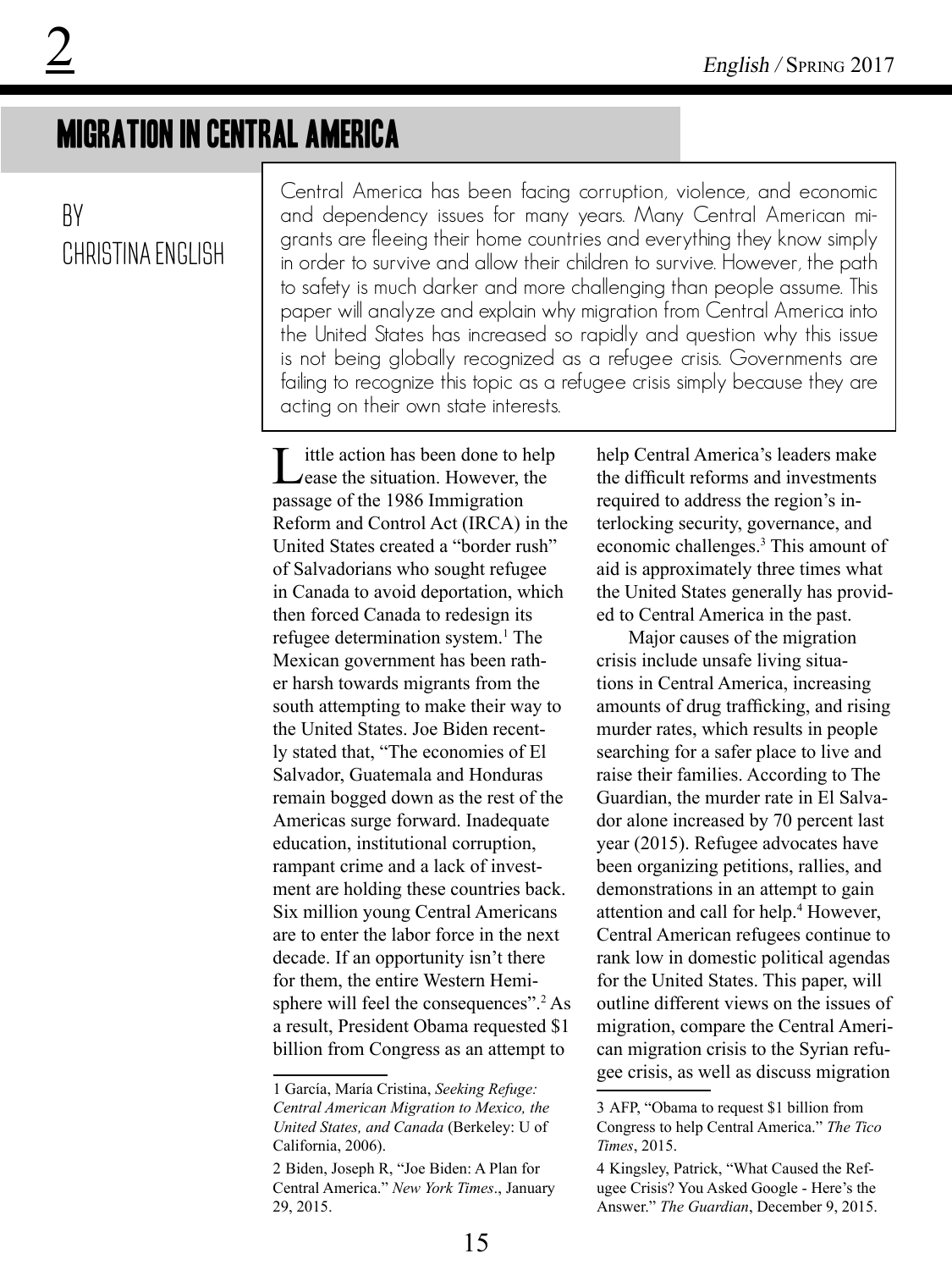as a human rights issue.

#### Literature Review

People migrate for many reasons, such as economic, political, environmental factors, or to join a family member. Economic migration is the movement of people from one country to another to benefit from greater economic opportunities.<sup>5</sup> It is often assumed that such migration primarily occurs between less economically developed countries, as well as to the more economically developed countries and from former colonies to the country that was the imperial power. Political factors include that people are forced to migrate because of war, state policies that discriminate against particular groups of citizens and people who oppose those in power. These people are unable to return home because they have fears of being persecuted and are unlikely to receive any protection from their government. Environmental migrants are people who are forced to migrate from or flee their home region due to sudden or long-term changes to their local environment, which adversely affects their welfare or livelihood. This form of migration refers to members of a family coming to join one of their relatives who is residing in another country. This commonly includes fiancé(e)s, (proposed) civil partners, spouses, or unmarried same-sex partners, dependent children and elderly relatives.

Maria Cristina García, a historian and Andrew Carnegie Fellow, describes how the political upheaval in Nicaragua, El Salvador, and Guatemala has taken a devastating human toll in recent years.<sup>6</sup> Many Central Americans have traveled north from their home countries to escape war and search for safety. Garcia focuses on the period of time between 1974 and 1996 in which over two million of the people who fled Central America settled in Mexico, the United States, and Canada. Garcia tells the story of migration and how domestic and foreign-policy interests shaped the asylum policies of Mexico, the United States, and Canada. She describes the experiences of the individuals and non-governmental organizations that responded to the refugee crisis and worked within and across borders to shape refugee policy. Garcia also addresses the legacies of the

5 "Economic Migration." *Striking Women*, 2016.

6 García, María Cristina, *Seeking Refuge: Central American Migration to Mexico, the United States, and Canada* (Berkeley: U of California, 2006).

Central American refugee crisis, especially recent attempts to coordinate a regional response to the unique problems presented by immigrants. He also focuses on refugees and the challenges of coordinating such a regional response in the post-9/11 era.7

Many refugees enter Mexico as either a safe haven or a place to pass through on their way to salvation. Mexico had offered protection and safety to people seeking a place where they can feel safe and be treated humanely. According to Garcia, "In the twentieth century, over two hundred thousand people fleeing persecution sought refuge in Mexico."<sup>8</sup> This suggests that Mexico was a welcoming host to these clandestine people. According to New York Times author, Sonia Nazario, Mexico's treatment contradicts with the United States' plan. The two countries have come up with an agreement to keep the Central American people out of the United States by not letting them pass through Mexico.<sup>9</sup> According to Christopher Galeano, who spent time in Mexico investigating what was happening to human rights groups there, "[t]he U.S. government is sponsoring the hunting of migrants in Mexico to prevent them from reaching the U.S. It is forcing them to go back to El Salvador, Honduras, to their deaths."10

The ideas presented by Nazario and Garcia do not complement each other. It appears as though Mexico is abandoning their moral approach to this issue due to fulfilling the desires and promoting what is in the best interest of the United States. This is a bold move on Mexico's part; because instead of partnering with their Latino neighbors, they are siding with their North American neighbors. This is taking a strong stance and clearly shows whom their allies are.

Even though the Mexican government has chosen not to assist these refugees, and is even taking actions to get rid of them, there are citizens and non-governmental organizations who are taking action to do what they believe is just. Garcia talks about how around the year 1990, "[a] few thousand Nicaraguans were believed to be living and working without documentation in Mexico, particularly in Mexico City, relying on church groups and their network of family and friends for assistance" (Gar-

<sup>7</sup> Ibid.

<sup>8</sup> Ibid.

<sup>9</sup> Nazario, Sonia, "The Refugees at Our Door." *The New York Times*, October 10, 2015. 10 Ibid.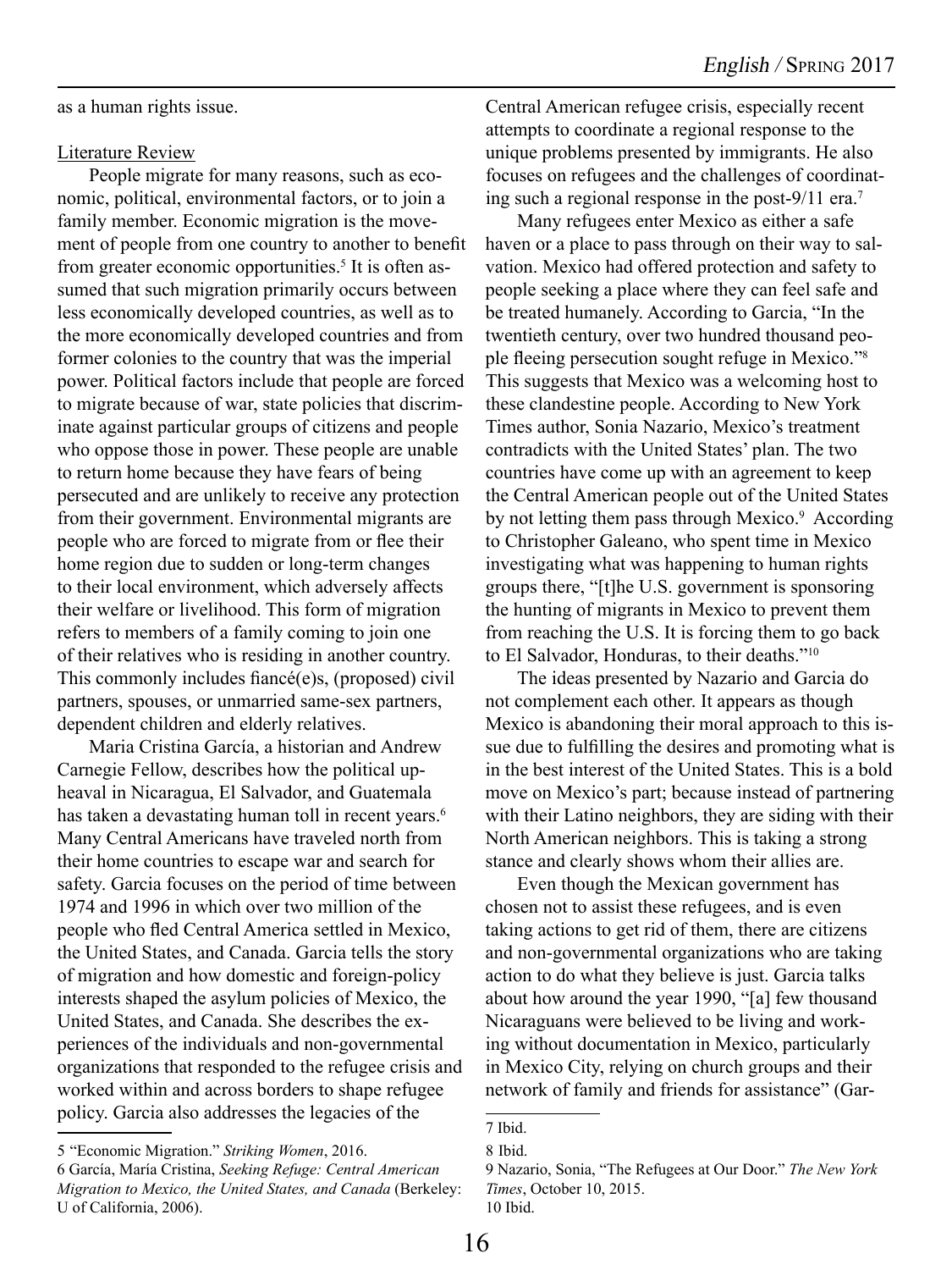cia, 47). This parallels to Transnational Advocacy Networks. Groups such as church groups can work across nations by uniting people who have a similar set of values and who have a benevolent nature. Solidarity networks are groups of people who get together to try to obtain what is best for the public and have humans best interests in when working to help the accommodation of misplaced people.

The United States of America loves to hold the image that they are the country where a "nobody" can turn into "somebody". The United States boasts the idea of the American Dream. This impression lures in immigrants who are desperate for a shot at success. Gabriel Garcia Marquez's novel, One Hundred Years of Solitude, touches upon the idea of how depressing it can be to realize that your life will be stagnant. The habitants of Macondo, the specific town discussed in the novel, are stuck in this community. They see another group called the Melquíades represent this freely moving successful human while they are confined by their place of residence. One officer in the book explains that, "Bad luck doesn't have any chinks in it," he said with deep bitterness. "I was born a son of a bitch and I'm going to die a son of a bitch."11 This reflects the sentiments of many people who feel trapped in a situation but end up staying lamentably put or take the risk to make a change. This change could be crossing the frontier into the United States of America.

#### Core Analysis - Theoretical Approaches to **Immigration**

From a Realist perspective, the overflow of immigrants from Central America is an absolute crisis because the migration issues threaten the security of the United States. In the past, migratory movements have been highly organized. For example, in 1946 Italy and Belgium signed an agreement, which guaranteed a possible recruitment of 2,000 Italian immigrants to Belgium per week.<sup>12</sup> The Federal Republic of Germany then established the 'guestworker' system in the post-war era.<sup>13</sup> By 1973, 2.6 million immigrants had gone to Germany. Recruitment was

12 Martiniello, Marco and Andrea Rea, "Belgium's Immigration Policy Brings Renewal and Challenges." *Migration Policy Institute*, October 1, 2013. 13 Ibid.

based on granting annual contracts to prospective immigrants and on the system of 'rotation.'14 This constant rotation of foreign workers minimized the ability of the workers to put down roots in Germany and at the same time assured German capital of a flexible labor supply, which could be recovered during a recession. By admitting only single workers rather than families, social support costs for families were avoided. Additionally, by returning the workers to their home countries through the rotation policy, no costs of non-productive old age were required.15

A Liberal approach to migration, however, would argue that because we live in a world of anarchy, we should not pick up conflict and war but rather think differently and take a different approach to addressing the situation. Individual rights, democracy and limitations on the powers of the state are emphasized. Within Liberalism, migrants should have more rights and especially have the right to safety. The Liberal view focuses greatly on migration as a human rights issue.

The Feminist perspective is the viewpoint that all humans should be treated as equals, regardless of gender. This also can be viewed in the topic of migration, as all humans should be treated as equals regardless of nationality. There are certain morals that humane beings should share when dealing with the condition of their fellow beings. Nobody deserves to be treated as less-than another, regardless of gender or nationality. Women who are migrants or refugees face different struggles than male migrants. For example, the female is usually expected to care for the children and elderly while also providing an income. Women are also often more subject to sexual assault, harassment and violence, causing them to live in a constant state of fear.16 From a Feminist perspective, the migration crisis is a major violation of human rights.

The migrants fleeing war zones and other life-threatening situations in Central America should be considered refugees and be allotted refugee status. However, this is not the case. The United States has been very strict in titling migrants as refugees. Fem-14 Iosifides, Theodoros, *Qualitative Methods in Migration Studies : A Critical Realist Perspective*. (Ashgate Publishing, Ltd., January 28, 2013).

16 Weiss, Julia. "Female refugees face physical assault, exploitation and sexual harassment on their journey through Europe." *Aljaezeera*, January 18, 2016.

<sup>11</sup> Marquez, Gabriel García. *One Hundred Years of Solitude*. (Editorial Sudamericanos, 1967).

<sup>15</sup> Ibid.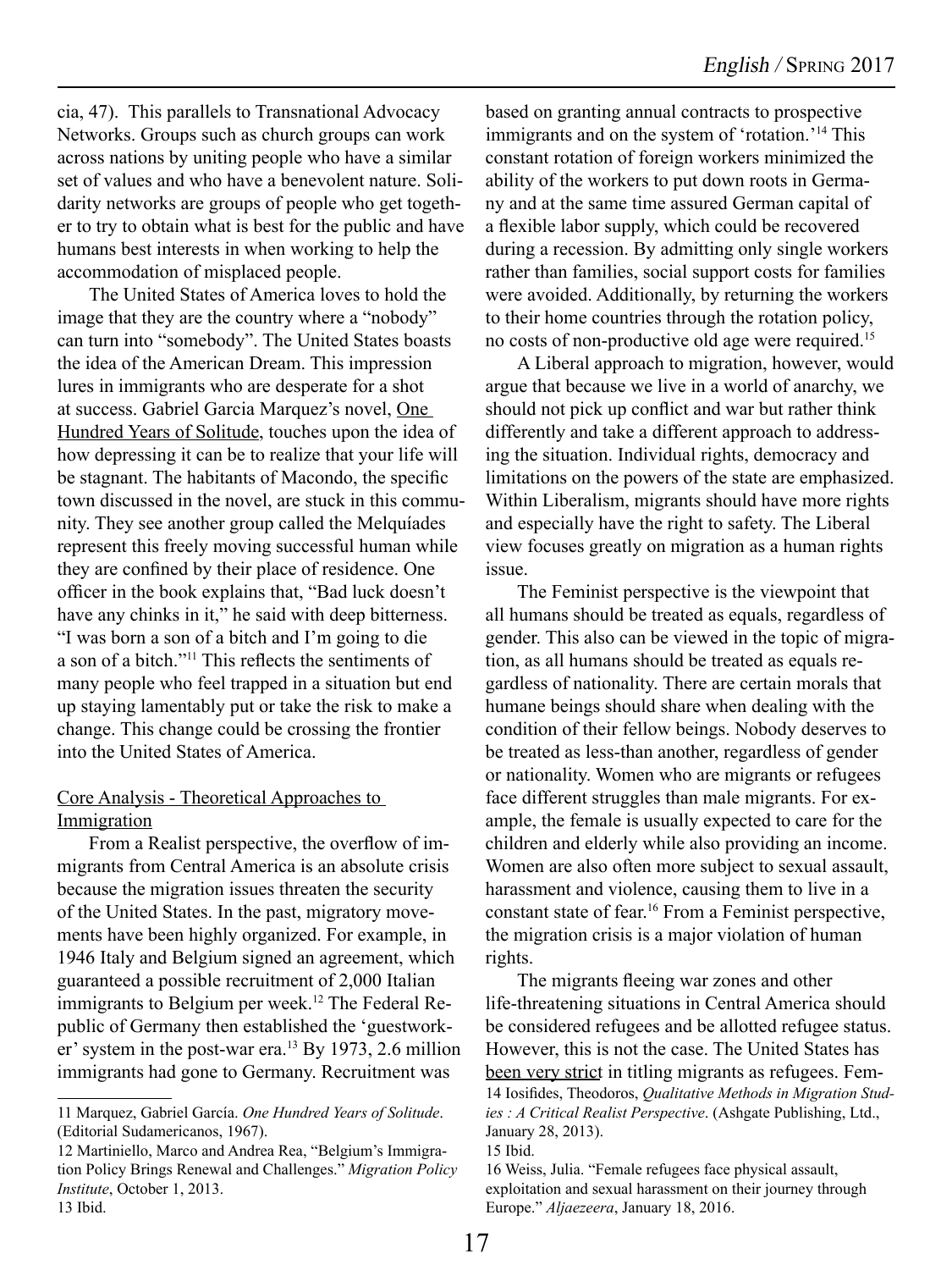inists would also argue that not only the woman migrants, but rather all of migrants, including children and men need political, social and economic equality.

Post-structuralism plays an important role in the issue of migration. Post-structuralism strives to give voice to the people who are powerless, such as migrants. This theory emphasizes that in order to understand world views, it is necessary to study both the object itself and the systems of knowledge that produce the object. In this particular case, understanding migration requires not only the study of migration but the various causes of it that shape the different aspects of the lives of migrants. It also includes the structures and economies of the countries that are affected by it.

#### Comparing Central American Migration Crisis to Syrian Refugee Crisis

According to the United Nations High Commissioner for Refugees (UNHCR), over 3 million have fled to Syria's immediate neighbors Turkey, Lebanon, Jordan, and Iraq, while 6.5 million remain internally displaced within Syria. The Syrian refugee crisis was initially triggered by the nature of the Syrian Civil War. Citizens are fleeing or have fled because they have given up hope for their country. According to Patrick Kingsley from The Guardian, "Europe is an increasingly attractive option for Syrians since they have no secure legal status in the countries where they now live."17 In the Middle East, it is now almost impossible for Syrians to gain legal entrance to the neighboring Arab countries such as Turkey, Lebanon, and Jordan. Kingsley points out, "The vast majority do not have the right to work; none of them are formally recognized as refugees; and many of their children are not in school. Some 400,000 Syrian children have fallen outside the education system, according to Turkish officials."18 At this point, it seems that the majority of Syrians have lost all hope in their country and see no reason in staying in their homeland. Many Syrians are able to gain refugee status once they leave their homeland in search of safety and security.

Although the Syrian refugee crisis truly is a crisis, these people fleeing their homes are almost immediately labeled as "refugees," so why are

Syrians fleeing danger awarded refugee status but Central Americans in similar and legitimate predicaments are not? According to the International Crisis Group, "The refugee question remains at the heart of politics, a recurrent source of passionate debate and occasional trigger of violence."19 Central American migrants are facing very similar circumstances as many Syrians and refugees fleeing the Middle East. In a working paper discussing refugees and the peace process, Elia Zureik of the Institute for Palestine Studies explains:

Analysis of (voluntary) migration tends to focus on individuals rather than groups. To the extent that groups are considered, they are treated as aggregates of individuals rather than as cohesive social units in the sociological sense of constituting communities with shared common historical experiences (Shami 1993). In contrast with immigrant status, refugee status is the outcome of involuntary forms of migration, in which displacement is often caused by events beyond the control of refugees, such as internal and external wars, state policies of expulsion and exclusion, development projects, and natural disasters.20

Through this explanation, one can justify that the Central American "migrants" perfectly fit the mold of what a "refugee" is. However, the Central Americans are still fleeing their countries continue to be labeled as migrants rather than refugees, despite their struggles in finding new places to settle and call home. It seems that the main distinction made between the Central Americans and Syrians is that the Syrians are fleeing to countries willing to help them and are doing all that they can to open their doors as wide as possible in providing a safe and secure refuge for those fleeing danger. However, in the case of Central Americans it is more difficult to find a safe place to flee to. Many Central Americans see the north as their only option due to the Darién Gap, which is the break in the Pan-American Highway consisting of a large area of undeveloped swampland and forest be-

<sup>17</sup> Kingsley, Patrick, "What Caused the Refugee Crisis? You Asked Google - Here's the Answer." *The Guardian*, December 9, 2015.

<sup>18</sup> Ibid.

<sup>19</sup> International Crisis Group, "Nurturing Instability: Lebanon's Palestinian Refugee Camps." *Columbia University Press*, February 19, 2009.

<sup>20</sup> Zureik, Elia, *Palestinian Refugees and the Peace Process*. (Columbia University Press, May 1996.)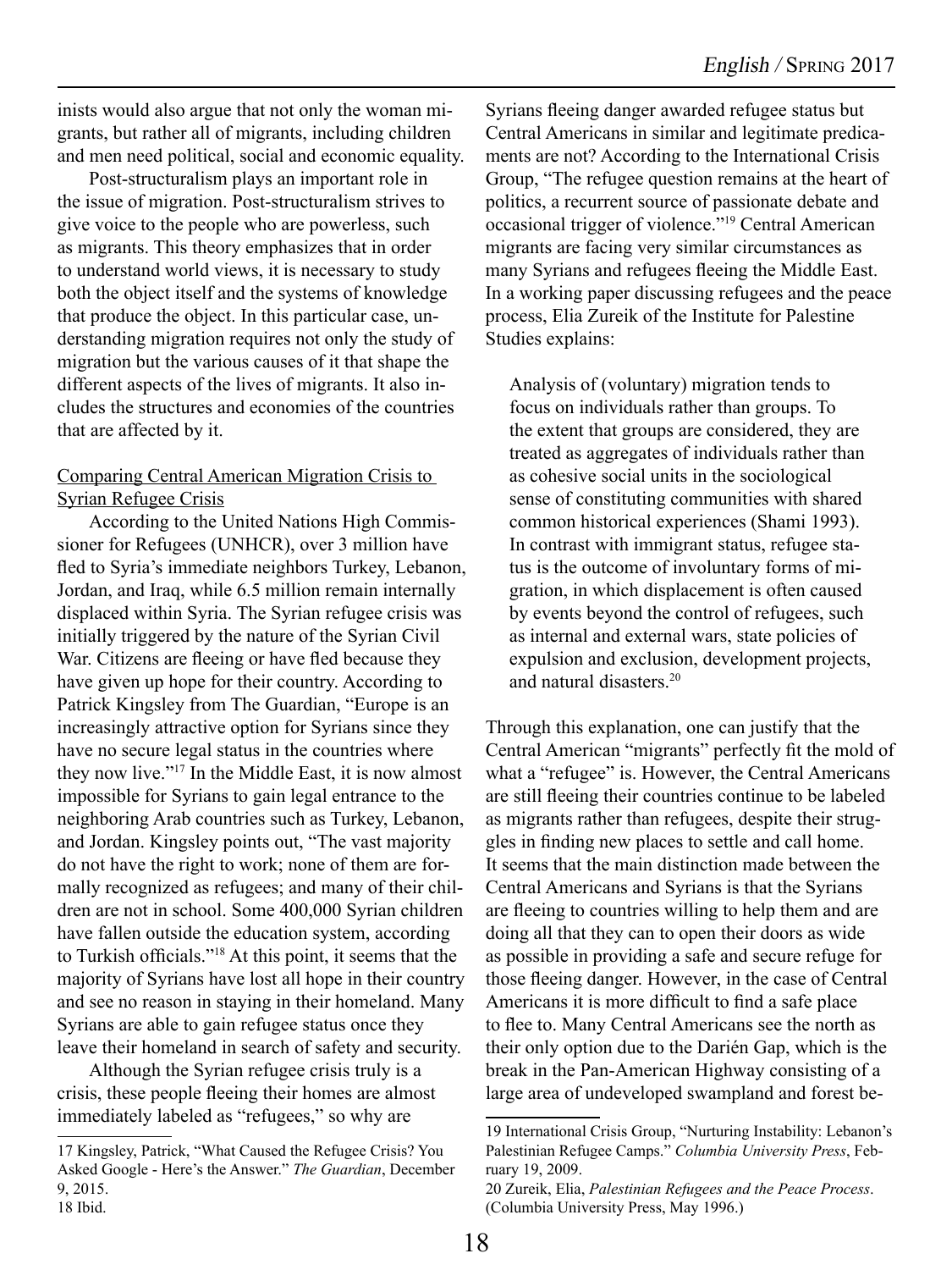tween Panama and Colombia. The Darién Gap makes it impossible for people or cars to pass between Panama and Colombia.21 This leaves transportation via boat or flight as the only options between Central and South America.

Thus, migrating north has consistently proven to be a much more attractive option for Central American migrants. However, this theme of migrating north has contributed to the issue of the lack of refugee status given to the migrants. The issue of refuge is not being recognized as widely or openly as the Syrian refugee crisis because the United States is not prepared or willing to help the Central Americans. As the United States policy on Central Americans gaining refugee status is now, according to Susan Martin, an international migration professor at Georgetown University and the author of several books on humanitarian crises, "[Migrants] would have to prove they fear persecution on the basis of their race, religion, nationality, political perspectives or membership in a particular social group."22 Current United States policy on Central Americans gaining refugee status makes it very difficult for migrants to gain asylum. In addition to the difficulties of even getting to the United States border, the U.S. is funding the Mexican border control to stop refugees and send them home before they can make it to the U.S. border.

These migrants often times do not have the funds or resources to escape the dangerous situations that they face in their home countries. Those who are truly facing fear and have their lives threatened by gang violence still find it almost impossible to prove and legitimize this fear and/or life threatening circumstance to the United States government. However, even for those who are able to prove their need for asylum, it is not always enough. Martin states, "Violent threats, the type many have appare ntly told U.N. workers they face from drug cartels and gangs at home aren't always enough to qualify for asylum, immigration legal scholars and humanitarian aid workers said<sup>"23</sup>

#### Reasons for Migration

People migrate for many reasons, from seeking new job opportunities to seeking a safer environment or different government, or even out of simple curiosity of a new lifestyle. However, migration out of Central America and into North America has become so prominent that it clearly needs to be classified as a crisis. The table on the next page illustrates a trend in migration.

As shown below, migration was very low in the 1960s and up until the 2000s increased at a stable rate. However, between 2000 and 2009, the migration rate absolutely skyrocketed. The number of migrants leaving Guatemala alone nearly doubled in those nine years. Other countries that showed an abnormally high increase of citizens fleeing include El Salvador and Honduras. Nicaragua saw the biggest loss of citizens in the 1980s and 1990s due to the Sandinista Revolution (1974-1979) and the Contra War (1979- 1990).24 While some Central American countries show obvious trends of migration, others demonstrate a steady pace of population density. For example, Belize, Panama and Costa Rica show no obvious trends of time periods with many citizens leaving and migrating. These three countries have had no serious wars or specific times of danger and insecurity for their citizens. It is apparent that there is strong reason behind the unusually high number of citizens fleeing Guatemala, Honduras, and El Salvador.<sup>25</sup>

In the path to leave their homeland, migrants are forced to pass through Mexico, which is becoming a more difficult journey every day. According to García:

By the end of 2002, Mexico deported over three thousand Central Americans each week. One critic of Mexico's new policies explained the post-9/11 era: 'Anyone with any brains can see that Mexican foreign policy, with regards to migratory issues, tries to accommodate the United States and do its dirty work. . . . Mexico has placed the tortilla curtain not at the Rio Grande but at its border with Guatemala to impede the entry of migrants from Central America and the rest of the world.<sup>26</sup>

<sup>21</sup> Motlagh, Jason, "A Terrifying Journey Through the World's Most Terrifying Jungle." *Outside Online*, 2016.

<sup>22</sup> Abdulla, Halimah, "Immigrants or Refugees? A Difference with Political Consequences." *CNN*, July 17, 2016. 23 Ibid.

<sup>24</sup> Klerlein, Ellie, "Environmental Effects of Nicaraguan Armed Conflicts." *ICE Case Studies*, November 2006. 25 Ibid.

<sup>26</sup> García, María Cristina, *Seeking Refuge: Central American*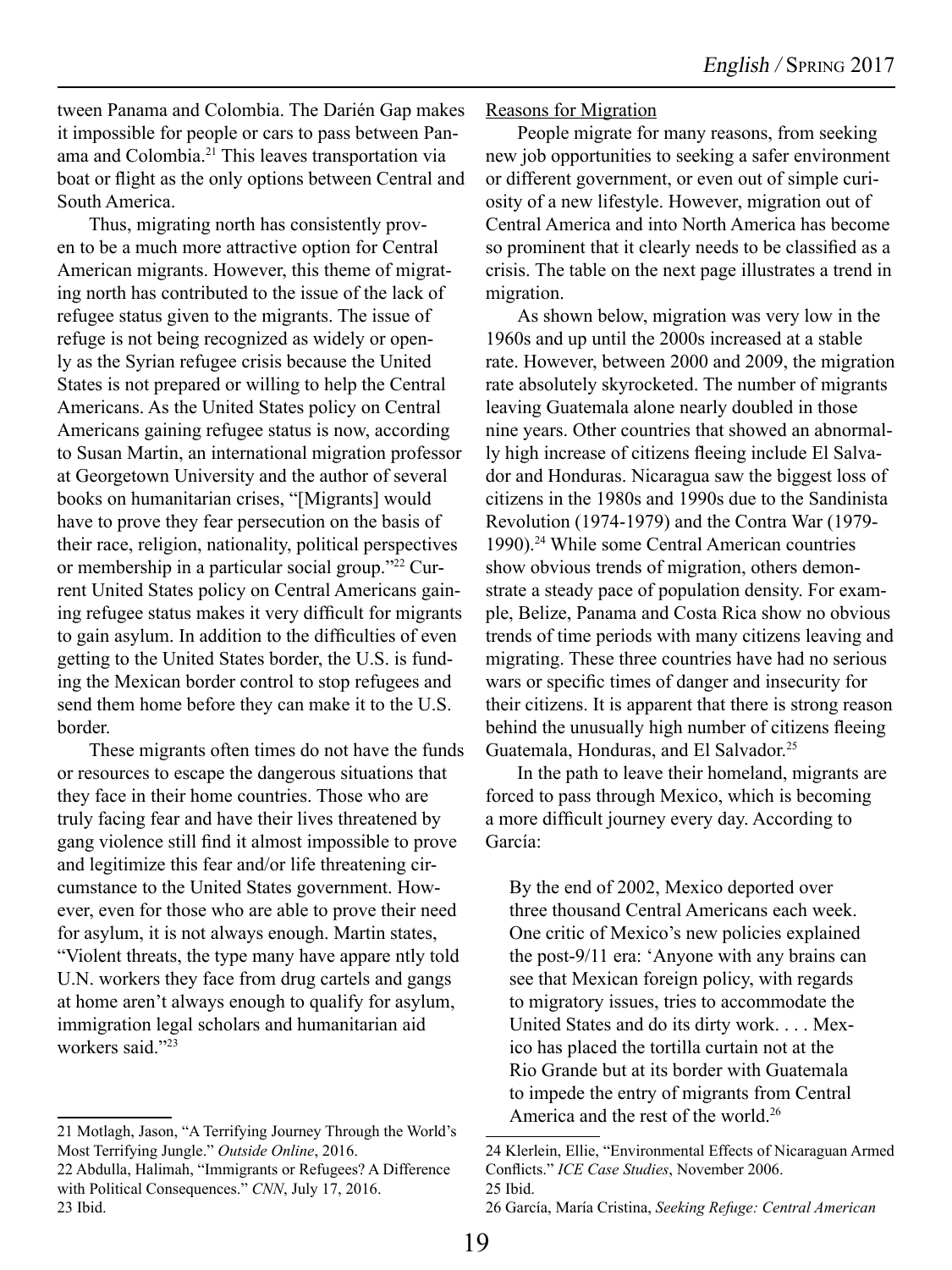|      | <b>Belize</b>     | Costa Rica |                   |                   |        | El Salvador |                   |                   |                   |        |
|------|-------------------|------------|-------------------|-------------------|--------|-------------|-------------------|-------------------|-------------------|--------|
|      | Number $(1,000s)$ |            | Share*            | Number $(1,000s)$ |        |             | Share*            | Number $(1,000s)$ |                   | Share* |
| 1960 | 2.8               |            | 5.7               | 5.4               |        |             | 11.1              | 6.3               |                   | 12.9   |
| 1970 | 8.9               |            | 7.8               | 16.7              |        |             | 14.7              | 15.7              |                   | 13.8   |
| 1980 | 14.4              |            | 4.2               | 29.6              |        |             | 8.6               | 94.4              |                   | 27.3   |
| 1990 | 30.0              |            | 2.7               | 22.3              |        |             | 2.0               | 465.4             |                   | 42.1   |
| 2000 | 42.1              | 2.1        |                   | 71.9              |        |             | 3.6               | 817.3             |                   | 40.5   |
| 2009 | 48.6              |            | 1.7               | 86.3              |        |             | 3.0               |                   | 1,149.9           | 39.4   |
|      | Guatemala         |            | Honduras          |                   |        |             | Nicaragua         |                   | Panama            |        |
|      | Number $(1,000s)$ | Share*     | Number $(1,000s)$ |                   | Share* |             | Number $(1,000s)$ | Share*            | Number $(1,000s)$ | Share* |
| 1960 | 5.4               | 11.0       | 6.5               |                   | 13.3   | 9.5         |                   | 19.4              | 13.1              | 26.7   |
| 1970 | 17.4              | 15.2       | 19.1              |                   | 16.8   | 16.1        |                   | 14.2              | 20.0              | 17.6   |
| 1980 | 63.1              | 18.2       | 39.2              |                   | 11.3   | 44.2        |                   | 12.8              | 60.7              | 17.6   |
| 1990 | 225.7             | 20.4       | 108.9             |                   | 9.8    | 168.7       |                   | 15.2              | 85.7              | 7.7    |
| 2000 | 480.7             | 23.8       | 282.9             |                   | 14.0   | 220.3       |                   | 10.9              | 105.2             | 5.2    |
| 2009 | 798.7             | 27.4       | 467.9             |                   | 16.1   | 253.3       |                   | 8.7               | 103.8             | 3.6    |

#### Central American Immigrants by Country of Origin, 1960 to 2009

Sourced from: (http://www.migrationpolicy.org/article/central-american-immigrants-united-states-0)

It is devastating that these migrants are leaving life-threatening situations in search of safety but are more often than not forced to continually face danger in the journey to safety. The journey was not always this difficult, according to Payan:

From 1848 to 1929, Mexicans crossed the border freely. In this period, it was not illegal to cross the border without papers. It sufficed to declare one's citizenship, if there was anyone even guarding the point of entry (POE). The immigration acts prior to 1929 included provisions that allowed Mexicans to cross without papers. These acts were designed to exclude persons of nationalities other than Mexican some actively targeted Asians, particularly the Chinese. But the 1929 Immigration Act made it illegal to cross the border from Mexico without papers. This was, in some ways, a response to the economic hardship of the 1920s. With this Act, open immigration was drastically curtailed.<sup>27</sup>

It is apparent that overall, immigration laws and regulations have always been closely tied to economic reasoning. In the case of Central American migration, migrants are not being recognized as refugees because obtaining the status of a refugee would entail the United States to offer more support and money. Currently, it seems as though the United States cares more about funding the Mexican government and Mexican military to do whatever they can to stop the migrants from reaching the United States border. Therefore, the United States is ignoring this human rights issue just so that they do not have to deal with it. The Syrian refugee crisis is being recognized because numerous countries are working together to offer all that they can to give the Syrian refugees access to safety and liberty. In contrast, the United States is not concerned with the hardships currently being faced in Central America and is putting more effort and money into hiding the problem and pushing the migrants away then actually dealing with it and helping these people struggling for their lives to find safety.

#### Migration as a Human Rights Issue

Migration truly is a human rights issue since national, 2006).

*Migration to Mexico, the United States, and Canada* (Berkeley: U of California, 2006).

<sup>27</sup> Payan, Tony, *The Three U.S.-Mexico Border Wars: Drugs, Immigration, and Homeland Securit*y. (Praeger Security Inter-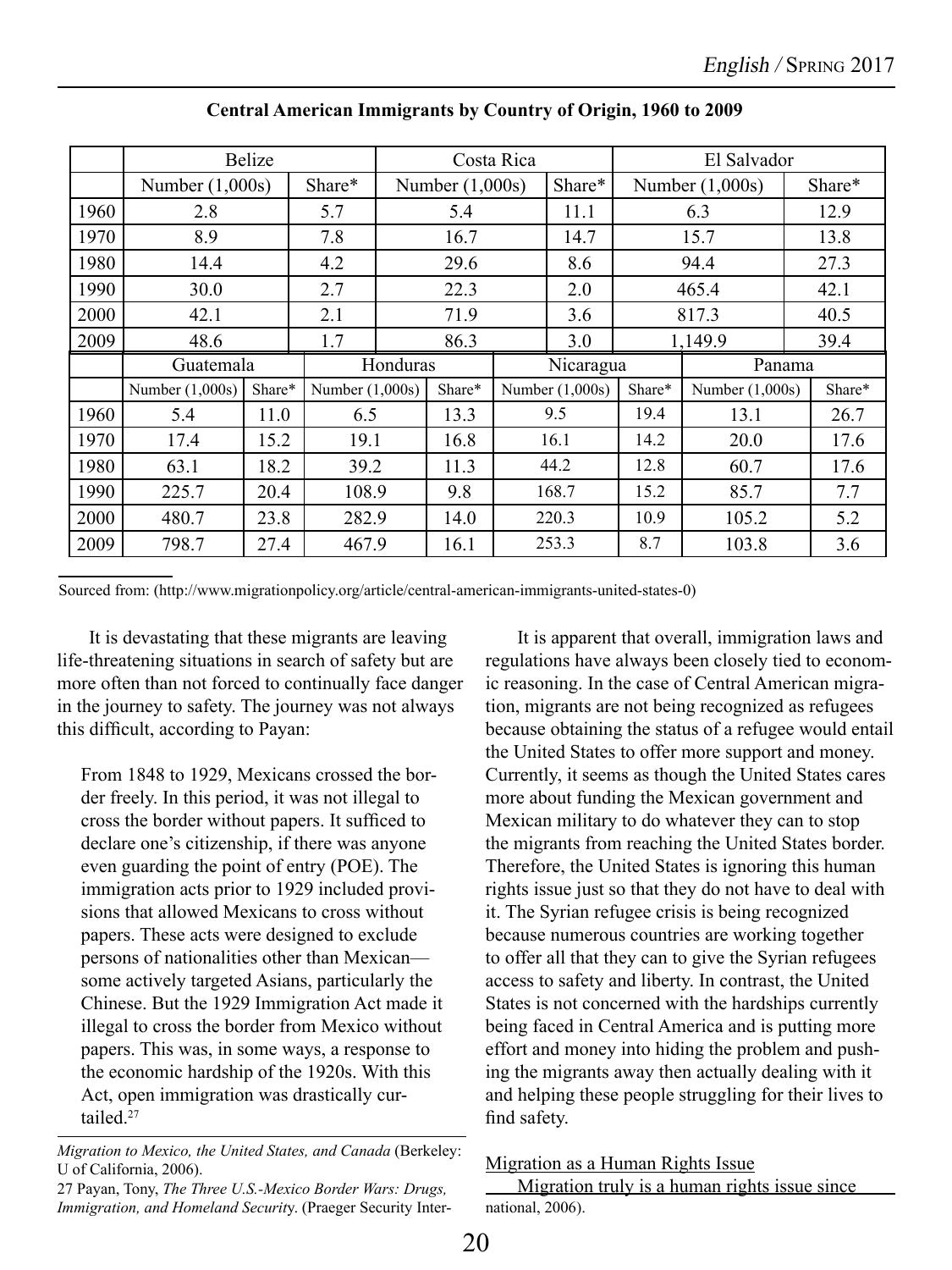it displaces women, children, and families, putting people in very vulnerable and dangerous situations. Migration and migrants are increasingly the focus of human rights discussions. Yet the gap between policy and protection remains wide. According to Stefanie Grant from the Migration Policy Institute:

A migrant's human rights are largely defined by the migration "category" to which he or she belongs, and by the reasons underlying that migration. At one end of the human rights/ migration spectrum are voluntary migrants, including migrant workers and other economic migrants. At the other end, more than 10 million refugees are forced to leave their countries to escape persecution.28

As Grant explains, categorizing migrants can be a very difficult process. There are currently such a large number of people seeking asylum from dangerous circumstances that it can be almost impossible to compare every individual's situation to one another and create a fair and even system to deal with these issues. The United States has offered asylum to a relatively small number of Central American migrants, which has allowed them to lead safer lives and given more a sense of security. There are still thousands of migrants being displaced from their families every day, feeling helpless and desperate, subsequently falling victim to many human rights issues.<sup>29</sup>

Dealing with human rights issues and violations is currently not of high priority of importance for the United States. It appears that human rights issues do not pose as a threat to the welfare of the United States, therefor it is of little concern to the U.S. government. If there is ever to be a change in the Central American migration issue the United States needs to change its outlook on the situation. This issue of migration and human rights violations can be resolved by creating a safer and more humane environment for the people of Central America.

#### Conclusion

Overall, Central America has been facing a long-time struggle for independence from the United States. Along the way, this struggle has been accompanied by governmental corruption, violence, and economic dependency. In recent years, migration from Central America into the United States has increased more rapidly than ever before. This issue has not yet been recognized globally as a refugee crisis due to the responsibility and investment that comes along with such a serious label. The United States actively chooses to push away and hide the issue of Central American migration rather than openly deal with and resolve it. If the Central American migration crisis were to be globally recognized as a refugee crisis, the United States would be deemed the responsible party to aid the region of Central America into safety.

Central American migrants fleeing violence and life-threatening situations, specifically in Guatemala, Honduras and El Salvador, should be deemed as refugees. They often face no choice but to flee their home country or be subject to persecution stemming from recent instability in those countries' governments and abnormally high rates of gang violence. This issue of migration truly is a human rights issue. It is continually failing to be recognized as a human rights issues due to the amount of responsibility that would be placed on the United States to make for safer circumstances for refugees. Governments are failing to recognize this topic as a refugee crisis simply because they are acting on their own state interests.

#### **Author Biography**

Christina English is a senior at San Francisco State University, studying International Relations and Spanish. She has taken a number of Latino Studies classes and is fascinated by Central American migration patterns and tendencies. In 2016, she spent two months backpacking Central America to immerse herself and strengthen her knowledge of the region. This paper will discuss her findings on Central American migration.

#### **Bibliography**

- Abdulla, Halimah, "Immigrants or Refugees? A Difference with Political Consequences." *CNN*, July 17, 2016.
- AFP, "Obama to request \$1 billion from Congress to help Central America." *The Tico Times*, 2015.

<sup>28</sup> Grant, Stefanie, "Migrants' Human Rights: From the Margins to the Mainstream." *Migration Policy Institute*, March 1, 2005. 29 Ibid.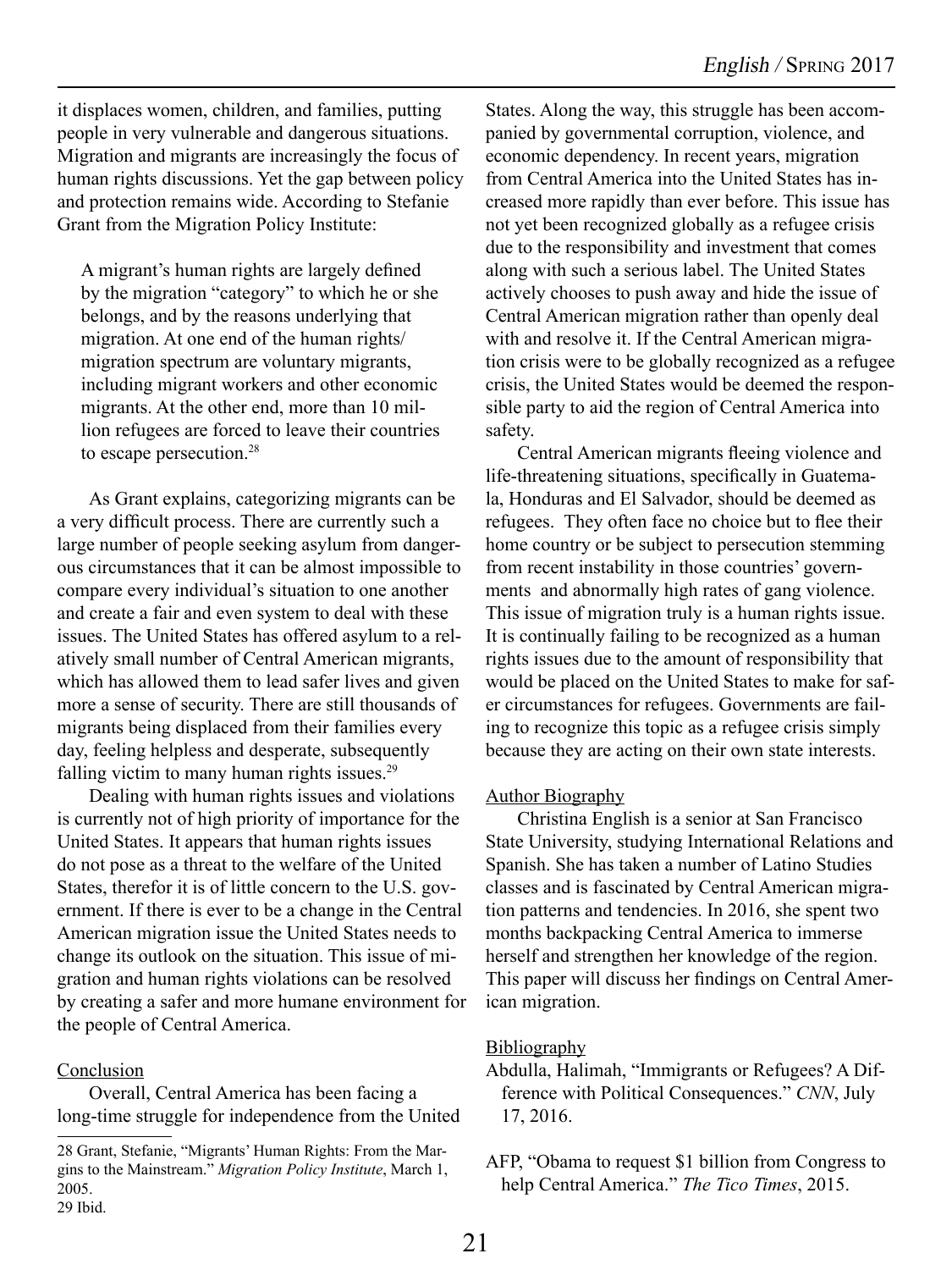Bautista, Lola Quan, "Steadfast Movement Around Micronesia." *Lexington Books*, August 2010.

Biden, Joseph R, "Joe Biden: A Plan for Central America." *New York Times*., January 29, 2015.

Booth, John A., and Thomas W. Walker, "Understanding Central America." *Boulder: Westview*, 1989.

"Economic Migration." *Striking Women*, 2016.

García, María Cristina, *Seeking Refuge: Central American Migration to Mexico, the United States, and Canada* (Berkeley: U of California, 2006).

Grant, Stefanie, "Migrants' Human Rights: From the Margins to the Mainstream." *Migration Policy Institute*, March 1, 2005.

International Crisis Group, "Nurturing Instability: Lebanon's Palestinian Refugee Camps." *Columbia University Press*, February 19, 2009.

Iosifides, Theodoros, *Qualitative Methods in Migration Studies : A Critical Realist Perspective.* (Ashgate Publishing, Ltd., January 28, 2013).

Klerlein, Ellie, "Environmental Effects of Nicaraguan Armed Conflicts." *ICE Case Studies*, November 2006.

Kingsley, Patrick, "What Caused the Refugee Crisis? You Asked Google - Here's the Answer." *The Guardian*, December 9, 2015.

Marquez, Gabriel García. *One Hundred Years of Solitude*. (Editorial Sudamericanos, 1967).

Martinez, Ramiro Jr., *Latino Homicide: Immigration, Violence, and Community*. (Routledge, 2002).

Martiniello, Marco and Andrea Rea, "Belgium's Immigration Policy Brings Renewal and Challenges." *Migration Policy Institute*, October 1, 2013.

Motlagh, Jason, "A Terrifying Journey Through the

World's Most Terrifying Jungle." *Outside Online*, 2016.

- Nazario, Sonia, "The Refugees at Our Door." *The New York Times*, October 10, 2015.
- Paige, Jeffery M., *Coffee and Power: Revolution and the Rise of Democracy in Central America.* (Cambridge, MA: Harvard UP, 1997).
- Passel, Jeffery S., *The Size and Characteristics of the Unauthorized Migrant Population in the U.S.* (Pew Hispanic Center, 2006).
- Payan, Tony, *The Three U.S.-Mexico Border Wars: Drugs, Immigration, and Homeland Security*. (Praeger Security International, 2006).
- "Striking Women." *Types of Migrants*, (Leeds, UK: Arts & Humanities Research Council).
- Terrazas, Aaron, "Central American Immigrants in the United States." *Migration Policy Institute*, January 10, 2011.
- Weiss, Julia. "Female refugees face physical assault, exploitation and sexual harassment on their journey through Europe." *Aljaezeera*, January 18, 2016.

Zureik, Elia, P*alestinian Refugees and the Peace Process*. (Columbia University Press, May 1996.)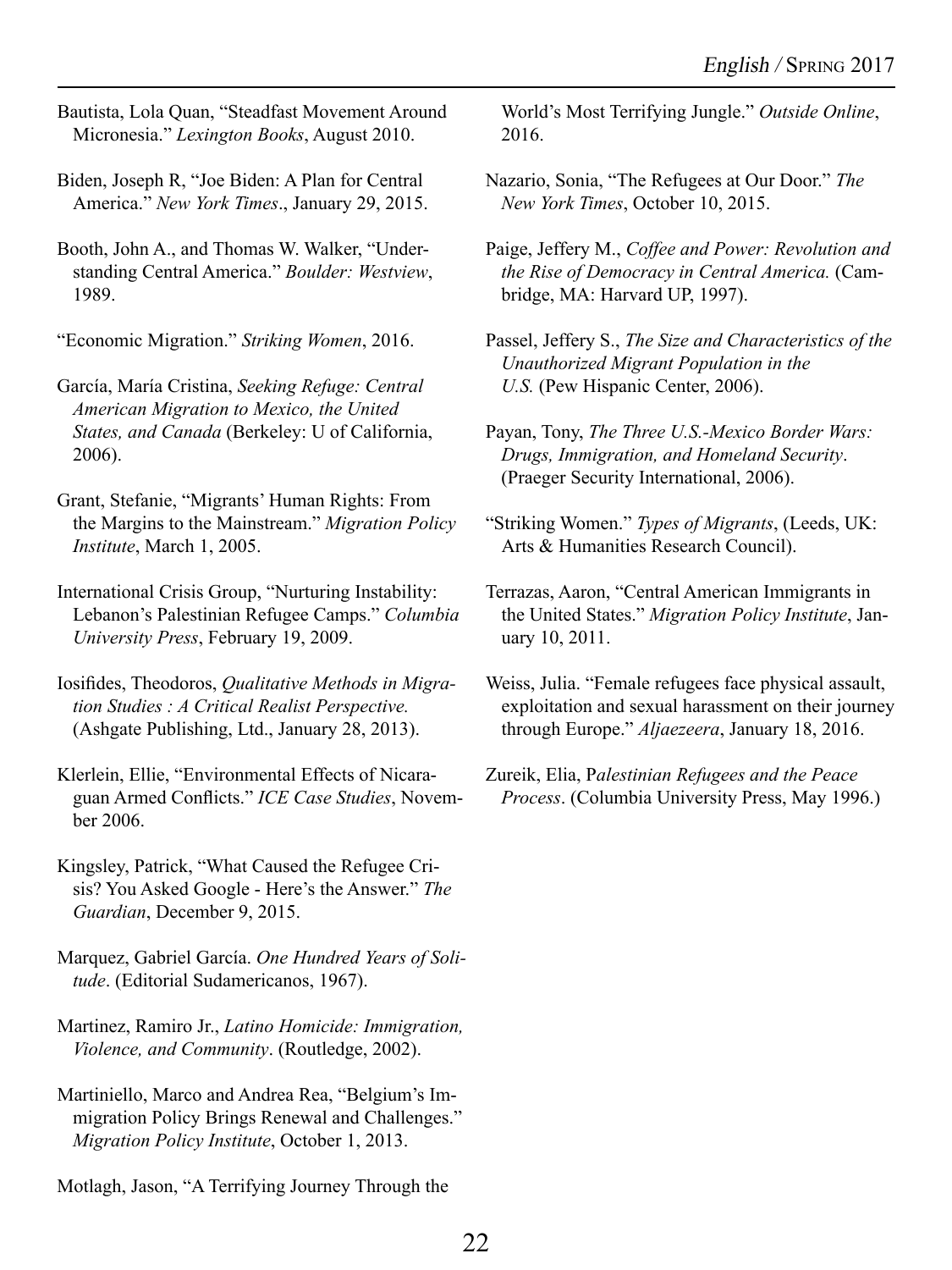### north korea's nuclear weapons development

### By CODY FOI MAR

Since the signing of the Korean Armistice Agreement in 1953, the Korean Peninsula has been perpetually locked into a quasi-state of war, but one of which that has been defined as a tenuous cessation of open hostilities. Since North Korea has failed to provide sufficient military deterrence through conventional means, it has actively pursued the development of a domestic nuclear weapons and Intercontinental Ballistic Missile program. Despite international condemnation in the form of multilateral sanctions imposed on the state of North Korea, it has not succeeded in dissuading them from their nuclear pursuit, nor did it prevent them in successfully producing a nuclear bomb.

This paper looks to assert that the development of the Democratic People's Republic of Korea's nuclear program delineates a posture of offensive realism in response to specific historical context that has left them with no alternative other than to maximize their military capability in order to preserve the survival of their state. Despite having been a signatory to the Treaty of Non-Proliferation of Nuclear Weapons, North Korea has aggressively pursued the development of their own domestic nuclear weapons program as a means of refusing to allow the global power structure to limit how much power their state can attain. Global response of condemnation through international sanctions toward the North Korean regime has only increased the resolve in their perceived validity in the need to develop nuclear weaponry as a means of deterrence. Although their nuclear program is still relatively in its infancy, the rhetoric streaming through staterun propaganda clearly demonstrates that the program is being developed as tool for elevating its stature within the global power structure, while also being outwardly focused in providing deterrence from foreign intervention by what it perceives to be external

security threats.

Since signing the armistice in 1953, North Korea has built the status of their regime by basing it upon a hyper-militaristic mentality. This is very likely because since its inception, North Korea has found itself locked into an emerging bipolar security structure, with one of the superpowers stationed on its border that directly threatening the survival of their state with both superior conventional and nuclear means.<sup>1</sup> This was a major motivating factor that convinced North Korea that it required its own nuclear weapons program to bolster a significant deterrence to redress this ongoing security anxiety. There is a building of historical context that would only continue to construct a perception in North Korea that it cannot rely on outside institutions or treaties to provide a permanent means of security; that only a continual stride towards manufacturing an elaborate militaristic infrastructure could create enough of a deterrence to ensure the survival of their state. At a glance, this could

<sup>1</sup> Jae-bong Lee. "US Deployment of Nuclear Weapons in 1950s South Korea & North Korea's Nuclear Development: Toward Denuclearization of the Korean Peninsula." *The Asia-Pacific Journal* 7, no. 8 (February 17, 2009).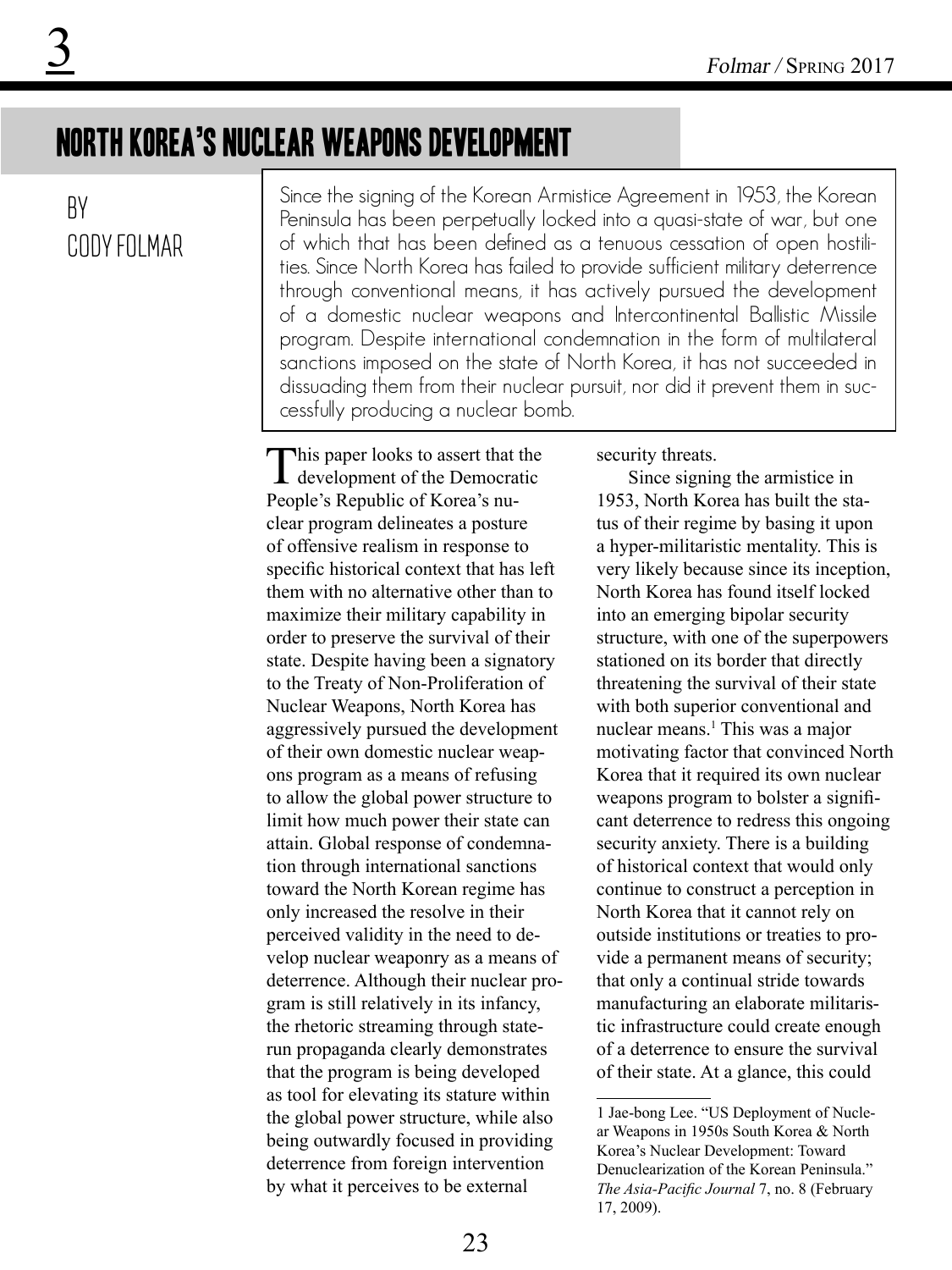appear as though the situation in North Korea does give some legitimacy to defensive realist stand point, because it has caused an international reaction to try and prevent North Korea's ascent to a more powerful position in the global security structure. But the fact that global efforts have little effect in preventing North Korea from attempting to maximize their own military capacity through nuclear weaponry, coupled with the rhetoric being broadcasted by North Korean propaganda, ultimately depicts a state that sees itself more as a major competitor in an offensive realist race to the top of the global power structure.

#### Literature Review

All realists believe that power is the currency of international politics, but the divide between classical realism and structural realism resides in the explanation of why states seek power. Classical realists such as Hans Morgenthau believed the drive behind states seeking power was human nature; that all humans seek a path to generate more power.<sup>2</sup> Structural realists disagree; they do not consider human nature as a critical motivator for why states want power, instead they see it as the architecture of the international system that pushes states to compete for power. Offensive realist John Mearsheimer would describe the global structure as "a brutal arena where states look for opportunities to take advantage of each other."3 This is because states never fully know the genuine intentions of other states within the structure. It is this uncertainty that drives states to bolster their own military capabilities to establish a formal deterrence in order to ensure their own survival. It is impossible to predict if a state is actively seeking to alter the current balance of power by acting as a revisionist state as a way to improve its own standing within the global power structure, or to preserve the balance of power as a status quo state.4

The ultimate goal and concern of a state is its own survival. Maintaining territorial borders and sovereignty is the first priority in the hierarchy of goals that states can pursue. States are rational actors that understand that they exist in a system of self-help,

which necessitates devising strategies and building the material means to ensure their own survival. The distrust among states leave them pre-occupied with establishing enough military power to act as a deterrence toward other states, and forces states to constantly look for ways to shift the balance of power in their favor. The constant competition among states also invites the security dilemma, where the steps of one state takes vying to gain more power and enhance its standing within the global power structure, does so at the expense of other relative states. Since the competition for power exists as a zero-sum game, it is difficult for states to gain more power without threatening the security of other states.<sup>5</sup>

Offensive and defensive realists have different perspectives regarding how much power is enough to establish an effective deterrence to ensure a state's security. Offensive realists, like John Mearsheimer, believe that states should attempt to gain additional power at every feasible opportunity by any means possible, and in maximizing their own power, states will enhance their standing within the global power structure. According to the offensive realist perspective, these states will eventually move into a position where they may be able to pursue hegemony, which would ultimately ensure their own security.<sup>6</sup> Defensive realists such as Kenneth Waltz, however, agree that there are many incentives for states to incrementally gain additional power, but that states should only strive for an appropriate amount of power relative to their closest competition. Defensive realists argue that overexpansion will cause balancing to occur when a state becomes too powerful; where a coalition of states will form to prevent an aspiring hegemon's ascent to becoming a dominating global power.7

#### Core Analysis

#### **The Origins of North Korea's Nuclear Program**

In 1956, the Soviet Union began assisting North Korea in establishing its own nuclear program and started the construction of a Soviet IRT-2M research reactor in Yongbyon. Then in 1959, the Soviet Union and North Korea signed a nuclear cooperation agreement which signaled an increase in nuclear technical knowledge that being was provided by the Soviet

<sup>2</sup> Richard Lebow. "Classical Realism." In *International Relations Theories: Discipline and Diversity*, 63. Oxford: Oxford University Press, 2013.

<sup>3</sup> Ibid., 61.

<sup>4</sup> John Mearsheimer. "Structural Realism." In *International Relations Theories: Discipline and Diversity*, 79. Oxford: Oxford University Press, 2013.

<sup>5</sup> Ibid., 80.

<sup>6</sup> Ibid.

<sup>7</sup> Ibid., 81.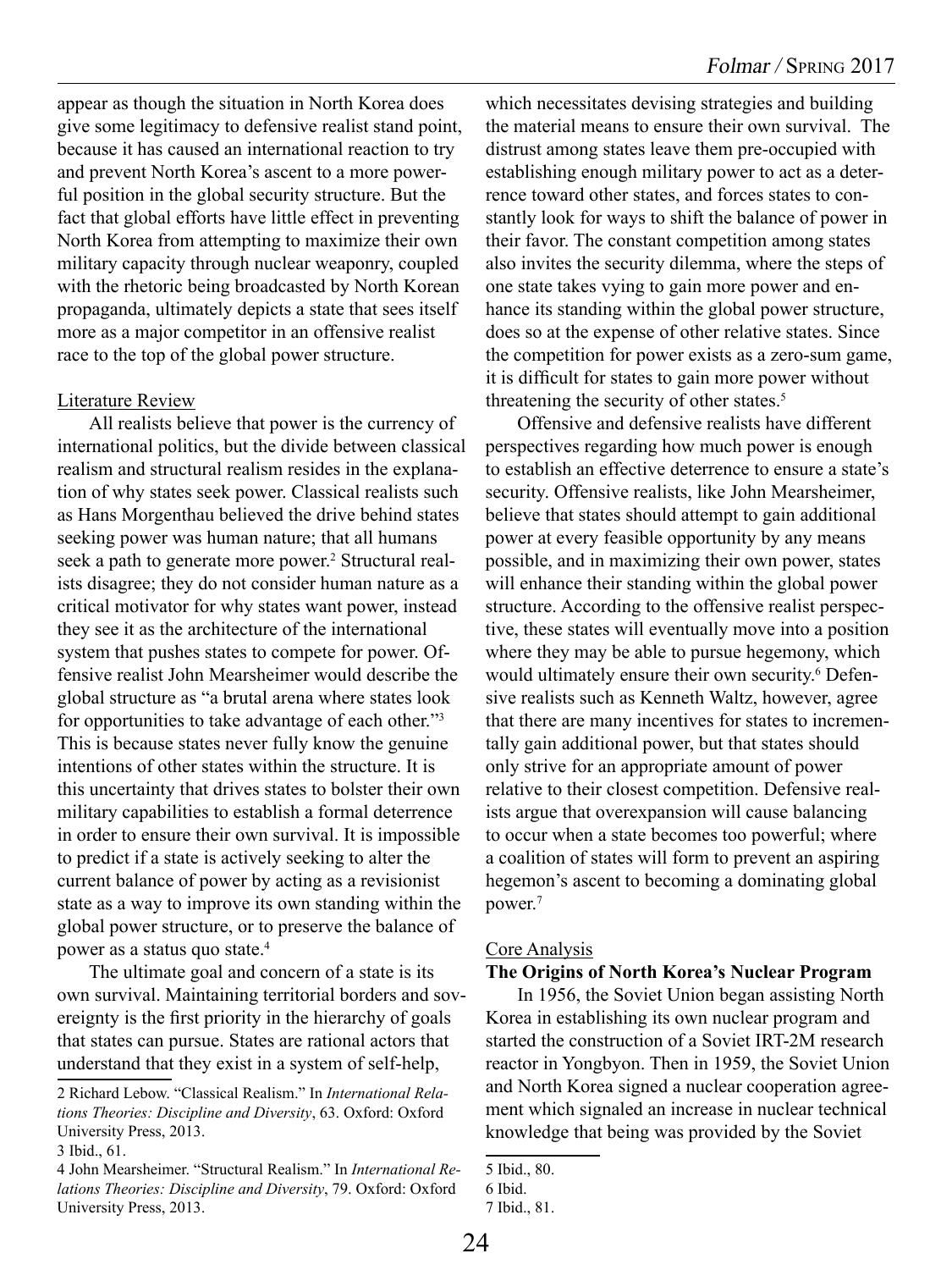Union.8 During this time North Korea was also able to maintain a near parity with the conventional military capacity of South Korea throughout the 1960s, where it was able to balance the perspective power of its adversary through conventional weaponry.9 But when the Sino-Soviet split grew more pervasive, North Korea's external support for its conventional military began to wane as its relationship with its benefactors became more complicated.<sup>10</sup> By the early 1970's, North Korea's ability to maintain a balance of power on the Korean peninsula through conventional means quickly began to erode, while South Korea's military capabilities had continued to advance technologically while being fueled by a growing economy. Meanwhile, South Korea also benefited immensely from the additional security afforded by the presence of the United States military that had also deployed nuclear armaments on South Korean soil, which at its peak amounted up to 950 warheads of various sizes and delivery systems.<sup>11</sup>

In 1972, a diplomatic resolution was sought by both North and South Korea when they issued a joint statement in garnering a peaceful process towards reunification, but this was eventually abandoned the following year as little to no progress had been made. These factors all had an accumulated effect on driving North Korea to focus increasingly on developing its own nuclear program as its best option at maintaining deterrence. The fact that they were one of the first nations threatened with nuclear weaponry by the United States following WWII perhaps generated an internal perception that they are also peers of the United States, and therefore situated in similar positions within the global power structure. This would certainly provide motivation for North Korea

to validate this perspective by becoming a nuclear power.

#### **North Korea Begins Its Clandestine Nuclear Weapons Program**

Throughout the 1970s, North Korea made several formal requests toward the Soviet Union and China to solicit assistance in developing their own domestic nuclear weapons program, but such requests were routinely denied by both countries. During this time, North Korea also began to independently start modernizing the IRT-2M research reactor that the Soviets had provided them. Simultaneously, North Korea also initiated construction of an indigenous copy of a British 5 mega-watt electric, gas cooled, graphite moderated reactor at the Yongbyon site in order to begin producing plutonium. This is a significant milestone where you can start seeing the intentions for the North Korean nuclear program. It would allow them to continue their nuclear ambitions under the pretense of a peaceful research facility, but also theoretically allowed them to start producing enough weapons-grade plutonium separated from the uranium fuel rods to manufacture one nuclear bomb a year.12 This demonstrates that the direction of North Korea's nuclear program had always focused towards building a nuclear arsenal; because this specific size and style of reactor does not produce a tremendous amount of energy, but it is ideal for nations with limited nuclear infrastructure who are pursuing nuclear weapons development.<sup>13</sup>

#### **International Attention and Scrutiny**

After the United States discovered the reactor was operational, they began pressuring the Soviet Union to force North Korea to join the Non-Proliferation of Nuclear Weapons Treaty. Only after conjoined pressure from both the United States and the Soviet Union did North Korea finally accede to signing the treaty in 1985. Almost immediately it started becoming apparent that North Korea had very little intention of abiding by the conditions set forth

<sup>8</sup> Derek Bolton. "North Korea's Nuclear Program." *American Security Project*. August 08, 2012. Accessed April 13, 2016. http://www.americansecurityproject.org/north-koreas-nuclear-program/.

<sup>9</sup> Jihwan Hwang. "Offensive Realism, Weaker States, and Windows of Opportunity: The Soviet Union and North Korea in Comparative Perspective." *World Affairs* 168, no. 1 (Summer 2005): 39-48. Accessed April 13, 2016.

<sup>10</sup> Timothy Hildebrandt, Chen Jian, Samuel Kim, and Hazel Smith. "Uneasy Allies: Fifty Years of China-North Korea Relations." *Woodrow Wilson International Center for Scholars*. September 2003. Accessed April 13, 2016. https://www.wilsoncenter.org/sites/default/files/asia\_rpt115b.pdf.

<sup>11 &</sup>quot;US Nuclear Weapons in Korea." *The Nuclear Information Project*. September 28, 2005. Accessed April 26, 2016. http:// www.nukestrat.com/korea/koreahistory.htm.

<sup>12</sup> Siegfried Hecker. "Report on North Korean Nuclear Program." *Federation of American Scientists*. November 15, 2006. Accessed April 16, 2016. http://fas.org/nuke/guide/dprk/nuke/ hecker1106.pdf.

<sup>13</sup> Siegfried Hecker, Sean Lee, and Chaim Braun. "North Korea's Choice: Bombs over Electricity." *The Bridge* 40, no. 2 (Summer 2010): 5-6. Accessed April 13, 2016. https://www.nae. edu/File.aspx?id=20575.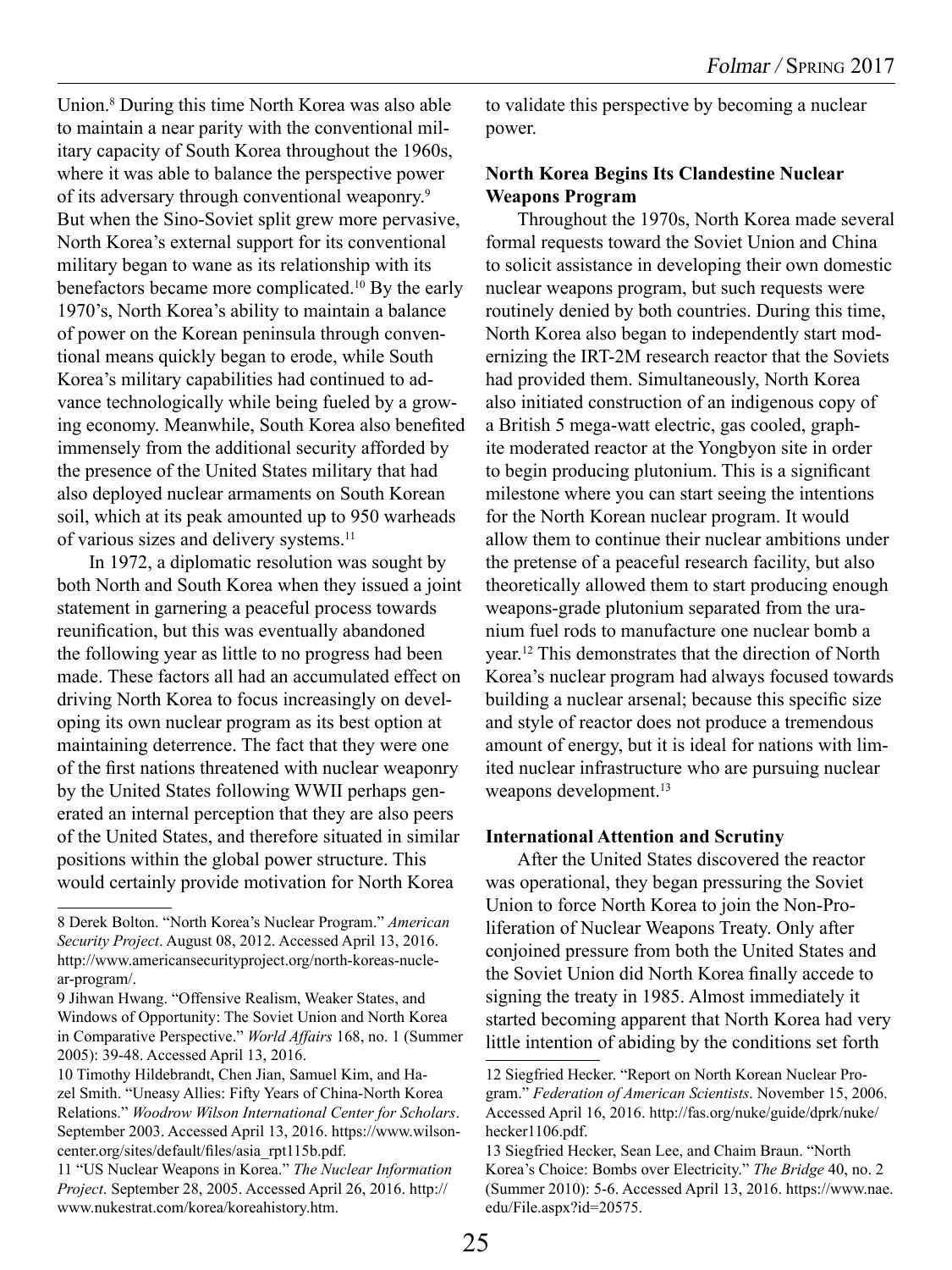by the NPT. One significant stipulation of the treaty requires members to permit the International Atomic Energy Agency (IAEA) to inspect all plants containing nuclear material within 18 months of becoming a signatory. North Korea waited the entire 18 months before informing the IAEA that they had sent the wrong forms pertaining to the inspections. The IAEA responded by sending the correct forms and granting North Korea an additional 18 months to complete them; meanwhile North Korea's nuclear reactors remained operational, and they were able to separate enough weapons-grade plutonium from their nuclear fuel rods to constitute one or two nuclear bombs.<sup>14</sup> North Korea did not fully abide by the safeguards as outlined by the NPT until 1992.

When IAEA inspectors were finally granted access to North Korean facilities in 1992, they took numerous samples to measure the radioactive isotopes of the separated plutonium, and confirmed that North Korea must have separated weapons-grade plutonium from their fuel rods on at least three separate occasions.<sup>15</sup> Then in 1993, when the IAEA were going to make another round of inspections, they were restricted from accessing two specific installations that they had visited the year before. North Korea cited that they were no longer associated with the nuclear program, and declared they were now military installations, and thus refused to permit access to either site.

North Korea's refusal was cause for alarm for the IAEA who demanded a special inspection, which explicitly pertains to sites where it is suspected that fissile materials have been deliberately hidden. North Korea's response was to remove the IAEA inspectors from their country, and become the first and only nation to have ever withdrawn from the Non-Proliferation of Nuclear Weapons Treaty. This particular event is significant, because it illustrates the mindset North Korea has in regards to its nuclear program. It is explicitly directed towards weapons development, and demonstrates that they will remain driven to this pursuit even in the face of global condemnation.

#### **Ballistic Missile Development**

In parallel with their nuclear program, North 14 Paul Leventhal, and Steven Dolley. "The North Korean Nuclear Crisis." *International Physicians for the Prevention of Nuclear War.* 1994. Accessed April 16, 2016. http://www.ippnw. org/pdf/mgs/1-3-leventhal.pdf. 15 Ibid.

Korea has also made strides in peripheral industries such as their ballistic missile program. North Korea originally started with reverse-engineering Soviet era Scud-B missiles that they obtained from Egypt, creating a domestic version called the Hwasong-5.16 Throughout the 1980s North Korea became one of the leading exporters of not only ballistic missiles, but also missile components and technology as well. By 1990, North Korea had reverse-engineered several different Scud missile designs, which could carry a larger payload, and had successfully extended the potential reach of North Korean missiles.

In 1992, Pakistan signaled to North Korea that it was interested in acquiring missile technology to help bolster its own nuclear weapons program. At the time, Pakistan was experiencing a widening imbalance of air superiority with India after an order of F-16 aircraft from the United States had stalled. As an alternative, Pakistan began seeking an effective long range missile platform in which it could use as a nuclear delivery system. It is important to note that although Pakistan's own nuclear program started around the same time as North Korea's, its nuclear program was much more sophisticated. This is primarily due to the efforts of Abdul Qadeer Khan, a scientist who had previously worked for the nuclear program in the Netherlands; there he was working as a Dutch translator transcribing documents from German to Dutch. In 1974, he was given a highly classified document detailing a sophisticated breakthrough in centrifuge technology used for enriching uranium. In an act of espionage, Dr. Kahn smuggled the information back to revolutionize Pakistan's own nuclear program.17 This is significant because when Pakistan was brokering a deal with North Korea to purchase ballistic missile designs, Dr. Kahn had an explicit role in the negotiations that would result in bartering nuclear information pertaining to sophisticated uranium enrichment.18 This collaboration was 16 Matthew McGrath, and Daniel Wertz. *The National Committe on North Korea*. August 2015. Accessed April 16, 2016. http://www.ncnk.org/resources/publications/Missile\_Issue\_ Brief.pdf.

17 Robert Windrem. "Pakistan's Nuclear Father, Master Spy." *Msnbc.com*. 2013. Accessed April 18, 2016. http://www.nbcnews.com/id/3340760/ns/world\_news-south\_and\_central\_asia/t/ pakistans-nuclear-father-master-spy/#.VxVD0zHjIlA. 18 Hassan Abbas. "Causes That Led to Nuclear Proliferation from Pakistan to Iran, Libya, and North Korea: Investigating the Role of the Dr. Abdul Qadeer Khan Network." *Fletcher School of Law and Diplomacy*. April 2008. Accessed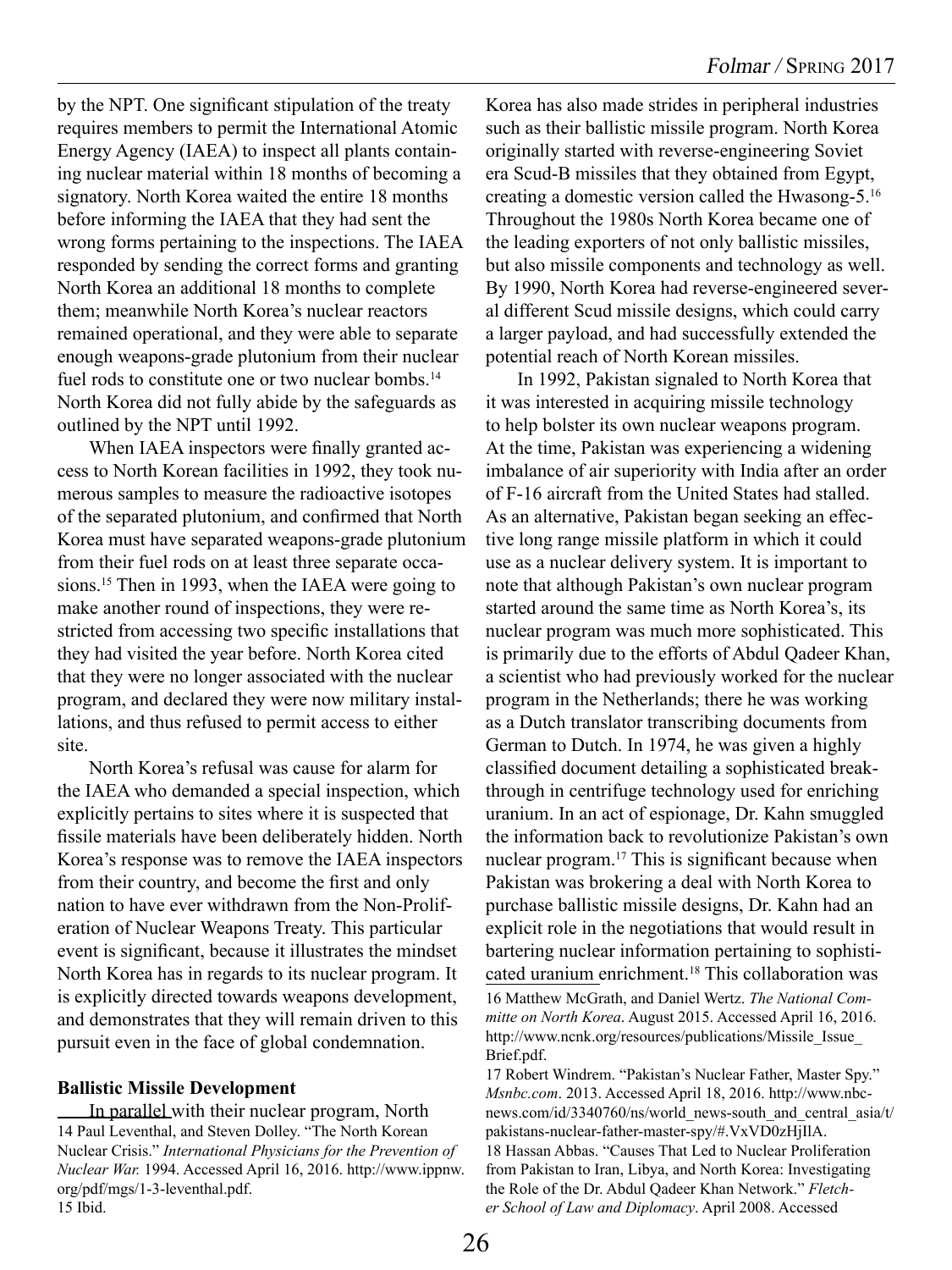a watershed moment for North Korea's own nuclear program; the exchange of ballistic missile designs for modern uranium enrichment centrifuges and expertise became a defining moment in the expansion of North Korea's nuclear capabilities.

#### **The 1994 Agreed Framework**

Bolstered by the acquisition of new centrifuges, North Korea immediately set out to covertly begin construction on a 50 MWe facility in Yongbyon, and a 200 MWe facility in Taechon. Soon after breaking ground, construction was quickly halted when the two new sites were discovered by the United States; which would usher in a second round of negotiations in another effort to convince North Korea to abandon its nuclear program. The 1994 Agreed Framework would see North Korea's current reactors which could produce-weapons grade plutonium be shutdown, they would then be replaced by two 1000 MWe light water reactors which could not produce weapons-grade material. The agreement also stipulated that North Korea would be provided with an annual shipment of 500,000 tons of heavy fuel oil, that the United States would relax sanctions levied against North Korea under the Trading with the Enemy Act, and formal assurances that the United States would not pose a military threat through either conventional or nuclear force. In exchange, North Korea would once again grant access for IAEA to inspect its nuclear facilities.19

The negotiations behind the Agreed Framework did halt the further development of North Korea's program for some time; however bilateral talks became strained in 1998 when North Korea tested an ICBM platform under the guise of putting the Kwangmyŏngsŏng-1 satellite into space.<sup>20</sup> The talks deteriorated altogether after Secretary of State James Kelly accused North Korea of having a clandestine

April 18, 2016. http://search.proquest.com.jpllnet.sfsu.edu/ docview/304336020?pq-origsite=summon&accountid=13802. 19 AGREED FRAMEWORK OF 21 OCTOBER 1994 BE-TWEEN THE UNITED S TATES OF AMERCIA AND THE DEMOCRATIC PEOPLE'S REPUBLIC OF KOREA." *International Atomic Energy Agency.* October 21, 1994. Accessed April 18, 2016. https://web.archive.org/web/20031217175315/ http://www.iaea.org/Publications/Documents/Infcircs/Others/ infcirc457.pdf.

20 Kenneth Bacon. "DefenseLINK News: DoD News Briefing Tuesday, September 8, 1998." *Office of the Assistant Secretary of Defense*. September 8, 1998. Accessed April 18, 2016. http:// fas.org/spp/guide/dprk/t09081998\_t9809asd.html.

uranium enrichment program in 2002. This ultimately led to the complete breakdown of the agreement, which was subsequently followed by President Bush declaring North Korea as part of the Axis of Evil. The relations between the two countries became outright hostile after the Los Angeles Times and New York Times obtained copies of the United States Nuclear Posture Review in 2002; releasing excerpts which explicitly stated that the United States included North Korea in a list of potential targets worthy of a preeminent nuclear strike if deemed necessary.21 This was ultimately the deciding factor that led North Korea to resume their nuclear weapons program; and in 2003 North Korean ambassador Ri Yong Ho publicly declared to Reuters that "North Korea possesses a workable nuclear device."22

#### **First Successful Nuclear Test**

In 2006, North Korea detonated its first nuclear bomb in an underground facility near the town of P'unggey, afterwards stating that their "nuclear test was entirely attributable to the US nuclear threat, sanctions and pressure," adding that North Korea "was compelled to substantially prove its possession of nukes to protect its sovereignty."23 This is significant because it vocalizes North Korea's perception of needing to maximize their power through nuclear weapons as the only means of deterrence towards having the world's sole superpower stationed along their border, one that has historically and currently threatened their state with the use of nuclear weapons.

#### **International Response**

The international reaction to the successful nuclear test was to condemn the actions of North Korea and introduce a new round of sanctions through imposing U.N. Resolution 1718. These sanctions required North Korea to "not conduct any further nuclear test or launch of a ballistic missile," "return to the Treaty on the Non-Proliferation of Nuclear Weapons and International Atomic Energy Agency safe-

<sup>21</sup> Nuclear Posture Review." *Nuclear Threat Initiative*. August 1, 2002. Accessed April 18, 2016. http://www.nti.org/analysis/ articles/nuclear-posture-review/.

<sup>22</sup> Kelsey Davenport. "Chronology of U.S.-North Korean Nuclear and Missile Diplomacy." *Arms Control Association*. March 2016. Accessed April 18, 2016. https://www.armscontrol. org/factsheets/dprkchron. 23 Ibid.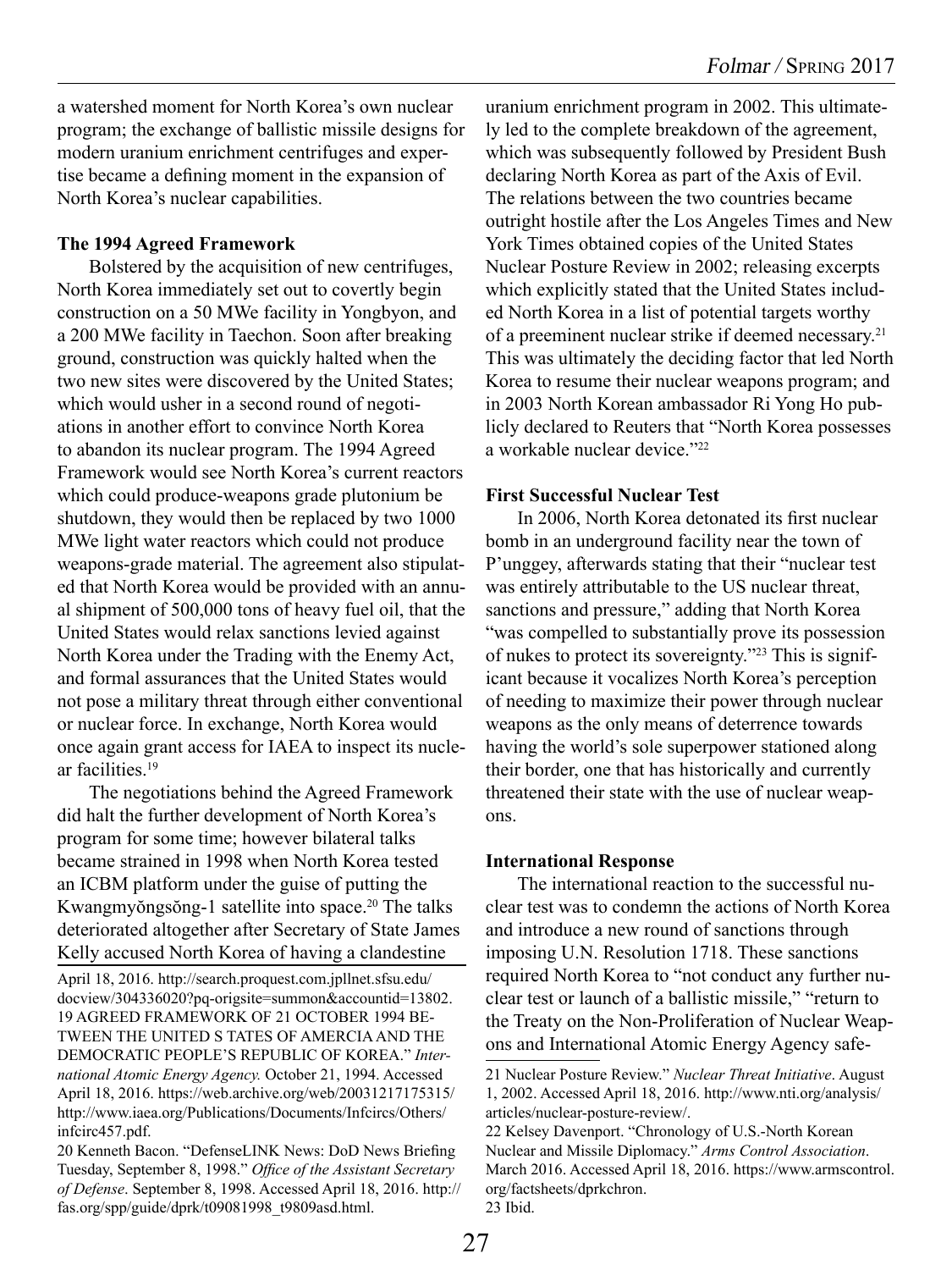guards," "suspend all activities related to its ballistic missile programme and in this context re-establish its pre-existing commitments to a moratorium on missile launching," and "abandon all nuclear weapons and existing nuclear programmes in a complete, verifiable and irreversible manner."24 North Korea's UN envoy, Pak Gil Son, rejected the resolution as "unjustifiable."25 He believed that the UN Security Council passed the resolution without considering the context in which North Korea was pursuing a nuclear weapons program; that it did not consider the pressure that the United States was exerting on North Korea was an affront to their own state security. The resolution also served to reinforce the North Korean suspicions that it could not rely on international institutions in order to relieve their own national security concerns.

Throughout 2007, the Six Party Talks was met with a mix of intermittent concessions as well as stonewalling. While there was plenty of dialogue between the parties involved, there were too many disagreements over the steps and time frames being demanded of North Korea to suspend operations at its Yongbyon 5 MWe facility. There was also a lack of consensus over what amount of compensation would be appropriate to persuade North Korea to shut down its reactor. Although there were small sporadic breakthroughs, most of the negotiations became fairly convoluted as each party placed their own immediate priorities above creating a unified and cohesive direction in the denuclearization of North Korea in manner that would provide a compromise with the demands and concerns of all the parties involved. Eventually, a small point of progress emerged when it was agreed that North Korea would partially disable its reactor and declare its full inventory of weapons-grade plutonium, and in return would receive one million tons of heavy fuel oil as well as \$25 million in assets which had been frozen through international sanctions.<sup>26</sup>

- 24 "SECURITY COUNCIL CONDEMNS NUCLEAR TEST BY DEMOCRATIC PEOPLE'S REPUBLIC OF KOREA, UNANIMOUSLY ADOPTING RESOLUTION 1718.*" United Nations*. October 14, 2006. Accessed April 19, 2016. http:// www.un.org/press/en/2006/sc8853.doc.htm.
- 25 "UN Slaps Sanctions on North Korea." *BBC News*. October 14, 2006. Accessed April 19, 2016. http://news.bbc.co.uk/2/hi/ asia-pacific/6051704.stm.
- 26 "The Six-Party Talks: Meeting North Korea's Energy Needs." *Bulletin of the Atomic Scientists*. November 14, 2007. Accessed April 26, 2016. http://thebulletin.org/six-party-talksmeeting-north-korea's-energy-needs.

#### **Satellites and Nuclear Tests**

After North Korea claimed to have held up its own end of the bargain, the United States, Japan, and South Korea began to alter the terms of the agreement as they accused North Korea of providing an incomplete list of all the weapons grade plutonium they had produced.27 In protest of not fulfilling the concessions that were agreed upon in 2007, North Korea launched a modified version of its three-stage Taepodong-2 ICBM, claiming it was a peaceful attempt to put a satellite into orbit.<sup>28</sup> The UN formally condemned the missile launch as a violation of the Security Council Resolution 1718, and introduced a new round of sanctions in the form of Security Council Resolution 1874. This new resolution further enhanced financial restrictions, and called for an even more comprehensive embargo of weapons and weapons technology to the country.29 The introduction of further sanctions evoked North Korea to respond by completely withdrawing from the Six Party Talks process, and removing the IAEA inspectors once again while proclaiming it will resume separating plutonium. One month later, North Korea conducted its second successful underground nuclear test with an estimated yield of around 4 kilotons.<sup>30</sup> This only validated earlier suspicions that North Korea had not actually declared their entire plutonium stockpiles as required by agreements made during the Six Party Talks, and perhaps raised concerns over whether any amount of carrots or sticks could deviate North Korea from its nuclear weapons program.

In 2010, North Korea unveiled a new uranium enrichment facility and allowed Siegfried Hecker, the director of the Los Alamos National Laboratory, to bring a team of colleagues and investigate the new reactor. Hecker was surprised when he was shown that the facility contained thousands of centrifuges

an-nuclear-test-what-seismic-data-says.

<sup>27 &</sup>quot;Punishing North Korea Won't Work." *Bulletin of the Atomic Scientists*. May 28, 2009. Accessed April 26, 2016. http:// thebulletin.org/punishing-north-korea-wont-work. 28 Kelsey Davenport. "Chronology of U.S.-North Korean Nuclear and Missile Diplomacy." 29 "Security Council, Acting Unanimously, Condemns in Strongest Terms Democratic People's Republic of Korea Nuclear Test, Toughens Sanctions | Meetings Coverage and Press Releases." *UN News Center*. June 12, 2009. Accessed May 04, 2016. http://www.un.org/press/en/2009/sc9679.doc.htm. 30 Jeffrey Park. "The North Korean Nuclear Test: What the Seismic Data Says." *Bulletin of the Atomic Scientists*. May 26, 2009. Accessed May 04, 2016. http://thebulletin.org/north-kore-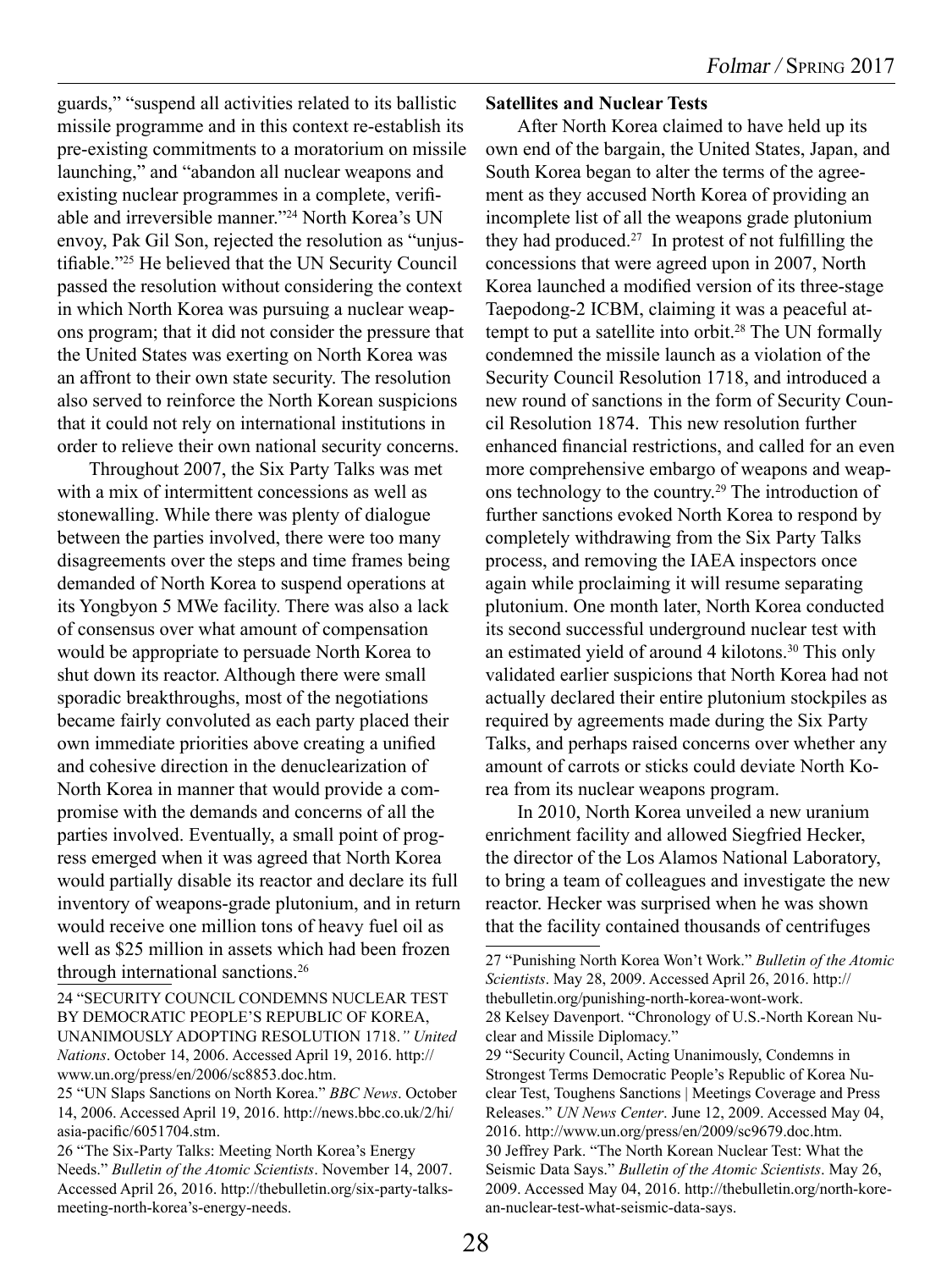when he was expecting to see only a couple dozen. He also described the uranium enrichment facility as "ultra-modern and clean," unlike the previous North Korean sites he had inspected in the past with the IAEA.31 North Korean officials told the team of scientists that they had only begun construction in 2009, but given the scale and sophistication of the facility this was impossible to believe.

Hecker would admit later in a formal briefing, that the centrifuges must have been installed in another facility and then moved to the installation where they were given a tour. Which alludes to the idea that North Korea must possibly have other clandestine enrichment facilities, and if they do, it will be very difficult to detect them.<sup>32</sup> Of course now we know the centrifuges had originally come from Pakistan, but this in effect changes the framework of how we can approach North Korea, because now we have realized that we have no idea how long their uranium program has been running, how many facilities they may have, or if they are capable of producing highly enriched uranium as used in nuclear weapons.

#### **North Korea as a Space Power**

After having demonstrated their capacity to maintain a sophisticated domestic nuclear program and their ability to manufacture nuclear weaponry, North Korea seemingly turned to focus on developing a proficient delivery system. In April of 2012, they attempted to launch the Kwangmyŏngsŏng-3 satellite into space on an Unha-3 missile system, which is essentially aTaepodong-2 ICBM.<sup>33</sup> Just 90 seconds after liftoff, the missile veered off its projected course when the second stage boosters failed to ignite, causing it to plunge into the Pacific Ocean after breaking apart.<sup>34</sup> Despite strongly worded condemnation from the international community, North Korea was undeterred, and announced another launch later that year in December.

North Korea immediately set about preparing a replacement Kwangmyŏngsŏng-3 satellite, and again used their Taepodong-2 missile system. This time the missile stayed on course, all three booster stages ignited successfully, and North Korea had put its first satellite into space.<sup>35</sup> This was a significant achievement for North Korea, because not only had they become one of only ten nations capable of putting an object in orbit using their own domestic launch vehicles, but North Korea had also just advertised that they can now field a missile capable of being used as an ICBM with a potential range of around 6,000 kilometers.36 For North Korea this validated their perception that they are a major player in the global power structure; with this one launch they had ascended into a small circle of states with domestic space programs, but perhaps even more importantly, they emerged as the eighth member in the small club of nations to have genuine intercontinental ballistic missile capability.

Following the successful missile launch, the UN once again introduced another round of sanctions on North Korea for violating Resolutions 1718 and 1874. Resolution 2087 reiterated the call for strengthening international sanctions, and for North Korea to abandon is nuclear and ballistic missile programs. But it also introduced language that alluded to the possibility that the UN Security Council would be open to taking preventative measures against future provocations.37

#### **Demonstration of Progress**

North Korea once again responded to outside pressures with a show of force, and detonated their third nuclear test a month after the new U.N. Resolution. This time the detonation was estimated to

<sup>31</sup> Siegfried Hecker. "A Return Trip to North Korea's Yongbyon Nuclear Complex." *Center for International Security and Cooperation*. November 20, 2010. Accessed April 26, 2016. iis-db. stanford.edu/pubs/23035/HeckerYongbyon.pdf.

<sup>32</sup> Peter Crail. "N. Korea Reveals Uranium-Enrichment Plant." *Arms Control Association*. December 5, 2010. Accessed April 26, 2016. https://www.armscontrol.org/act/2010\_12/NorthKorea.

<sup>33</sup> Jack Kim. "FACTBOX: North Korea's Taepodong-2 Longrange Missile." *Reuters*. March 13, 2009. Accessed May 04, 2016. http://www.reuters.com/article/us-korea-north-taepodongsb-idUSTRE52C1NG20090313.

<sup>34 &</sup>quot;North Korea: Satellite Fails to Enter Orbit." *CBSNews*. April 13, 2012. Accessed May 04, 2016. http://www.cbsnews. com/news/north-korea-satellite-fails-to-enter-orbit/.

<sup>35</sup> Jethro Mullen, and Paul Armstrong. "North Korea Carries out Controversial Rocket Launch." *CNN*. December 12, 2012. Accessed May 04, 2016. http://edition.cnn.com/2012/12/11/ world/asia/north-korea-rocket-launch/index.html?hpt=hp\_t1. 36 "How Potent Are North Korea's Threats?" *BBC News*. September 15, 2015. Accessed May 04, 2016. http://www.bbc.com/ news/world-asia-21710644

<sup>37 &</sup>quot;Security Council Condemns Use of Ballistic Missile Technology in Launch by Democratic People's Republic of Korea, in Resolution 2087 (2013) | Meetings Coverage and Press Releases." *UN News Center*. January 22, 2013. Accessed May 04, 2016. http://www.un.org/press/en/2013/sc10891.doc.htm.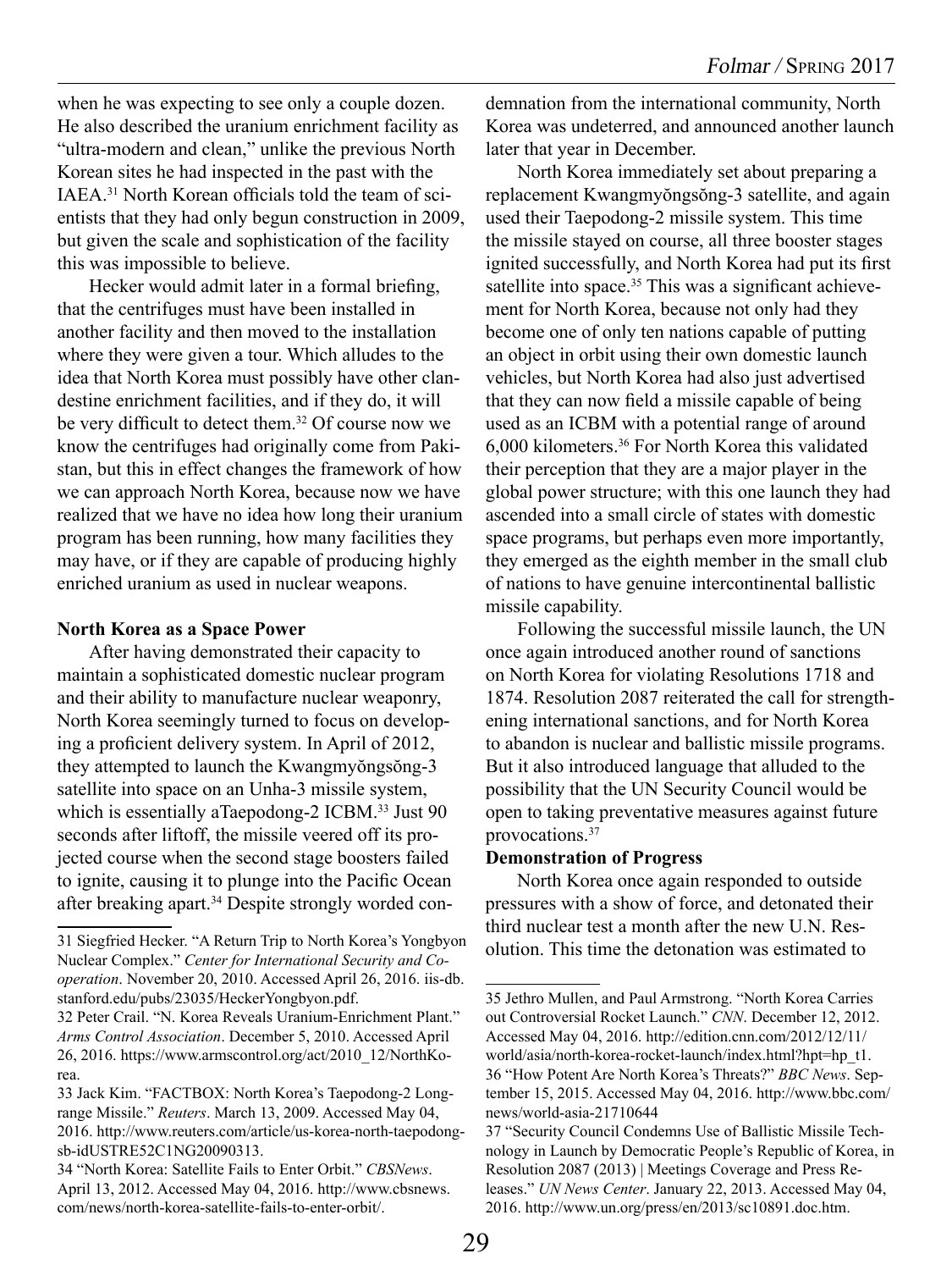have yielded anywhere from 6 to 9 kilotons.<sup>38</sup> The larger yield in this test generated some new questions pertaining to the North Korea's nuclear program. Since North Korea had suspended separation of weapons grade plutonium for a period of time, it begged the question of how much plutonium they must have stockpiled. It also raised questions about North Korea's covert uranium enrichment facility, and whether they had attained the ability to produce highly enriched uranium that would be required to generate weapons-grade uranium, and if so how long had they been capable of doing so and at what rate. The larger yield may have also signified that they were becoming more sophisticated in their nuclear weapons design, as many scientists believe the size and yield of previous North Korean tests may have demonstrated a lack of refinement or development in their design, and thus why they had produced smaller yields than what many other nations were capable of with their first nuclear tests.<sup>39</sup>

In January of 2016, North Korea conducted yet another nuclear test at their underground facility outside of P'unggey. This time, North Korea declared to having detonated a thermonuclear hydrogen bomb; immediately hailing the test as a triumphant success. If true, this would be an impressive leap in North Korean nuclear technology, well ahead of schedule from what anyone could have predicted, and could have even more radical implications in altering the security situation in Korea. However, outside observers estimated the yield to have been only around 10 kilotons.40 This raised many doubts throughout the global community that the test could have been a successful detonation of a thermonuclear device. The explosive yield for fusion devices are generally measured in megatons, and this test was only a little larger than the nuclear test conducted in 2013.

Since the explosive yield did not match the parameters associated with a thermonuclear device, this suggested several other explanations for what could

have occurred. The first possibility is that North Korea was indeed attempting to test a hydrogen bomb, and the fission device of the first stage did explode, but failed in triggering a fusion reaction in the second stage of the explosion.<sup>41</sup> This could be why this test resembled the one conducted in 2013, but did not have the hallmarks of a thermonuclear test. Another possibility is that they did not test a hydrogen bomb at all, and had instead actually detonated a boosted fission device. This would entail including some fusion material like deuterium and tritium gas in the core which would increase the rate and efficiency of the fission reaction, resulting in a higher explosive yield.<sup>42</sup> This might explain why the yield was slightly larger than their previous nuclear test, but many scientists think it should have been larger than the estimated 10 kilotons. If this is the case then it demonstrates that they are not quite at the level of engineering a more advanced fission device. But the most obvious option would be that they simply tested another basic form of fission detonation as they had previously, either with material from their plutonium stockpile, or possibly even highly enriched uranium produced in the clandestine programs that Siegfried Hecker had previously alluded to. For the time being however, it is virtually impossible to know exactly what North Korea tested or how successful the results were.

#### Conclusion

North Korea has actively pursued a domestic nuclear weapons program since its very inception as a state. It has defied international efforts to limit its acquisition of such weapons every step of the way, and remains determined to build a formidable nuclear deterrent for what it perceives as legitimate outside threats to its regime. Even as international sanctions began to mount, North Korea has audaciously refused to allow the global community to limit their ascent to becoming a nuclear power. They have been steadfast in their efforts of maximizing their military

<sup>38</sup> He-suk Choi. "Estimates Differ on Size of N.K. Blast." *The Korea Herald*. February 14, 2013. Accessed May 04, 2016. http://www.koreaherald.com/view.php?ud=20130214000765. 39 Jeffrey Park. "The North Korean Nuclear Test: What the Seismic Data Says."

<sup>40</sup> Ankit Panda. "North Korea Tests Nuclear Device, Claims Successful Thermonuclear Detonation." *The Diplomat*. January 6, 2016. Accessed May 06, 2016. http://thediplomat. com/2016/01/north-korea-tests-nuclear-device-claims-successful-thermonuclear-detonation/.

<sup>41</sup> Tong Zhao. "Understanding the Small Yield of North Korea's Claimed H-Bomb Test." *Carnegie Endowment for International Peace*. January 7, 2016. Accessed May 06, 2016. http:// carnegietsinghua.org/2016/01/07/understanding-small-yield-ofnorth-korea-s-claimed-h-bomb-test/iscm.

<sup>42</sup> Charles Ferguson. "North Korea's Fourth Nuclear Test: What Does It Mean?" *Federation of American Scientists.* January 8, 2016. Accessed May 6, 2016. https://fas.org/blogs/security/2016/01/north-korea-nuclear/.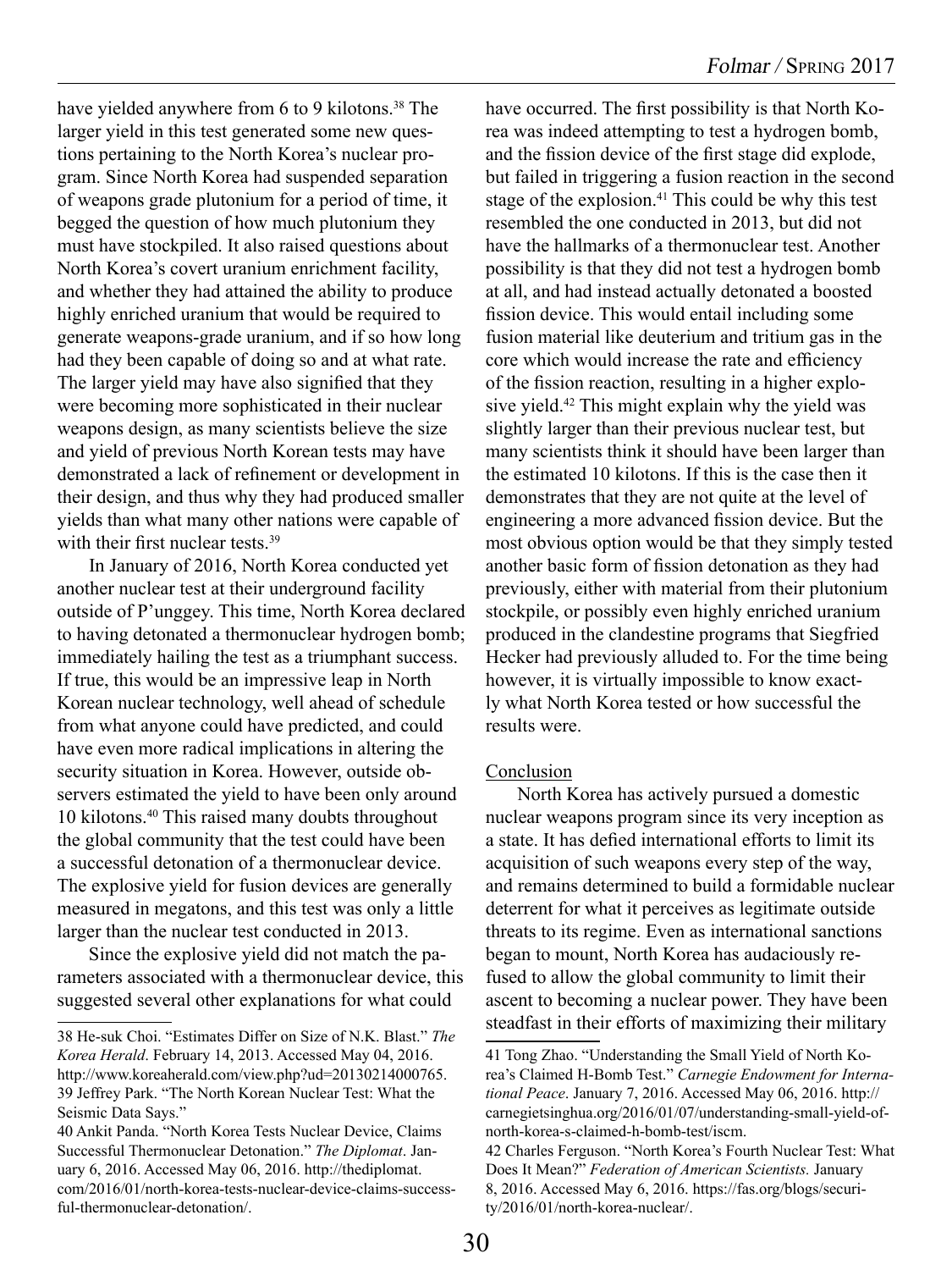power in an effort to validate their own perception of being a contender near the top of the global power structure. They have been one of the few nations to have been legitimately threatened with nuclear arms by the United States, which in itself elevates their own recognition of being an acknowledged threat to a known superpower.

North Korea sees its nuclear weapons program as the primary means to balance the power between itself and the United States, and that the only way it could ensure its own survival was through maximizing its own power in a way that would provide deterrence to prevent intervention and regime change. When the United States and South Korea regularly conduct massive war games and military exercises, North Korea regards such actions as a direct threat to their survival since their own conventional forces are decades obsolete, leaving the pursuit of nuclear weapons as being the only legitimate means of forming a substantial deterrence. There is also fact that the United States still currently identifies North Korea as a legitimate target for preemptive nuclear strike as outlined by the United States Nuclear Posture Review, which leaves North Korea with no other options but to pursue nuclear weapons as the only form of deterrence to that specific level of threat directed towards it. Kim Jung Un addressed this directly after conducting their forth nuclear test when he stated, "The DPRK's H-bomb test ... is a self-defensive step for reliably defending the peace on the Korean Peninsula and the regional security from the danger of nuclear war caused by the U.S.-led imperialists."43

Essentially, North Korea finds itself locked in the global arena with the other major contenders bandwagoning together to prevent their state from rising the ranks of the global power structure. But North Korea has remained undeterred every step of the way, to the point where their nuclear program may now be immune to international sanctions, as their own domestic production may have reached the point where they no longer need to import major components or outside technical expertise necessary to continue developing their program. Furthermore, the manner in which the international community has poised with the carrot or the stick approach has only solidified

their resolve in the pursuit of power, and driven the North Korean program literally underground where we can no longer obtain any major intelligence on their technological capabilities. The Hermit Kingdom lives up to its nickname, as we can only observe and estimate how sophisticated their weapons program has become, and since international response has only responded through eliciting the use of ineffectual sanctions, the North Korean nuclear weapons program will continue unimpeded until the international community responds with an appreciable means to slow or stop them, which is not likely to occur any time soon. This in itself demonstrates that there is some validity to offensive realism's call to obtain power at any means necessary in order to present a form of deterrence that will ensure the security of the state, because as we have seen from the UN response, there are constraints to what level of commitment the international community will undertake to prevent a state such as North Korea from making the ascent to becoming a nuclear power.

#### **Author Biography**

Cody Folmar is a senior at San Francisco State University, and is currently majoring in International Relations with a focus on Intelligence and Security. He has previously covered subjects such as the rapid development of global urbanization in conjuncture with the future of conducting military operations on urban terrain, as well as the Ukrainian revolution and subsequent civil war in Eastern Ukraine. He is also in the process of starting an internship in the Bay Area with a federal agency that falls under the umbrella of the Department of Homeland Security.

#### Bibliography

Abbas, Hassan. "Causes That Led to Nuclear Proliferation from Pakistan to Iran, Libya, and North Korea: Investigating the Role of the Dr. Abdul Qadeer Khan Network." *Fletcher School of Law and Diplomacy*. April 2008. Accessed April 18, 2016. http://search.proquest.com.jpllnet.sfsu.edu/ docview/304336020?pq-origsite=summon&accountid=13802.

#### AGREED FRAMEWORK OF 21 OCTOBER 1994 BETWEEN THE UNITED S TATES OF AMERCIA AND THE DEMOCRATIC PEO-PLE'S REPUBLIC OF KOREA." *International*

<sup>43</sup> Jack Kim. "North Korea's Kim Jong Un Says H-bomb Test Self-defensive Step against the U.S." *Reuters*. January 09, 2016. Accessed May 06, 2016. http://www.reuters.com/article/us-northkorea-nuclear-idUSKCN0UN0Y420160109.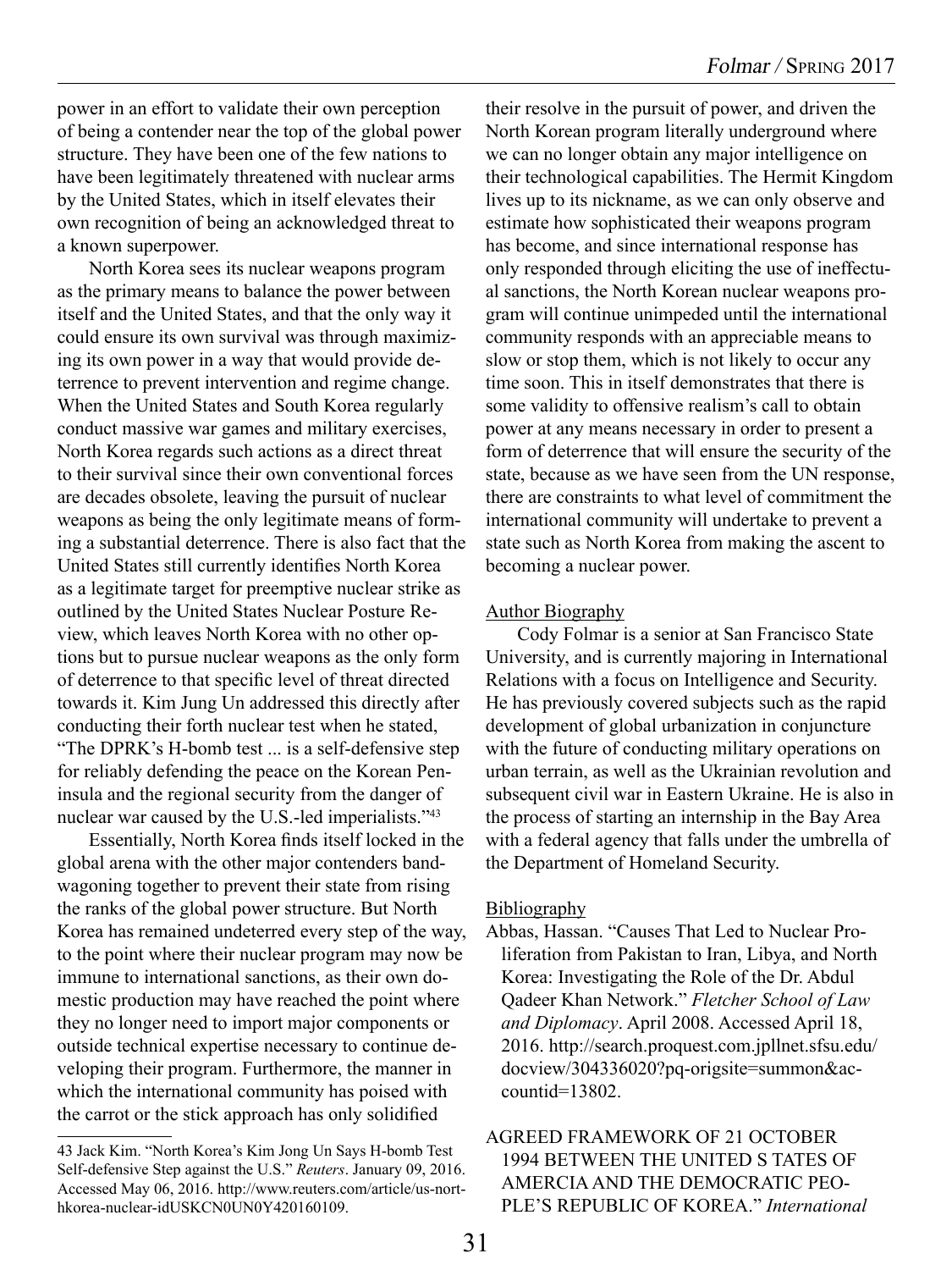*Atomic Energy Agency*. October 21, 1994. Accessed April 18, 2016. https://web.archive.org/ web/20031217175315/http://www.iaea.org/Publications/Documents/Infcircs/Others/infcirc457.pdf.

- Bacon, Kenneth. "DefenseLINK News: DoD News Briefing Tuesday, September 8, 1998." *Office of the Assistant Secretary of Defense*. September 8, 1998. Accessed April 18, 2016. http://fas.org/spp/guide/ dprk/t09081998\_t9809asd.html.
- Bolton, Derek. "North Korea's Nuclear Program." *American Security Project*. August 08, 2012. Accessed April 13, 2016. http://www.americansecurityproject.org/north-koreas-nuclear-program/.
- Choi, He-suk. "Estimates Differ on Size of N.K. Blast." *The Korea Herald*. February 14, 2013. Accessed May 04, 2016. http://www.koreaherald.com/ view.php?ud=20130214000765.
- Crail, Peter. "N. Korea Reveals Uranium-Enrichment Plant." *Arms Control Association*. December 5, 2010. Accessed April 26, 2016. https://www.armscontrol.org/act/2010\_12/NorthKorea.
- Davenport, Kelsey. "Chronology of U.S.-North Korean Nuclear and Missile Diplomacy." *Arms Control Association*. March 2016. Accessed April 18, 2016. https://www.armscontrol.org/factsheets/dprkchron.
- Ferguson, Charles. "North Korea's Fourth Nuclear Test: What Does It Mean?" *Federation of American Scientists*. January 8, 2016. Accessed May 6, 2016. https://fas.org/blogs/security/2016/01/ north-korea-nuclear/.
- Hecker, Siegfried. "A Return Trip to North Korea's Yongbyon Nuclear Complex." *Center for International Security and Cooperation*. November 20, 2010. Accessed April 26, 2016. iis-db.stanford.edu/ pubs/23035/HeckerYongbyon.pdf.
- Hecker, Siegfried. "Report on North Korean Nuclear Program." *Federation of American Scientists*. November 15, 2006. Accessed April 16, 2016. http:// fas.org/nuke/guide/dprk/nuke/hecker1106.pdf.
- Hecker, Siegfried, Sean Lee, and Chaim Braun.

"North Korea's Choice: Bombs over Electricity." *The Bridge* 40, no. 2 (Summer 2010): 5-6. Accessed April 13, 2016. https://www.nae.edu/File. aspx?id=20575.

- Hildebrandt, Timothy, Chen Jian, Samuel Kim, and Hazel Smith. "Uneasy Allies: Fifty Years of China-North Korea Relations." *Woodrow Wilson International Center for Scholars*. September 2003. Accessed April 13, 2016. https://www.wilsoncenter.org/sites/default/files/asia\_rpt115b.pdf.
- "How Potent Are North Korea's Threats?" *BBC News*. September 15, 2015. Accessed May 04, 2016. http://www.bbc.com/news/worldasia-21710644.
- Hwang, Jihwan. "Offensive Realism, Weaker States, and Windows of Opportunity: The Soviet Union and North Korea in Comparative Perspective." *World Affairs* 168, no. 1 (Summer 2005): 39-48. Accessed April 13, 2016.
- Kim, Jack. "FACTBOX: North Korea's Taepodong-2 Long-range Missile." *Reuters*. March 13, 2009. Accessed May 04, 2016. http://www.reuters. com/article/us-korea-north-taepodong-sb-idUS-TRE52C1NG20090313.
- Kim, Jack. "North Korea's Kim Jong Un Says H-bomb Test Self-defensive Step against the U.S." *Reuters*. January 09, 2016. Accessed May 06, 2016. http://www.reuters.com/article/us-northkorea-nuclear-idUSKCN0UN0Y420160109.
- Lebow, Richard. "Classical Realism." In *International Relations Theories: Discipline and Diversity*, 63. Oxford: Oxford University Press, 2013.
- Lee, Jae-bong. "US Deployment of Nuclear Weapons in 1950s South Korea & North Korea's Nuclear Development: Toward Denuclearization of the Korean Peninsula." *The Asia-Pacific Journal* 7, no. 8 (February 17, 2009).
- Leventhal, Paul, and Steven Dolley. "The North Korean Nuclear Crisis." *International Physicians for the Prevention of Nuclear War.* 1994. Accessed April 16, 2016. http://www.ippnw.org/pdf/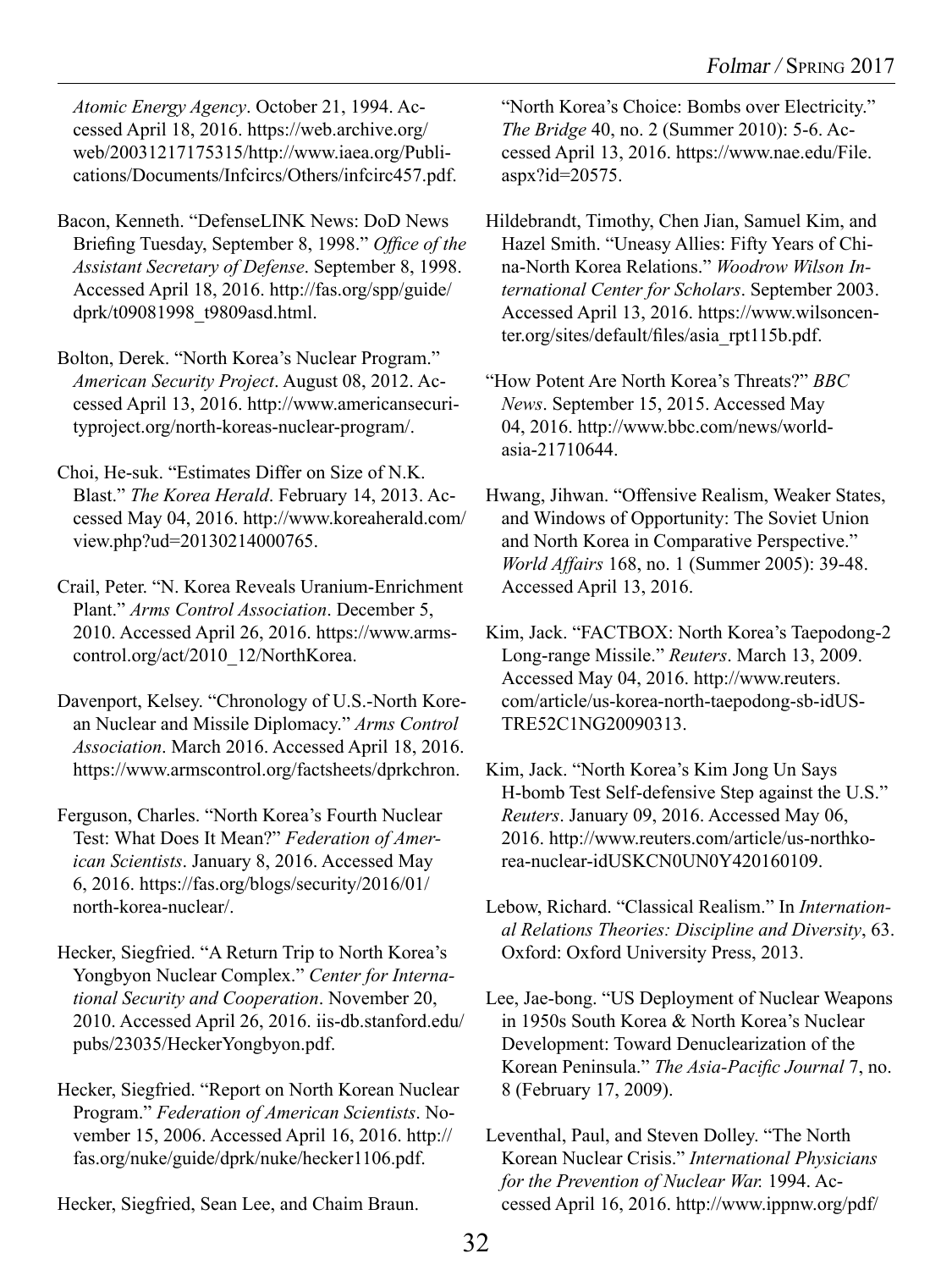mgs/1-3-leventhal.pdf.

McGrath, Matthew, and Daniel Wertz. *The National Committe on North Korea*. August 2015. Accessed April 16, 2016. http://www.ncnk.org/resources/ publications/Missile\_Issue\_Brief.pdf.

Mearsheimer, John. "Structural Realism." In *International Relations Theories: Discipline and Diversity*, 79. Oxford: Oxford University Press, 2013.

Mullen, Jethro, and Paul Armstrong. "North Korea Carries out Controversial Rocket Launch." CNN. December 12, 2012. Accessed May 04, 2016. http://edition.cnn.com/2012/12/11/world/asia/ north-korea-rocket-launch/index.html?hpt=hp\_t1.

"North Korea: Satellite Fails to Enter Orbit." *CBSNews*. April 13, 2012. Accessed May 04, 2016. http://www.cbsnews.com/news/north-korea-satellite-fails-to-enter-orbit/.

"Nuclear Posture Review." *Nuclear Threat Initiative*. August 1, 2002. Accessed April 18, 2016. http:// www.nti.org/analysis/articles/nuclear-posture-review/.

Panda, Ankit. "North Korea Tests Nuclear Device, Claims Successful Thermonuclear Detonation." *The Diplomat*. January 6, 2016. Accessed May 06, 2016. http://thediplomat.com/2016/01/north-korea-tests-nuclear-device-claims-successful-thermonuclear-detonation/.

Park, Jeffrey. "The North Korean Nuclear Test: What the Seismic Data Says." *Bulletin of the Atomic Scientists*. May 26, 2009. Accessed May 04, 2016. http://thebulletin.org/north-korean-nuclear-testwhat-seismic-data-says.

"Punishing North Korea Won't Work." *Bulletin of the Atomic Scientists*. May 28, 2009. Accessed April 26, 2016. http://thebulletin.org/punishing-north-korea-wont-work.

"Security Council, Acting Unanimously, Condemns in Strongest Terms Democratic People's Republic of Korea Nuclear Test, Toughens Sanctions | Meetings Coverage and Press Releases." *UN News*  *Center*. June 12, 2009. Accessed May 04, 2016. http://www.un.org/press/en/2009/sc9679.doc.htm.

"SECURITY COUNCIL CONDEMNS NUCLEAR TEST BY DEMOCRATIC PEOPLE'S REPUBLIC OF KOREA, UNANIMOUSLY ADOPTING RES-OLUTION 1718." *United Nations*. October 14, 2006. Accessed April 19, 2016. http://www.un.org/ press/en/2006/sc8853.doc.htm.

"Security Council Condemns Use of Ballistic Missile Technology in Launch by Democratic People's Republic of Korea, in Resolution 2087 (2013) | Meetings Coverage and Press Releases." *UN News Center.* January 22, 2013. Accessed May 04, 2016. http://www.un.org/press/en/2013/sc10891.doc.htm.

"The Six-Party Talks: Meeting North Korea's Energy Needs." *Bulletin of the Atomic Scientists*. November 14, 2007. Accessed April 26, 2016. http:// thebulletin.org/six-party-talks-meeting-north-korea's-energy-needs.

"UN Slaps Sanctions on North Korea." *BBC News*. October 14, 2006. Accessed April 19, 2016. http:// news.bbc.co.uk/2/hi/asia-pacific/6051704.stm.

"US Nuclear Weapons in Korea." *The Nuclear Information Project*. September 28, 2005. Accessed April 26, 2016. http://www.nukestrat.com/korea/ koreahistory.htm.

Windrem, Robert. "Pakistan's Nuclear Father, Master Spy." *Msnbc.com*. 2013. Accessed April 18, 2016. http://www.nbcnews.com/id/3340760/ns/world\_ news-south\_and\_central\_asia/t/pakistans-nuclear-father-master-spy/#.VxVD0zHjIlA.

Zhao, Tong. "Understanding the Small Yield of North Korea's Claimed H-Bomb Test." *Carnegie Endowment for International Peace*. January 7, 2016. Accessed May 06, 2016. http://carnegietsinghua. org/2016/01/07/understanding-small-yield-ofnorth-korea-s-claimed-h-bomb-test/iscm.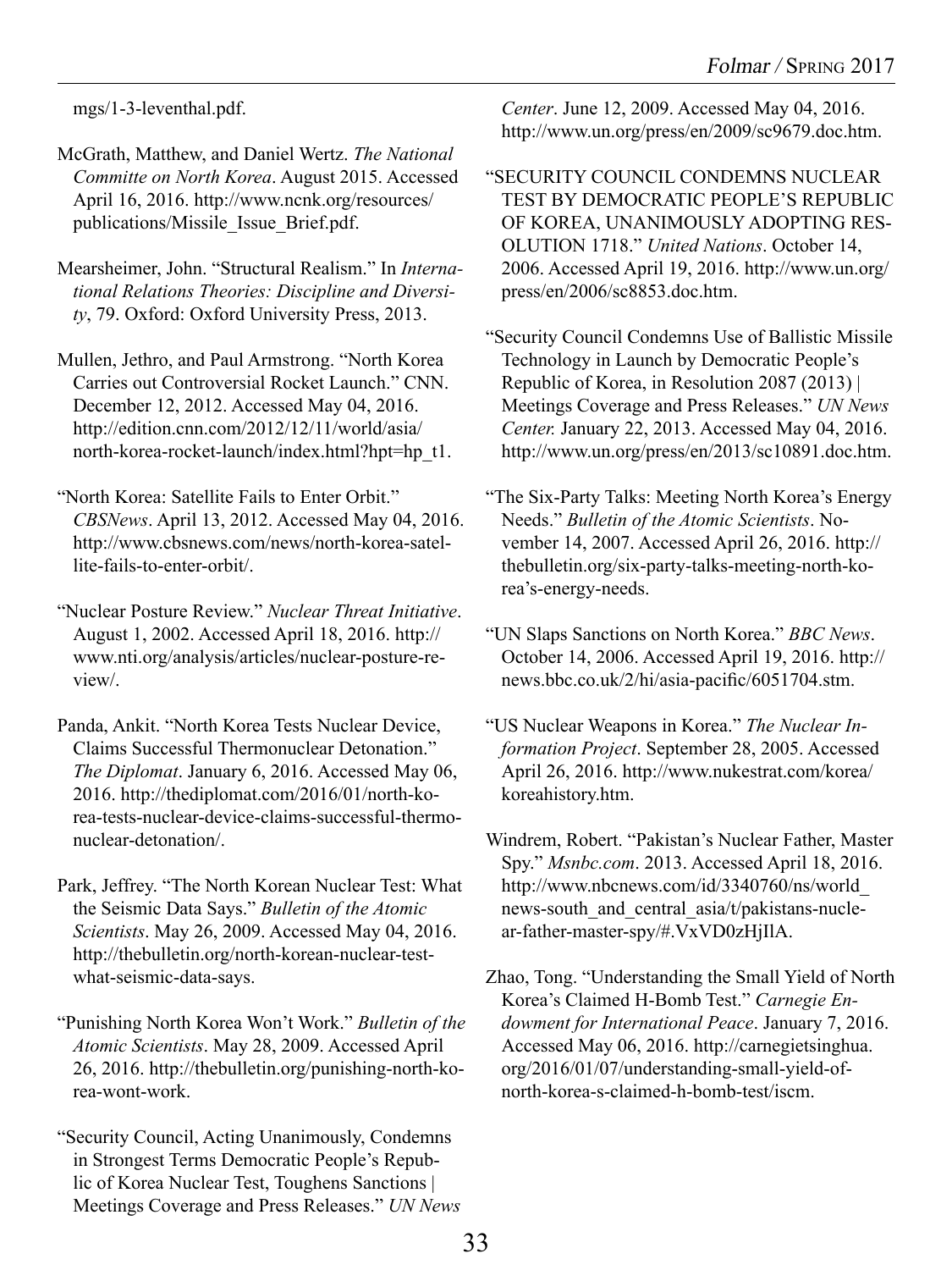#### you are welcome here: national identity and immigration in Euskadi, basque country Basque nationalism traces its origins to very exclusive and racially driven doctrines pro-

By hallie hoffman

4

claiming the right to independence based on the Basque race. In literature, the case of Basque minority nationalism is often associated with violence and made synonymous with separatist terrorism. The internal rifts within the evolving Basque nationalist narratives display a deeply pluralized society residing at polar ends of the spectrum. Views towards immigrants tend to either advocate for models of civic liberalism or call for a retreat back to exclusion, with little to no ability to meet in the middle. Nevertheless, integration policies employed during the early 2000s population flow indicate a new consistency within Basque nationalism. Welcoming and inclusionary approaches to integration throughout Euskadi were made possible through the establishment of a new regional citizenship based on residence rather than ethnicity. The efforts of framing migration positively, and utilizing cultural priming techniques on Basque citizens, allude to a conscious decision to forge a new collective Basque identity based on values of inclusion and liberalism. Integration policies towards immigrants from diverse backgrounds were used to counter the political capacity of ETA terrorism and differentiate its identity from Spain's, which held exclusionary policies towards immigrants at the time. This argument challenges common misconceptions that ethnic minority nationalists exclude immigrants from their movements out of fear that diversity will dilute their independence aims.

fter the fall of the Soviet Union,  $\Gamma$  a series of secessionist wars erupted throughout Eastern Europe, the Horn of Africa, and Central Asia.<sup>1</sup> Modernization helped initiate movements in Sub-Saharan Africa and Asia where a rise in ethnic consciousness perpetuated a demand for political autonomy.2 Today, ethnic nationalist movements and separatist behavior portrayed by diasporic groups - such as the Basques in Spain- attest to the ongoing complexities and prevalence of nationalist ideology. Basque nationalism promotes the political unity of the Basque people and culture, calling for independence across the three Basque-speaking provinces. Its origins date back to the late 19th century during a period of forced assimilation and restrictive policies from Spain. Throughout the years, the Basque na-

tionalist movement has included many separatist organizations with varying platforms and narratives. However, a consistent theme within Basque nationalism is the claim to autonomy based on the Basque ethnic identity which has its own unique race, history, and culture.

Ethnonationalist movements are characterized as communities united under a common descent, often times representing a region in search of a state.<sup>3</sup> The identity construction process is an important consideration for separatists seeking autonomy from the state. These movements turn inward to preserve a solidified regional identity through expressions of language and culture. The construction of a strong nationalist identity is often necessary as breaking the territorial integrity of a nation comes with major pushback from the state and requires the full mobilization of a group's political, cultural, and ideological distinctions.

3 Charles B. Keely. 1996. *How Nation-States Create and Respond to Refugee Flows*. The International Migration Review. Vol. 30, no. 4; 1046-1066

<sup>1</sup> Steven Craig Roach. 2002. *The Question of Cultural Autonomy: Reassessing the Merits of Cultural Autonomy in the Post -Cold War*. University of Denver, 1.

<sup>2</sup> Jack David Eller. 1997. *Ethnicity, Culture, and 'The Past'*. Michigan Quarterly Review 36, no. 4.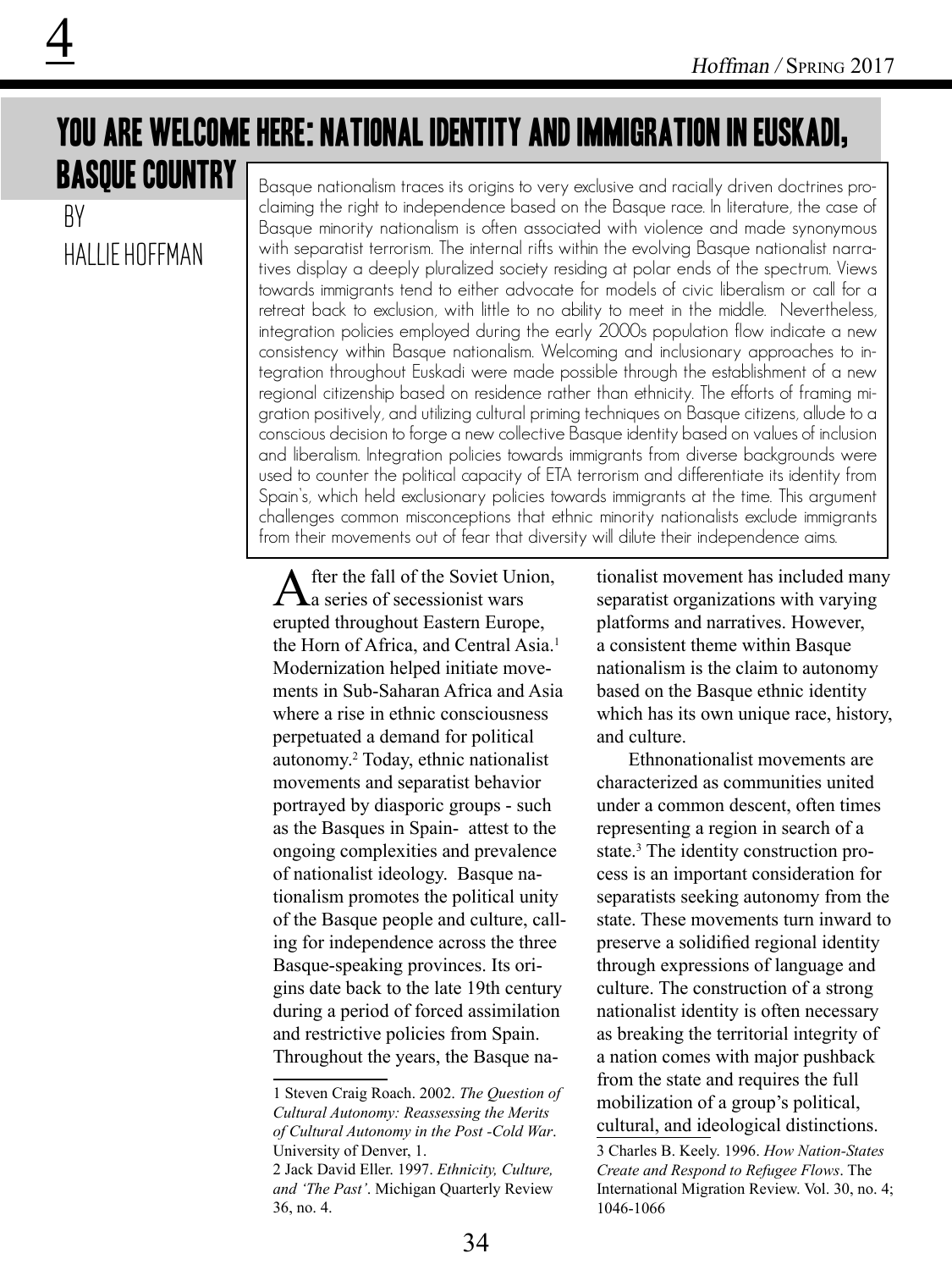Subsequently, symbols highlighting both major and minor differences from the state are often employed. As a logical extension, one would assume that the need for self-preservation would lead to unfavorable views of immigrants who could be perceived as a threat to the stability of the movements which are ultimately rooted in race. Indeed, it is common for states striving to form their ethnonationalist identity to encounter legal disputes over immigration flow. However, this paper argues that this is not the case in a number of autonomous regions around the world that employ more welcoming immigration policies compared to other states. At that juncture, this paper will a confront the question: Are minority nationalists capable of integrating immigrants in their goal for self-determination without simultaneously diluting their ethnic identity?

This paper demonstrates how ethnic groups may gain moral high ground, exert political control, and culturally prime their citizens to promote diversity and human capital in their region through inclusive migration policies that separate them from their opponents who refuse entry to immigrants, especially asylum seekers. The case of the Basques will be used to demystify common correlations between diasporic communities and immigration. Considering the unique ethnic classification of Basque nationalism and its roots in racially-driven doctrines, many would assume that they would have strict restrictions on immigrants of diverse backgrounds. However, this is not the case: the autonomous region accepted considerably more internally displaced people (IDPs) than Spain during the diverse population flow in the early 2000s.

The inclusionary and multicultural policies put forth in the Basque integration plan helped to further their independence aims and can be viewed as a response to Spain's forced assimilation and exclusionary immigration policies. It also represents a move away from a Basque nationalism commonly synonymous with violent ETA terrorism, as a way to establish the true Basque identity and show how the nation wants to be perceived within Spain. This paper contributes to a crucial body of work by scholars challenging the assertion that immigrants dilute ethnic minority nationalists and their goal for independence. Rather, it will explore the mutually beneficial relationship between the state, immigrants, and the separatists.

#### Identity Construction

The ideological perception of a nation and the image it projects to the world are widely studied through a nationalist lens. The process of identity construction is a deliberate move to separate any political entity from the rest of the world. Scholars of nationalism argue every nation develops a framework to forming their collective identity to some degree, however debates surrounding levels of legality within his process differ. Brass presents a theoretical framework asserting that ethnicity and nationalism are not inherent but rather conscious social and political constructions put forth by the state.<sup>4</sup> Triandafyllidou argues that a nation's identity is only made officially recognizable through its contrast to other identities.<sup>5</sup> Anderson's concept of the nation expands upon Marx idea of "imagined communities" meaning that identity is not an organic structure but rather the result of a deliberate and tireless process of reconstruction.

The task of constructing an identity as far-reaching as a national identity requires that residents share fundamental attitudes and beliefs systems. This understanding of a nation creates a collective identity, where residents associate their individual processes of thinking with that of the larger nation. In this context, a person's relationship to the nation blurs concepts of individuality with the greater concern of upholding the national identity. It is within this connection that strong sentiments of patriotism and national pride come into play. The "comradeship" of the community guarantees deep psychological connections that prevail regardless of injustice and exploitation.6 Identity priming experiments in Western Europe highlight how prioritizing national identity over personal identity results in the rise of exclusionary sentiments towards immigrant groups.<sup>7</sup> The experiment highlighted how approaches to immigration strictly from a national identity viewpoint result in heightened fear towards immigrants with participants

<sup>4</sup> Proshanta Nandi. 1995. Ethnicity and Nationalism: Theory and Comparison. Book Review. *The International Migration Review*. 29, no. 2: 589-590.

<sup>5</sup> Anna Triandafyllidou. 1998. National identity and the 'other'. *Ethnic and Racial Studies* 21, no. 4: Abstract.

<sup>6</sup> Benedict Anderson. 1991. Imagined Communities, revised edition. *London and New.*

<sup>7</sup> Paul Sniderman, Hagendoorn Louk, and Markus Prior. 2004. Predisposing Factors and Situational Triggers: Exclusionary Reactions to Immigrant Minorities. *American Political Science Review*. 98, no. 1: 45.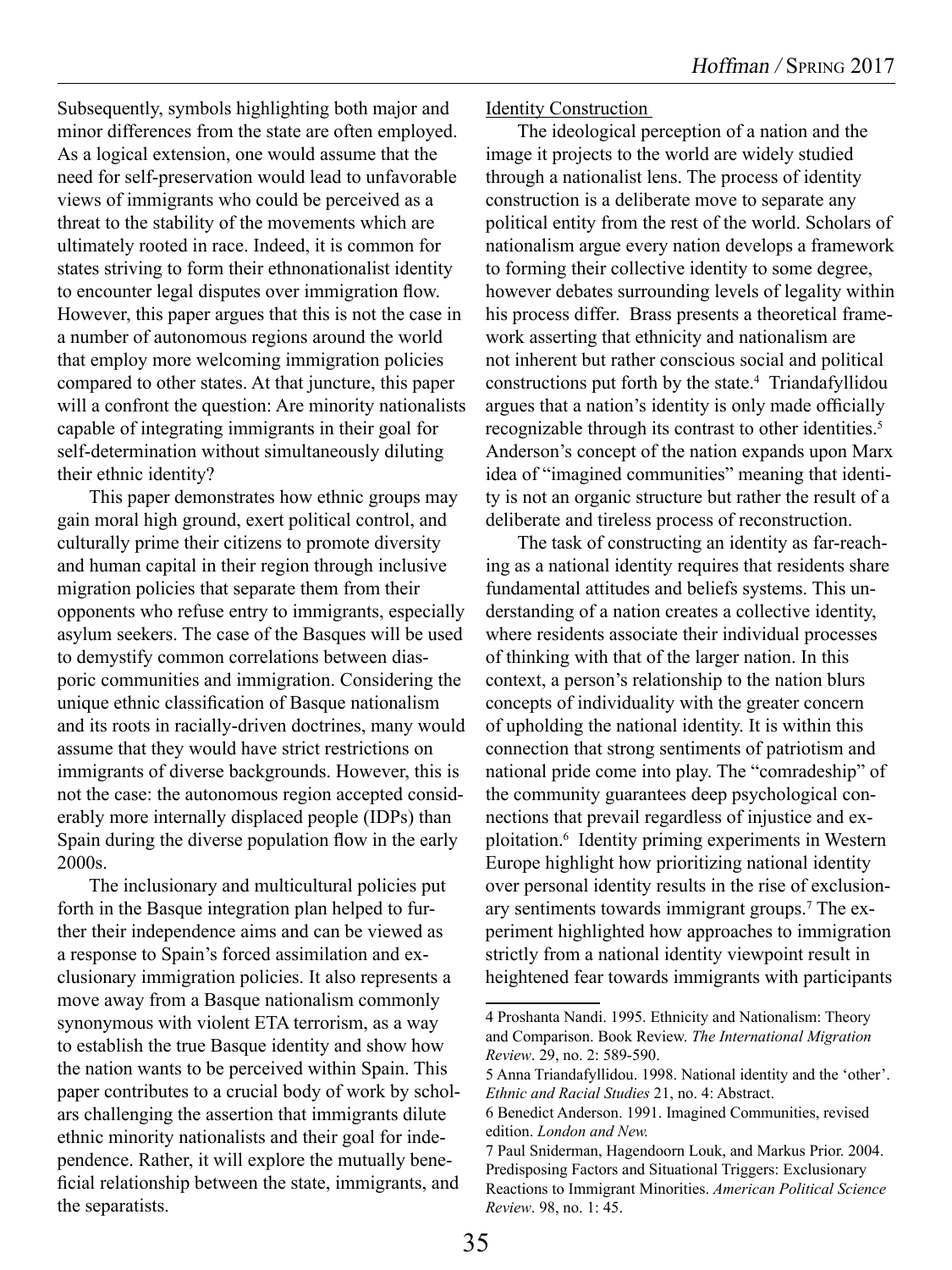citing serious concerns over economic and cultural integration as well as their overall safety.8

#### Assumed Homogeneity

It was the emergence of nationalist ideas in the nineteenth century during the French Revolution that gave way to a new outward projection of nationalism, focused on difference. Symbols reinforcing national difference has proved dangerous over time, ultimately devolving into a social tool used to gauge and differentiate between those who 'belong' within the confounds of the nation's identity and those on the fringe. Forces of globalization have helped to rapidly intensify the exclusion of people residing outside of the projected identity. Hobsbawm argues that there is nothing less organic, or more dangerous, than the concept of an exclusive and singular national ethnic identity.<sup>9</sup> When a nation aspires to be politically and culturally homogeneous; the urgency to eradicate the 'others,' a coined term used to address the groups who are most commonly viewed as a threat to the survival of the nation intensifies. These groups are categorized to include ethnic minorities, immigrant communities, and a small nation existing within a larger multinational state.<sup>10</sup> Within this classification of 'other,' the term is expanded to include an intensified threat known the 'significant other.' The nature of this paper will focus on the 'significant other' who are perceived as the greatest danger to the state. The feature that causes this group to stand out above all internal threats is their direct impact on the most defining aspects of the state. These groups inflict anxiety into the heart of state through their ideals of self-determination, along with territorial claims and ethnic disputes. In their more subtle form, the 'significant other' are believed to lead to the deterioration of language and culture by blurring of the 'distinctiveness of the in-group.'11 In a multiethnic state, this path of 'national unity' is accompanied by programs of forced integration used to eliminate ethnic cultures and languages of the 'significant others.'12 While the

chosen process of the nation may vary, more increasingly we are witnessing a resurgence of forceful integration methods.

#### Cultural Priming

Policies of integration at the societal level help to eliminate discrimination in the labor market and forced cultural integration. The role of the community may forge new attitudes of inclusivity that rethink a new regional identity rooted in diversity. Many times the national language that is adopted to accompany these policies is crucial. The priming of citizens can significantly influence public opinion and national identity. Symbols reinforced through narratives, values in the media, entertainment, and even sporting events may influence the way citizens form their own personal identity - as well as their views of immigrants within their society.

According to a global poll by the BBC in 2005, citizens from all over the world listed national identity and religion are the two most defining elements of their personal identity. Therefore, the reinforcement of symbols - either exclusionary and inclusionary toward immigrants can significantly influence public opinion. These symbols may galvanize citizens who are already deeply concerned with their national identity. Conversely, symbols can be used to reinforce the mutual benefits of immigrant populations and the cultural diversity and economic incentives they bring to the region. This paper focuses on the cultural priming of a community including exercises which encourage multiculturalism at the local level. Social conditioning may increase a region's approach to immigration by forming a civic identity, and involving a citizen's identification with a certain political system thereby helping to establish his individual rights and duties.

#### Autonomy/Self-Determination

State imposed goals of national homogeneity and forced integration policies focused on the incineration of cultural practices and language, are the most cited reasons prompting sub-nationals to pursue autonomy. Sub-national groups are "culturally-distinct nations below the level of the state." 13 Autonomy movements challenge the structure of the state and

<sup>8</sup> Ibid.

<sup>9</sup> Eric Hobsbawm. 1996. Language, culture, and national identity. *Social Research*: 1065-1080.

<sup>10</sup> Anna Triandafyllidou. 1998. "National identity and the 'other'." *Ethnic and Racial Studies* 21, no. 4: 601.

<sup>11</sup> Anna Triandafyllidou. 1998. "National identity and the 'other'." *Ethnic and Racial Studies* 21, no. 4: 600.

<sup>12</sup> Anthony D. Smith. 1991. *National identity*. University of Nevada Press, 75.

<sup>13</sup> Fiona Claire Barker. 2007. *Redefining the Nation: Sub-state nationalism and the political challenges of immigrant integration*. Harvard University. Abstract.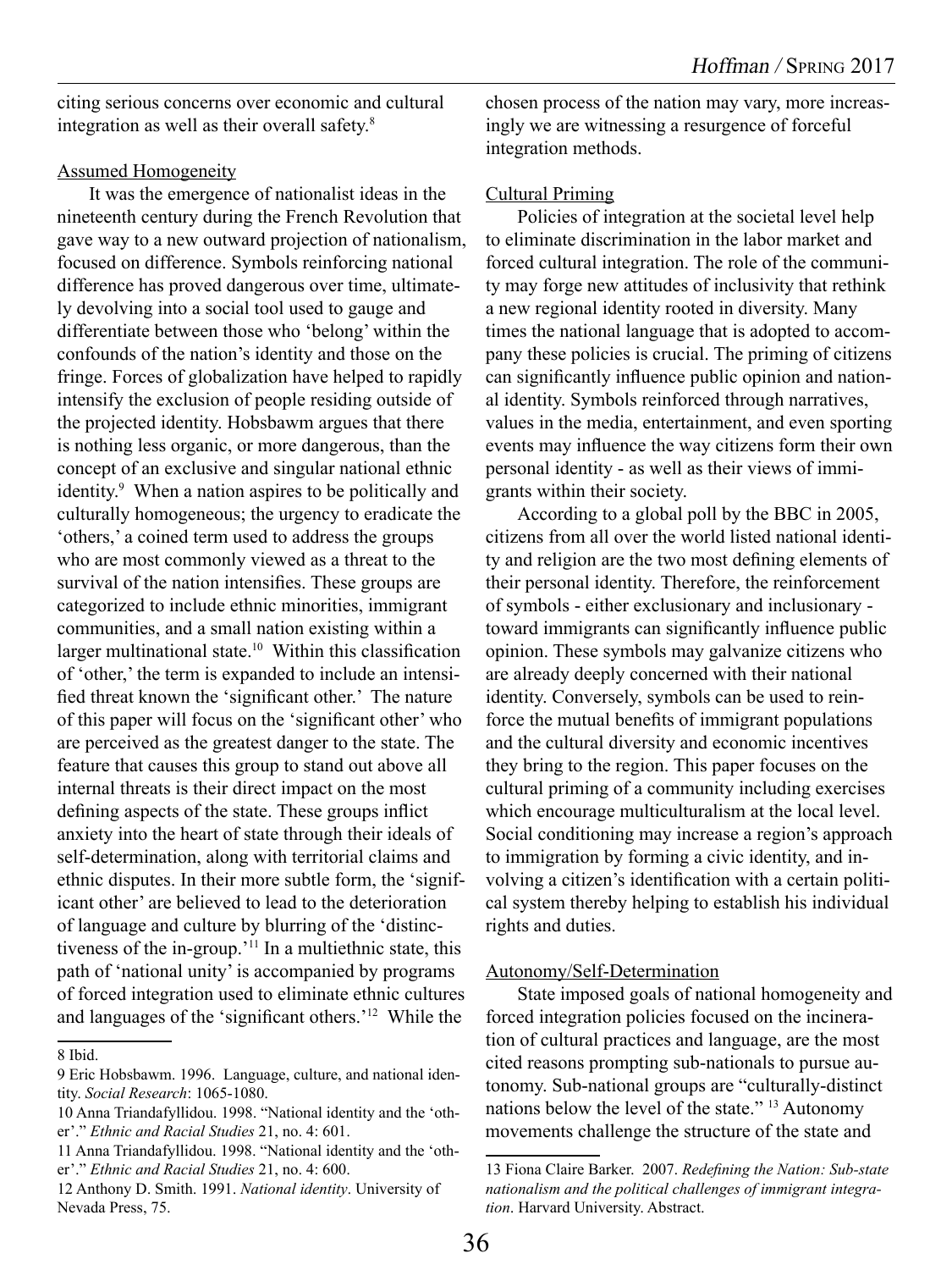appeal for sovereignty based on their distinct ethnic identity. Ghai identifies an overwhelming trend in recent autonomous movements; suggesting that "it has been seen as a panacea for cultural diversity, and as, under the influence of identity politics dawns on us, autonomy seems to provide the path to maintaining unity of a kind while conceding claims to self-government."14 Minority sub-nationalist groups typically achieve either full or partial autonomy through special forms of representation and power sharing.15

Much like the process of identity construction within the nation; autonomous movements carefully construct and repackage their ethnic identity to validate their appeal for self-determination. Smith, the architect of the 'core doctrine' of early nationalist theory, correlates ethnic nationalism to the root cause of universal minority plight.16 The reasoning behind this theory argues that the process by which ethnic minorities redefine and construct their identity acts to "politicize its culture and are drawn into purifying the community of 'alien' elements, which in turn may lead to the expulsion and even the extermination of minorities, the 'outsider within'."17 Thus the question is raised, are minority nationalists capable of integrating immigrants in their quest for self-determination without simultaneously diluting their ethnic identity? Kymlicka suggests that at first glance, the answer to this question points to a resounding 'no' as immigrants are seen to pose a threat to sub-nationalist movements.<sup>18</sup>

According to Bauböck, population flows and immigration closely determine the boundaries of citizenship.19 The psychological fear of diluting precious cultural practices and dying languages, therefore, has vast impacts on immigration policies. However, more recently, scholars have argued that autonomous regions can adopt policies that benefit both immigrants and aims of separatism. Olivieri argues that immigration policies and identity discourses are shaped by

'popular perception,' meaning that how secure substate nationalists are in their separatist narrative will influence their openness to multiculturalism.20 For example, insecurity in Catalan nationalism led to an increase in exclusionary policies against immigrants during the nation-building process.<sup>21</sup> While there are those who discuss the tension over immigrant integration, not all scholars believe they have to be exclusionary.<sup>22</sup> Barker suggests that sub-nationalist policies "varies across space and time" challenging the common conceptions that they are purely hostile.23 From this perspective, immigration can provide much needed economic advantages and remedies to demographic issues such as an aging population. Ghai argues that through extensive studies in India, Canada, and Spain; it is possible for ethnonationalist autonomy arrangements to benefit both sides through the diffusion of conflict and creation of more peaceful interactions within the state. $24$ 

#### Multiculturalism

Integration policies pose a series of difficult questions for sub-nationalist groups. Methods range between multicultural policies in support of immigrants unique ethnic identities and practices - and 'one-sided' policies of assimilation which pressure immigrants to renounce aspects of their distinct cultural identity.25 These methods are derived from two very opposing theories - one that promotes the national interests of the state mainly from an economic standpoint, and then social identity, which consider-

<sup>14</sup> Yash Ghai. *Autonomy and Ethnicity: Negotiating Competing Claims in Multi-Ethnic States*: 1.

<sup>15</sup> Yash Ghai. *Autonomy and Ethnicity: Negotiating Competing Claims in Multi-Ethnic States*: 2.

<sup>16</sup> Anthony D. Smith. 1994. Ethnic Nationalism and the Plight of Minorities. *J Refug Stud*: 186.

<sup>17</sup> Ibid.

<sup>18</sup> Will Kymlicka. 2001. Minority nationalism and multination federalism. *Politics in the Vernacular*: 91-119.

<sup>19</sup> Rainer Bauböck. 2007. Political boundaries in a multilevel democracy. *Identities, Affiliations and Allegiances*. Cambridge University Press: 85-112.

<sup>20</sup> Victor M. Olivieri. 2015. S*ub-state Nationalism in Spain: Primers and Triggers of Identity Politics in Catalonia and the Basque Country*. Ethnic and Racial Studies, Abstract. 21 Victor M. Olivieri. 2015. S*ub-state Nationalism in Spain:* 

*Primers and Triggers of Identity Politics in Catalonia and the Basque Country*. Ethnic and Racial Studies, 17.

<sup>22</sup> Sanjay Jeram. 2013. *Immigrants and the Basque nation: diversity as a new marker of identity.* Ethnic and Racial Studies, 36:11, 1770-1788. Eve Hepburn and Michael Rosie. 2014. Immigration, Nationalism, and Politics in Scotland. The Politics of Immigration in Multi-Level States: Governance and Political Parties: 241-260.

<sup>23</sup> Fiona Barker. 2010. Learning to be a majority: negotiating immigration, integration, and national membership in Quebec, *Political Science*, 62, 1: Abstract.

<sup>24</sup> Yash Ghai. 2000. *Autonomy and ethnicity: negotiating competing claims in multi-ethnic states*. Cambridge University Press.

<sup>25</sup> Sanjay Jeram and Adam Ilke. 2015. Diversity and Nationalism in the Basque Country and Flanders: Understanding Immigrants as Fellow Minorities. *National Identities* 17, no. 3: 247.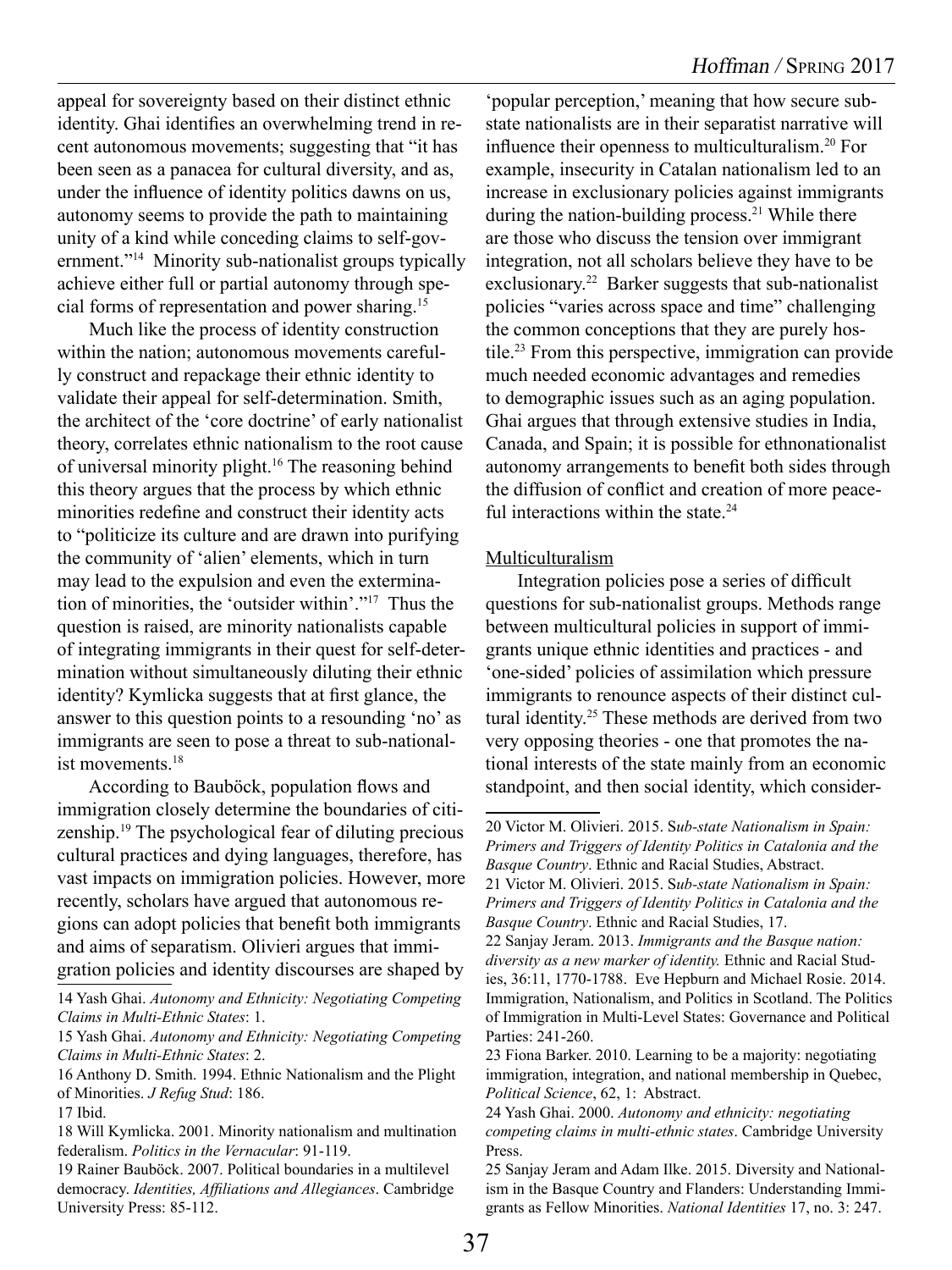ations national identity a larger and most important marker of group membership.<sup>26</sup> This paper focuses on diversity, positing it as a new marker of identity. Multiculturalism invokes a pluralisation of the national identity and seeks to strengthen the sense of the nation. In a multicultural society, integration for immigrants liberally manifests itself in many forms. It enables immigrant groups the right to pursue their ideal model of integration without positing one model as inherently better, nor making one more tangible than the other.

For example, ethnic minority groups may wish to pursue full assimilation - granting them all of the rights of other integrated citizens, while others may want to maintain their cultural differences. Even more, some will adopt a mixture of the two methods, creating what is called a "cosmopolitan mixed identity." Tariq Modood, a scholar of multiculturalism and advocate of minority rights, argues that within integration there is no single model that is going to be suitable for all groups. Therefore, in order to promote a fully functioning system capable of integrating large numbers of minority groups, it is crucial to consider all possible models and political responses.

#### Case Study: Basque Country

Euskadi, also known as the Basque Country, is the historic, territorial, and cultural representation of the Basque people, who have inhabited the region for several thousand years.27 Euskadi is situated at the edge of the Pyrenees Mountains and sprawls the border between France and Spain on the Atlantic coast.28 With a surface area of 20,664 kilometers and a population of approximately three million, the small ancient country maintains a strong identity.29 The Basques gained partial autonomy in 1979 when Spain's constitution issued an official Autonomy Statute of Basque Country which established a community of autonomous Basque regions.<sup>30</sup> Within

26 Sniderman, p, Hagdendoorn, L. & Prior, M. 2004. Predisposing Factors and Situational Triggers: Exclusionary Reactions to Immigrant Minorities. *American Political Science Review*, 98: 1, 35-49.

29 Ibid.

30 Daniel Muriel and Gabriel Gatti. 2010. The management of

article two of the statute, the provinces of Alava, Guipúzcoa, Vizcaya, and Navarra, were guaranteed the right to self-governance.31 The larger entity of the Basque Country was divided into three politically and legally distinct territories; the Basque Autonomous Community (BAC), the Autonomous Community of Navarre, and Iparralde also known as the French Basque Country.<sup>32</sup> All three regions belong to a larger state; two within Spain (BAC and the Autonomous Community of Navarre) while Iparralde belongs to the French Republic.<sup>33</sup>

As a minority nation, once subjected to overtly repressive forms of control by Spain, the Autonomous Statute provided a legal framework for the historic territories to regain self-governance over their institutions and organization.<sup>34</sup> Under the statutes of autonomy, the Basque government assumes control over "sectorial policies of integration including work, education, housing, healthcare, and social affairs."35 The 1981 Economic Agreement contributed to economic control by enabling each province management over sectors of integration, tax collection, and inspection as well as the redistribution of wealth.36 Despite increased autonomy, the statute grants Spain exclusive power over immigration, $37$  prohibiting the Basque government from pursuing their own individualized model for immigration. However, integration policies are the mode by which the Basque government has regained a sense of regional control while addressing the consequences of state-imposed immiotherness beyond the state: integration policies and inclusive citizenship as a government paradigm in the Basque Country. *Collective Identity Research Centre, University of the Basque Country (CEIC/UPV)*: 4.

31 The Statute of Autonomy of the Basque Country. 1979: 1, Article 2; http://www.basquecountry.eus/t32-448/en/contenidos/ informacion/estatuto\_guernica/en\_455/adjuntos/estatu\_i.pdf . 32 Ramón Zallo and Mikel Ayuso. 2009. The Basque Country: Insight into its culture, history, society and institutions. *Basque Government*. Preface.

33 Ibid.

34 The Statute of Autonomy of the Basque Country. 1979: 1, Article 2; http://www.basquecountry.eus/t32-448/en/contenidos/ informacion/estatuto\_guernica/en\_455/adjuntos/estatu\_i.pdf. 35 Maite Fouassier. http://www.idees.net/files/941-18-document/Euskadi.eng.pdf.

36 Muriel, Daniel, and Gabriel Gatti. 2010. The Management of Otherness Beyond the State: Integration Policies and Inclusive Citizenship as a Government Paradigm in the Basque Country. *Collective Identity Research Centre, University of the Basque Country* (CEIC/UPV), 5.

37 Maite Fouassier. http://www.idees.net/files/941-18-document/Euskadi.eng.pdf.

<sup>27</sup> Ramón Zallo and Mikel Ayuso. 2009. The Basque Country: Insight into its culture, history, society and institutions. *Basque Government.* Preface.

<sup>28</sup> Ramón Zallo and Mikel Ayuso. 2009. The Basque Country: Insight into its culture, history, society and institutions. *Basque Government*. 8.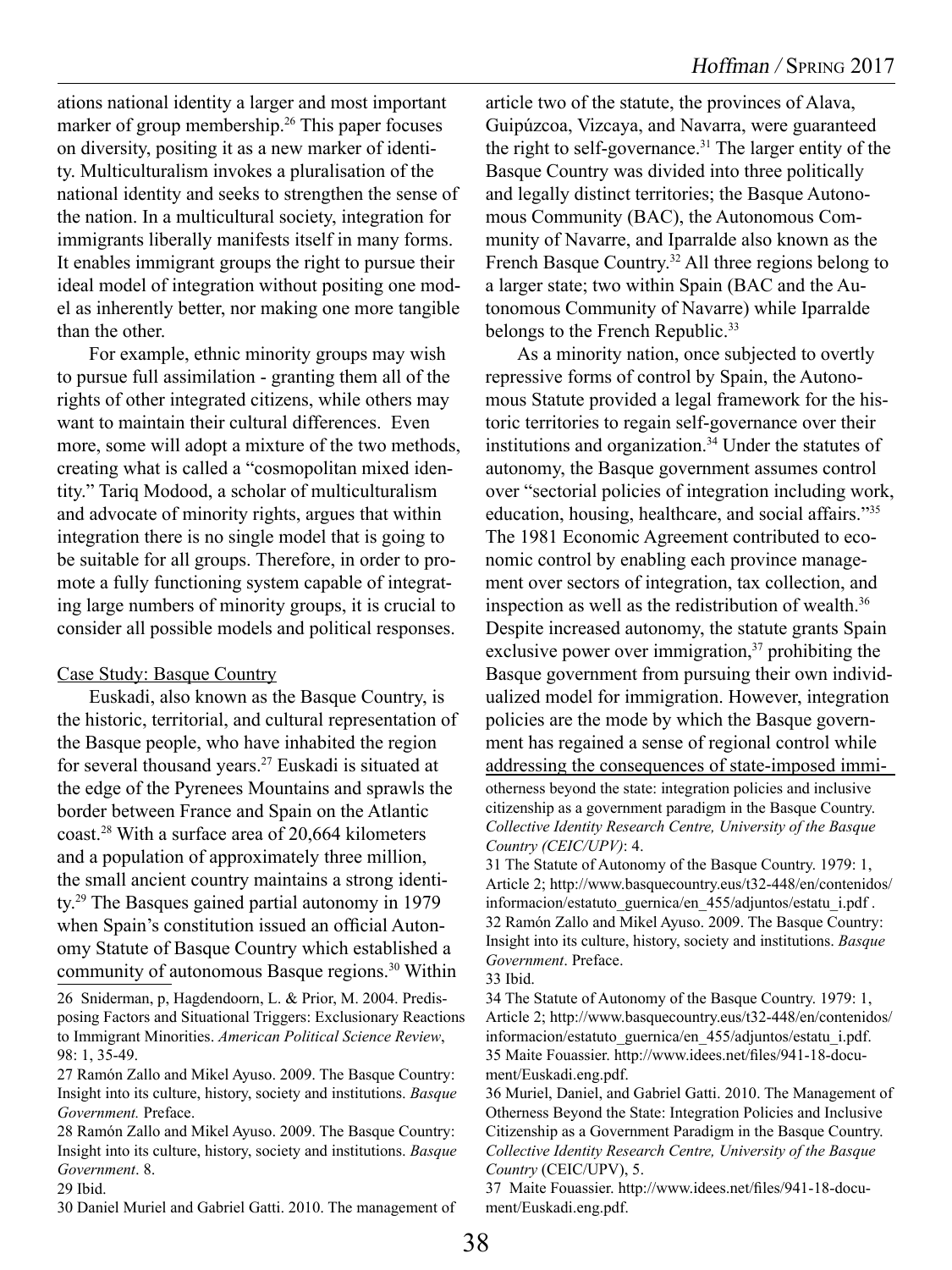gration laws.38

#### Evolving Immigration narratives within Basque Nationalism

Integration policies employed during the early 2000s population flow allude to a new consistency within Basque nationalism premised upon models of civic engagement. However, early Basque regional politics favored policies of exclusion towards non-native groups. The "father" of Basque nationalism and leader of the PNV nationalist party, Sabino Arana, promoted ethnically based identities and used race as a marker for citizenship by differentiating between "true" native born Basques and non-native's in order to exclude those on the periphery from gaining membership.39 Arana first introduced the ideological basis driving Basque nationalism during a major population flood in the region prompted by a period of rapid industrialization. Starting in the 1880s, immigrants migrated from Spain in large numbers with aspirations of joining the major steel and mining movements.40 In Bilbao alone, the population increased from 35,505 in the year 1877 to 83,306 in 1900.41 Within this population increase, out of 80 percent of the immigration demographic, approximately 50 percent of the incoming immigrant population identified as non-Basques.<sup>42</sup>

The population flow experienced in Basque Country during this time transitioned the region from a largely agrarian based economy towards a more diverse labor force with distinct economic classifications. Arana viewed this new working class society of immigrants as a threat to the social cohesiveness of the Basque identity. The subsequent cultural classification of the nationalism birthed out of this fear, ultimately led to a correlation placing immigrants as an

overwhelming threat to the very survival of Basque Country.43 Views towards immigration continued to lean towards exclusion as Basque society increased its capital and distinct classes were formed. The multifaceted society, was now apart of a three-tiered society, including the upper middle class, urban lower class, and the new urban immigrants. Nationalism became a plausible and tangible method to suppress the zealous immigrant population thus preserving the Basque identity, "in the presence of the peaceful invasion of the maketos."44

 It wasn't until 1932 that the PNV reversed these policies and officially accepted non-ethnic Basques as members of the Basque community.45 This shift in policy prompted a gradual integration process for mainly Basque-born ethnic Spaniards. From the 1950's onward, these groups integrated with relative ease due to their familiarity with Basque society and cultural practices. While this move can be seen as a step in the right direction for shifting conceptions of 'Basquesness' or what it meant to be a Basque in the modern age, it failed to confront effective modes of integration for people coming from more diverse corners of the world. The question of when and in what nature to integrate immigrants from places such as North Africa and Europe wouldn't be developed until years later when the Basque identity was becoming more secure and the nationalist movement was picking up steam.

In order to understand the modern form of Basque identity and separatism, one must consider the years of forced exile and repression the Basques experienced under the Spanish dictatorship of Francisco Franco from 1939 to 1975. The Franco period decimated all outward projects of Basque nationalism through concentrated efforts of political suppression and forced cultural cleansing. By eliminating the symbols and practices fueling the various minority aspirations of the region, Franco and his regime hoped to target and subdue the groundwork acting to support the political platforms of the autonomous movements. Until his death in 1975, the Basque language, flag, songs, and celebrations were forbid-

<sup>38</sup> Daniel Muriel and Gabriel Gatti. 2010. The Management of Otherness Beyond the State: Integration Policies and Inclusive Citizenship as a Government Paradigm in the Basque Country. *Collective Identity Research Centre, University of the Basque Country* (CEIC/UPV): 4-25 http://www.ces.uc.pt/projectos/tolerace/media/WP2/WorkingPapers%202\_Spain-BasqueCountry. pdf.

<sup>39</sup> Jeram, Sanjay. 2015. More 'Friends' than 'Foes': Basque Nationalism and the Immigrant Question. *Council for European Studies*.

<sup>40</sup> Manuel Romero. 2004. *Basque Nationalism: History, Roots and Possible Solutions*. Army War Coll Carlisle Barracks PA,

<sup>4.</sup>

<sup>41</sup> Ibid.

<sup>42</sup> Ibid.

<sup>43</sup> Manuel Romero. 2004. *Basque Nationalism: History, Roots and Possible Solutions*. Army War Coll Carlisle Barracks PA, 5. 44 Ibid.

<sup>45</sup> Jeram, Sanjay. 2015. More 'Friends' than 'Foes': Basque Nationalism and the Immigrant Question. *Council for European Studies*.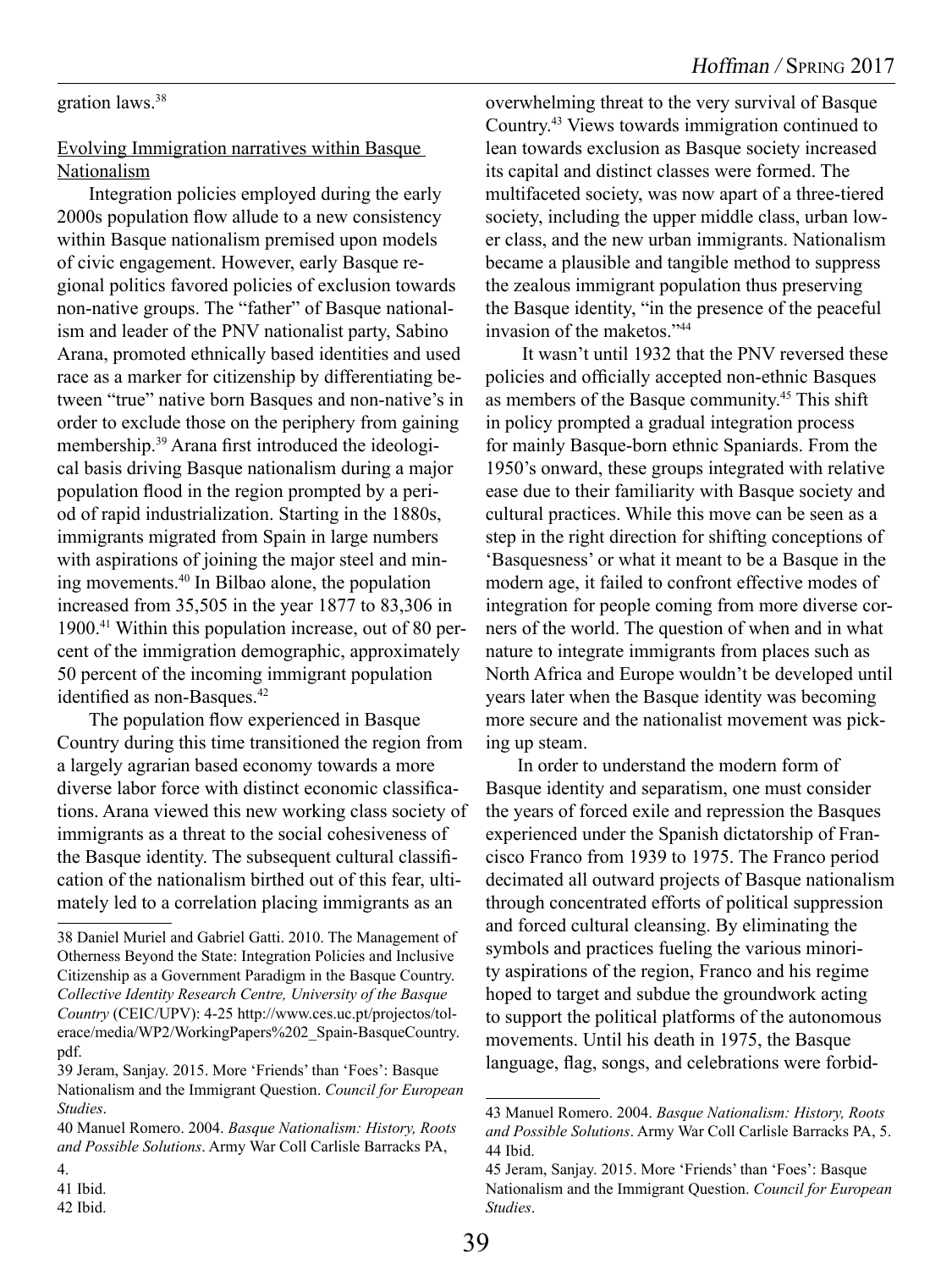den.46 Franco declared the northwestern provinces of Gipuzkoa and Bizkaia as 'traitorous provinces.'47 Political and trade unions were completely outlawed and there was an extreme amount of social repression often resulting in the imprisonment and execution of Basque citizens.<sup>48</sup> During the Franco years, crucial aspects of the Basque identity were lost. To this day, the region is attempting to compensate for the lack of written word and literature due to the linguistic repression during Franco's regime.<sup>49</sup>

In 1959, a new player in Basque nationalism emerged largely as a response to the brutal repression under the fascist regime. ETA (Euskadi Ta Askatasuna) which translates to Basque Country and Freedom, inserted itself into the spine of the Basque struggle for independence.<sup>50</sup> ETA's campaign based itself upon the Marxist ideology relying on a violent struggle, it represented a move away from traditional Basque independence models under the leadership of the Basque Nationalist Party. At the height of ETA's influence during the final Francois years, each ekintza (ETA's action) directly influenced the resulting 'popular mobilizations' among the Basque society.51 The repressed youth were particularly drawn to ETA's campaign and micro-aggressions such as the Basque-Madrid conflict helped retain the need for ETA's presence.<sup>52</sup> From the 1960's onward, with ETA at the helm, the Basque identity was rooted in violence and opposition. Conversi argues that during this time, the focus of nationalism was made synonymous with ETA's violence:

In the aims of the nationalists, violence proved to be an effective substitute for culture insofar

48 Ibid.

as it contributed to delineate the 'boundaries' of the Basque community by sharply demarcating outsiders from insiders.53

Conversi further concludes that nationalist membership focused on a citizen's involvement in the armed struggle. A citizen's level of belonging moved away from Arana's manifesto built on race, towards a person's allegiance to ETA:

Basques, in ETA's eyes, were distinguished from non-Basques mainly on the basis of their involvement in the struggle for Basque liberation. Lacking a discrete and visible element such as language, the requirements of Basque identity have shifted to a simpler voluntarist dimension. The more a person is involved in the struggle, the more he/she is accepted as a member of the national community. Hence, the most radical option was likely to be considered also the most 'Basque' and thus the most morally acceptable. As a consequence, the social environment was far more polarized in Euskadi than in Catalonia, with each nationalist stressing his/her nationalist credentials in order to be accepted by the 'moral community.'54

The downfall of ETA stemmed from a loss of popular support from the people, combined with a concerted police enforcement effort and bipartisan political pressure.<sup>55</sup> The changing perception of Basque nationalism resulted in more inclusionary policies towards immigrants.<sup>56</sup> The shift from a nationalism rooted in race to "language and action," led to a more open and inclusionary form of nationalism.57 Quite interestingly, the focus on integration resulted in a scaling back in the pursuit of independence from Spain, "as a lessening of out-group

<sup>46</sup> Sarah Wildman. 2009. Basque Without Borders. *The New York Times*. 159, no. 54811: 1.

<sup>47</sup> Ramón Zallo and Mikel Ayuso. 2009. The Basque Country: Insight into its culture, history, society and institutions. *Basque Government*: 13.

<sup>49</sup> Paul DeLaney. 1987. The Basque Country; After Centuries in Turmoil, A region's Culture Seems on the Brink of a Revival. *New York Times, Opposing Viewpoints in Context,* jpllnet.sfsu. edu/login?url=http://link.galegroup.com/apps/doc/A176117834/ OVIC?u=sfsu\_main&xid=a76796b0. Accessed 11 Apr. 2017. 50 BBC News. 2017. What is ETA? http://www.bbc.com/news/ world-europe-11183574.

<sup>51</sup> Daniele Conversi. 1994. *Language, Immigration and Nationalism: Comparing the Basque and Catalan Cases*. PhD Thesis. University of London; 258. 52 Ibid.

<sup>53</sup> Ibid.

<sup>54</sup> Daniele Conversi. 1994. *Language, Immigration and Nationalism: Comparing the Basque and Catalan Cases*. PhD Thesis. University of London; 259.

<sup>55</sup> BBC News. 2017. Timeline: ETA Campaign. http://www. bbc.com/news/world-europe-11181982.

<sup>56</sup> Victor M.Olivieri. 2015. Sub-state Nationalism in Spain: Primers and Triggers of Identity Politics in Catalonia and the Basque Country. *Ethnic and Racial Studies*, 1621.

<sup>57</sup> Daniele Conversi. 1994. *Language, Immigration and Nationalism: Comparing the Basque and Catalan Cases.* PhD Thesis. University of London, Abstract.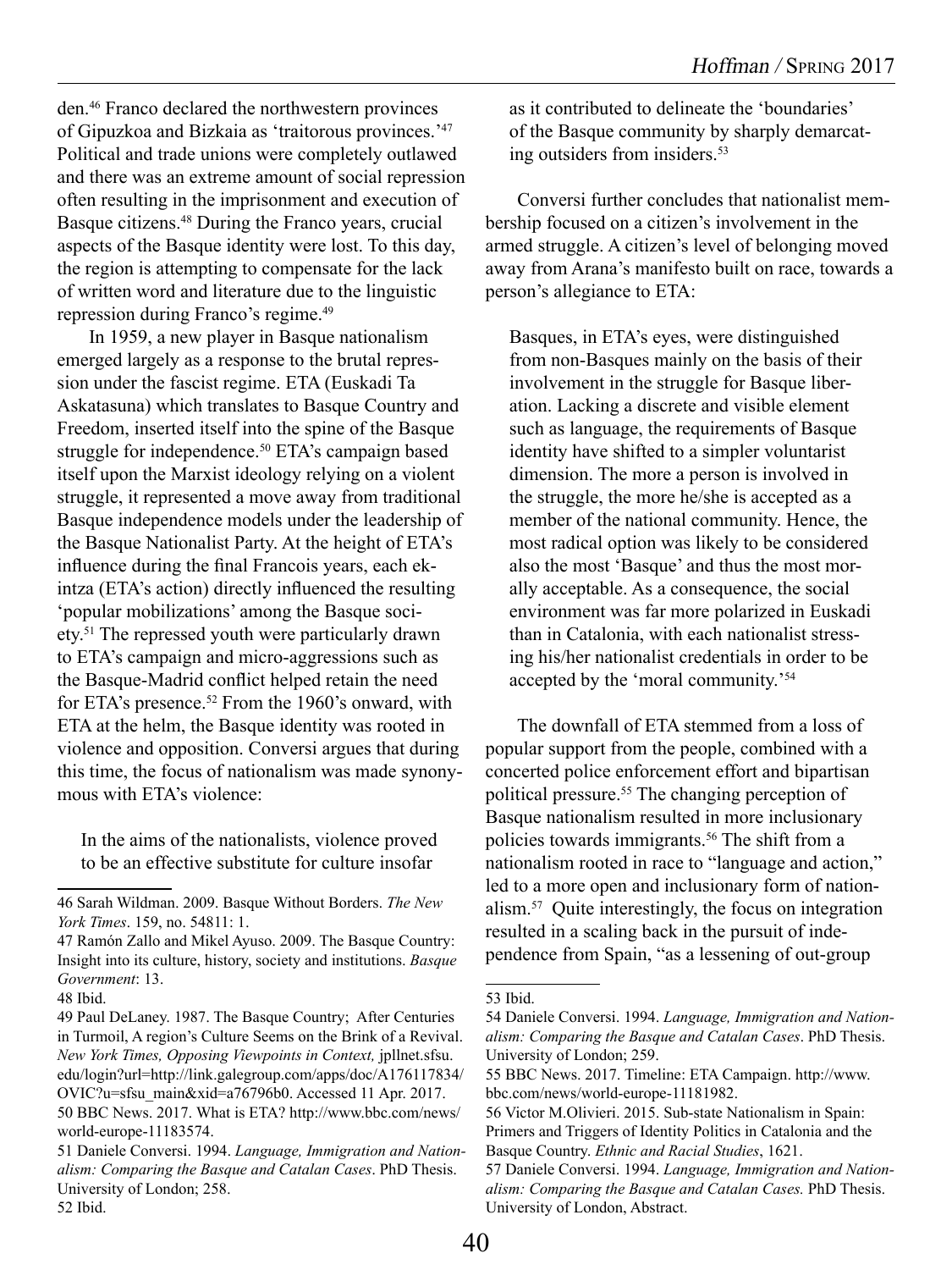behavior and in-group bias in the Basque Country."58 In other words, the Basque nationalist movement sourced this population flow to confront the inconsistency in its nationalism.

#### Framing Migration

The development of a first Basque integration policy began in 2001 with the Directorate of Immigration under the auspices of the Ministry of Housing and Social Affairs.<sup>59</sup> The efforts of the ministry resulted in the first Basque immigration plan (PVI) issued in 2003 and set a precedent for future government action by establishing policies of integration for foreigners arriving in Basque Country.<sup>60</sup> The plan reflected the exponential growth of immigrants from  $21,140$  in 2000 (1% of the total population) to 139,369 in 2010 (6.4% of the total population).<sup>61</sup> This new wave of diverse immigrant workers came from all over the world with four main host countries including, Latin America with 49.10 percent, Europe - 28.6 percent (particularly recent EU member countries), Africa - 17.39 percent, and Asia - 5.5 percent.<sup>62</sup>

The PVI developed broad parameters of Basque citizenship and extended a set of rights and obligations for all Basques.63 Reflecting the political climate, it condemned Spain's government for their restrictive policies against immigrants based on Spanish citizenship models, jus sanguinis and jus

soli, which allow municipalities in Spain to register immigrants that are 'illegal' or 'irregular' according to Spanish immigration law.<sup>64</sup> Instead, the Basque government pursued an ideological basis for citizenship based on the jus domicile model- citizenship based on residence, "to extend equality of civil, social, economic rights to everyone regardless of their place of origin or legality, according to the Spanish immigration law."65 The plan emphasized heightened awareness and broad values of acceptance at a time when Spain's narrative focused on the political and social exclusion of immigrant populations.

The PVI represents definitive opposition and condemnation of Spanish immigration policy, and additionally, it indicates a palpable social change within the perception of Basque nationalism.<sup>66</sup> The policies aimed at integration set out to fundamentally redefine what it meant to be Basque. Under the new immigration plan, immigrants were only perceived as integrated once granted full citizenship. The narrative included all foreign variations of the 'other,' regardless of their country of origin; "In summary, the 'other' to whom the Basque immigration plans are directed is a foreign, non-European Community immigrant, with few resources and at risk of exclusion. Nothing in those plans marks him from the viewpoint of race, ethnic group or the idea of a minority; nor, in how he is conceived, is recourse taken to questions relating to racism, xenophobia or the rejection of immigrants."<sup>67</sup>

The three main nationalist parties - the PNV, Izquierda Unida (IV), and the Partido Popular (PP) all subsequently endorsed the bill after it was drafted.68 The tripartite coalition of nationalist groups in Basque Country partnered with immigrant organizations to counter or in many ways work around the Spanish controlled immigration laws. The coalition

<sup>58</sup> Victor M.Olivieri. 2015. Sub-state Nationalism in Spain: Primers and Triggers of Identity Politics in Catalonia and the Basque Country. *Ethnic and Racial Studies*, 1621.

<sup>59</sup> Sanjay Jeram and Ilke Adam. 2015. Diversity and nationalism in the Basque Country and Flanders: understanding immigrants as fellow minorities. *National Identities* 17, no. 3: 248. *Academic Search Complete*, EBSCO*host*. Accessed April 12, 2017.

<sup>60</sup> Sanjay Jeram. 2015. More 'Friends' than 'Foes': Basque Nationalism and the Immigrant Question. *Council for European Studies.*

<sup>61</sup> Maite Martínez-Granado, Patxi Greño, and Mercedes Oleaga. 2012, "The Basque Country, Spain: Self- Evaluation Report", *OECD Reviews of Higher Education in Regional and City Development*, 16. http://www.oecd.org/edu/imhe/regionaldevelopment.

<sup>62</sup> Ramón Zallo and Mikel Ayuso. 2009. The Basque Country: Insight into its culture, history, society and institutions. *Basque Government*. 18.

<sup>63</sup> Jeram, Sanjay, and Ilke Adam. 2015. Diversity and nationalism in the Basque Country and Flanders: understanding immigrants as fellow minorities. National Identities 17, no. 3: 248. *Academic Search Complete*, EBSCO*host*. Accessed April 12, 2017.

<sup>64</sup> Ibid.

<sup>65</sup> Ibid.

<sup>66</sup> Olivieri, Victor M. 2015. *Sub-state Nationalism in Spain: Primers and Triggers of Identity Politics in Catalonia and the Basque Country*. Ethnic and Racial Studies: 1621.

<sup>67</sup> Daniel Muriel and Gabriel Gatti. 2010. The management of otherness beyond the state: integration policies and inclusive citizenship as a government paradigm in the Basque Country. *Collective Identity Research Centre, University of the Basque Country (CEIC/UPV)*: 8.

<sup>68</sup> Jeram, Sanjay. 2015. More 'Friends' than 'Foes': Basque Nationalism and the Immigrant Question. C*ouncil for European Studies*.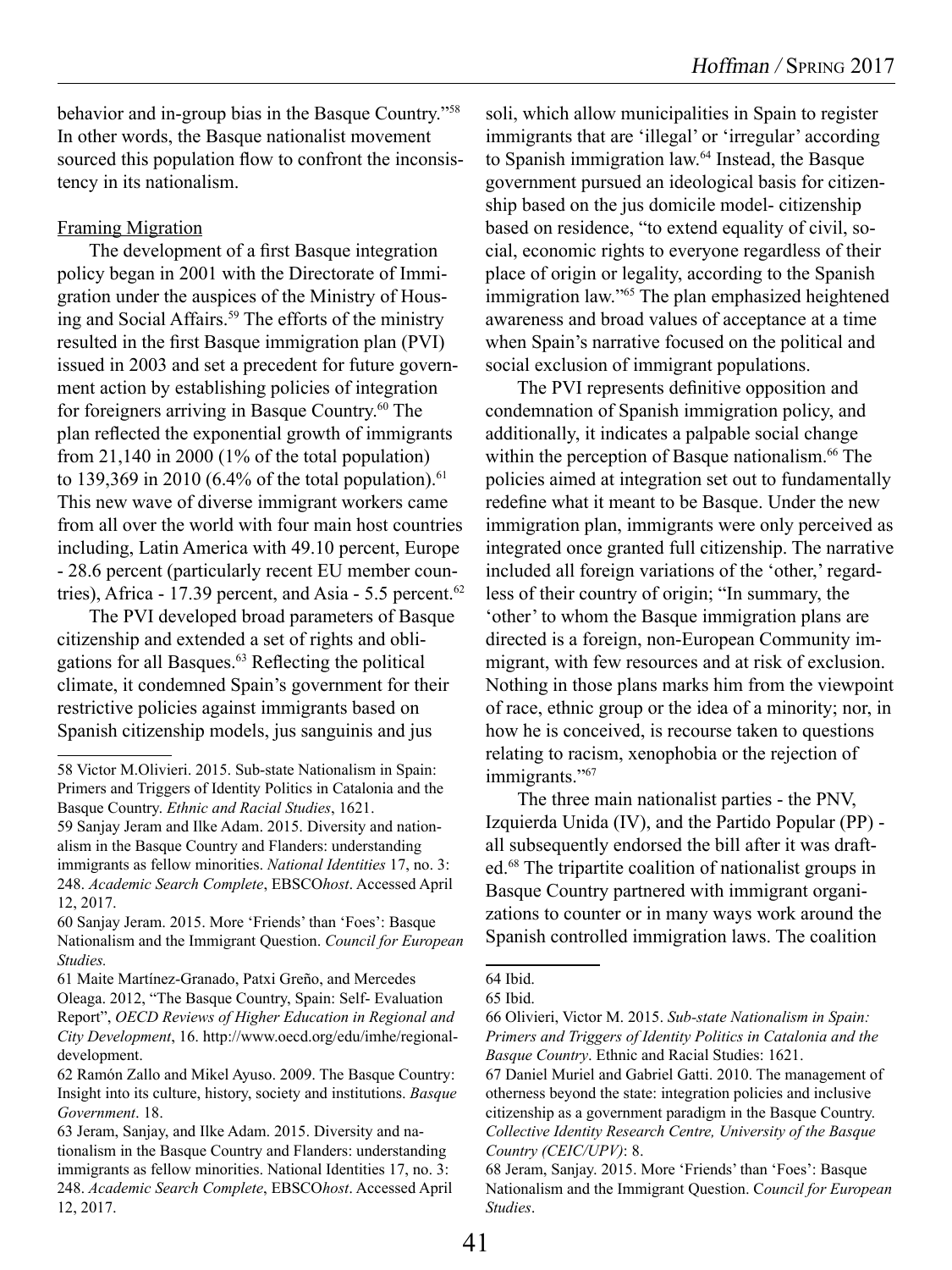formed a pro-immigrant discourse promoting liberal policies of acceptance using the 2003 PVI. Since that time, the coalition has promoted a regional narrative that reinforces the ideological and political goals of the immigrant plan. The PP ultimately challenged that the plan, citing that it was useless due to the control of the Spanish state over immigration, however, their endorsement remained. Despite the coalition editing the bill twice, the political consensus of the immigration plan has maintained its integrity.

#### Public Policy Discourse

Basque public institutions and society play a significant and encouraging role within the implementation of integration policy. A statement by the President of the Basque Regional Government reinforces a new multicultural Basque society following years of conflict; "We went from a rural to industrial people. Now we want Basque people from everywhere, from all ideologies, to come and participate and debate their ideas about where we are and where we're going."<sup>69</sup> Public institutions are viewed as active participants responsible for carrying out services guaranteeing the rights of citizenship.<sup>70</sup> The guidelines of the 2003 PVI have been accompanied by policies of multiculturalism particularly in municipalities with high immigrant populations.<sup>71</sup> This interaction between levels of state and the public enables a consensus among Basque integration policy:

Both the society and the Basque Public Administration must understand very clearly that we are living together with new citizens and that it is necessary to propitiate a structural change

that permits inclusion without distinctions as the only way of achieving an intercultural society.<sup>72</sup>

Basque citizens are socially primed to view immigrants as a cultural extension of their identity. Emerging narratives throughout Basque municipalities posit assimilation of the 'other' with great importance to reinforce a new collective Basque identity.73 In order to assist non-Spanish and Euskera speakers, larger cities, such as Bilbao installed multilingual machines in administrative offices to ensure that immigrants had access to services and legal documents including housing and work permits.<sup>74</sup> In 2004, a center for immigrants called Norabide was opened in Vitoria offering legal advice, language classes, psychological counseling and translation service for immigrants.<sup>75</sup>

#### Social and NGO Participation

There is a heightened social awareness among the Basque population including a tendency to participate in organizations and interact with other members of their society.<sup>76</sup> Labor unions or class unions, business organizations, and social movements are an ingrained aspect of a Basque citizens' life. Non-governmental organizations tend to focus on promoting the living conditions for marginalized 72 Daniel Muriel and Gabriel Gatti. 2010. The management of otherness beyond the state: integration policies and inclusive citizenship as a government paradigm in the Basque Country. *Collective Identity Research Centre, University of the Basque Country* (CEIC/UPV): 9. .http://www.ces.uc.pt/projectos/tolerace/media/WP2/WorkingPapers%202\_Spain-BasqueCountry. pdf.

73 Daniel Muriel and Gabriel Gatti. 2010. The management of otherness beyond the state: integration policies and inclusive citizenship as a government paradigm in the Basque Country. *Collective Identity Research Centre, University of the Basque Country* (CEIC/UPV): 10 http://www.ces.uc.pt/projectos/tolerace/media/WP2/WorkingPapers%202\_Spain-BasqueCountry. pdf.

74 Sanjay Jeram and Ilke Adam. 2015. Diversity and nationalism in the Basque Country and Flanders: understanding immigrants as fellow minorities. *National Identities* 17, no. 3: 248. Academic Search Complete, EBSCOhost. Accessed April 12, 2017.

75 Ibid.

<sup>69</sup> Paul DeLaney. 1987. The Basque Country; After Centuries in Turmoil, A region's Culture Seems on the Brink of a Revival. *New York Times, Opposing Viewpoints in Context,* jpllnet.sfsu. edu/login?url=http://link.galegroup.com/apps/doc/A176117834/ OVIC?u=sfsu\_main&xid=a76796b0. Accessed 11 Apr. 2017. 70 Daniel Muriel and Gabriel Gatti. 2010. The management of otherness beyond the state: integration policies and inclusive citizenship as a government paradigm in the Basque Country. *Collective Identity Research Centre, University of the Basque Country (CEIC/UPV)*: 9. http://www.ces.uc.pt/projectos/tolerace/media/WP2/WorkingPapers%202\_Spain-BasqueCountry. pdf.

<sup>71</sup> Sanjay Jeram and Ilke Adam. 2015. Diversity and nationalism in the Basque Country and Flanders: understanding immigrants as fellow minorities. *National Identities* 17, no. 3: 248. Academic Search Complete, EBSCOhost. Accessed April 12, 2017.

<sup>76</sup> Ramón Zallo and Mikel Ayuso. 2009. The Basque Country: Insight into its culture, history, society and institutions. *Basque Government*. 20. http://www.kultura.ejgv.euskadi.net/r46-714/ es/contenidos/informacion/ezagutu\_eh/es\_eza\_eh/adjuntos/ eza\_en.pdf.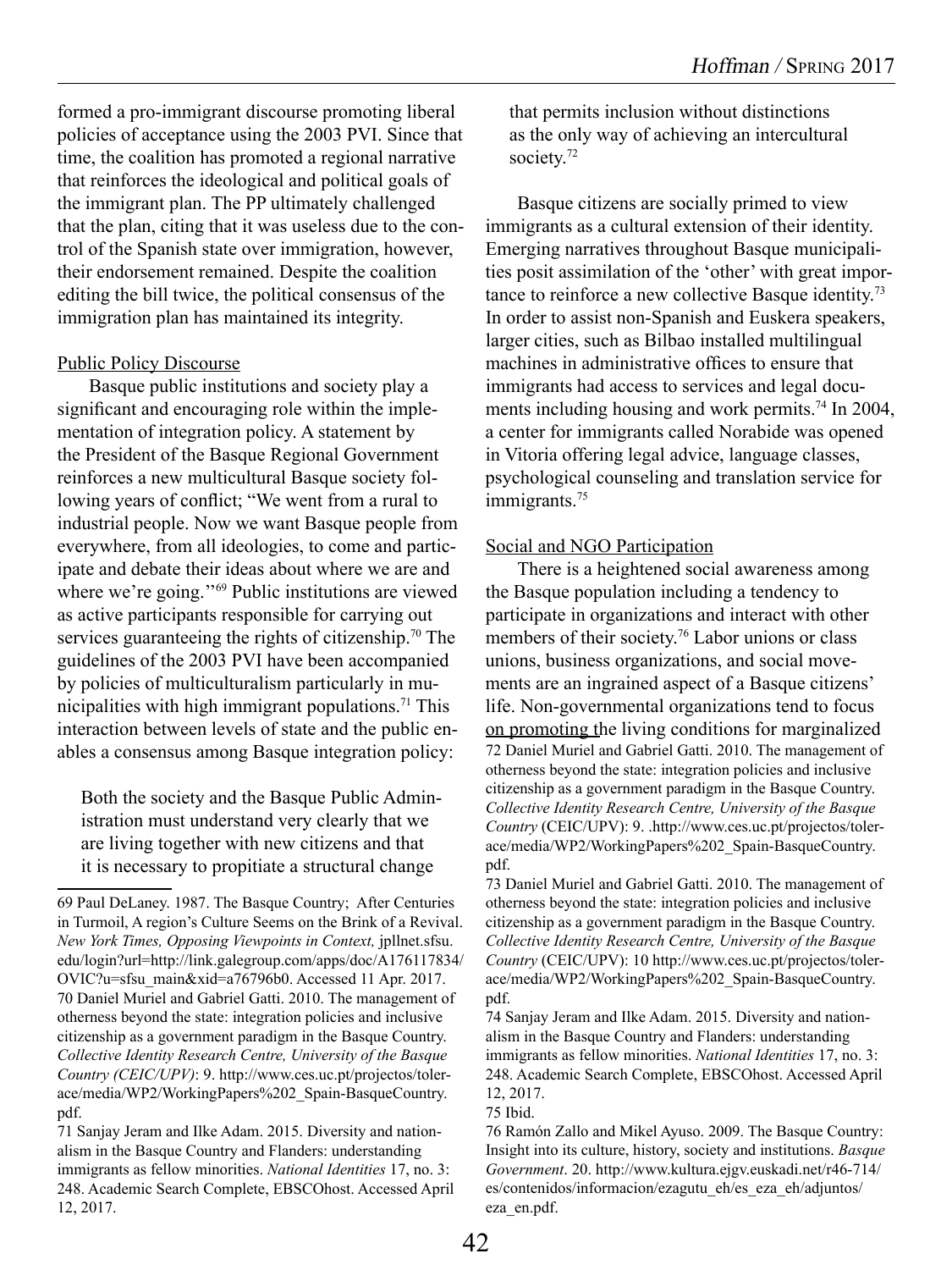or disadvantaged people and are particularly active in immigration issues and political asylum.<sup>77</sup> The Cear-Euskadi is an organization that promotes solidarity and integration of refugees from countries in conflict.78 Perhaps one of the reasons that the immigration plan has been so successful can be accredited to the multitude of surveys and reports conducted to further understand the reality of immigration issues. The Basque Observatory of Immigration Ikuspegi posts an annual 'yearbook' that uses a statistical approach to comprehend immigration phenomenon in various sectors including the educational system and labor markets.79 The Ikuspegi also conducts surveys to weigh the attitudes towards immigration and the integration process.<sup>80</sup> The analysis provided by these various reports then is used to offer potential suggestions for migration and integration to policy makers.

The Basque Observatory of Immigration and Ikuspegi additionally partners with the Basque Service of Integration and Intercultural Coexistence Blitzen to host conversations on integration and immigration.81 At a conference on Cultural and Religious Diversity in the Basque Country in 2013, politicians were invited to come together to confront the issues directly impacting their immigrant populations. The deputy Minister of Social Affairs, Iñigo Pombo, used the conference to call for further collaboration between public institutions and the Basque society to guarantee an "honest and civilized" society in which "institutions do not humiliate people and people do not humiliate each other."82

#### Educational System

In 1999, there were 6,291 foreign youth (ages zero through twenty-nine), living in Basque Country. By 2000, the number reached 56,068.<sup>83</sup> The numbers indicate an overwhelming rise in young immigrants in the region. Immigrant youth demographics come with both a set of unique challenges and advantages within integration policy. On one hand, these youth are expected to successfully integrate into Basque state institutions and the educational system. This may pose an overwhelming lifestyle change on an expedited learning track. However, the schooling system may be sourced as a vital asset in "solving the challenges of societal co-inclusion between natives and immigrants."84 If integration programs and the curriculum are structured efficiently, the school can provide the knowledge needed for successful integration; including a familiarity with the Basque lifestyle, language, and customs.<sup>85</sup>

Within a school setting, immigrants may also become sensitized to the hardships of minority culture; "they also become familiar with the experience of being different, and with the level of acceptance or rejection this generates."86 Furthermore, the school provides immigrant youth with the skills and knowledge for their future occupation within Basque society. The Basque's view all of these factors as potential opportunities to generate understanding and acceptance in immigrant youth; the link between education and integration is therefore undeniable.

In the educational system, specifically in the regions of Navarre and Basque Autonomous Country (BAC), immigration has been debated within the curriculum and debates over language instruction in pre-primary, primary school, secondary school, and pre-university or vocational training.<sup>87</sup> The Basque educational opted for a narrative reflecting thoughtful policies of integration among immigrant children. The initial plan in 1982, the Special Education Plan, established the integration of schools. The Basque Public School Law 1/1993; affirmed that "public powers guarantee the provision of free and quality instruction for all, in a bilingual, diverse, Basque public school, serving Basque society socially, and cultural-

<sup>77</sup> Ibid.

<sup>78</sup> Ibid.

<sup>79</sup> Gorka Moreno Márquez. 2014. Immigration in the Basque Country 2013 Yearbook: Immigration and the Impact of the Crisis. *Country Coordinator Spain. European Website on Integration: European Commission*. https://ec.europa.eu/migrant-integration/librarydoc/immigration-in-the-basque-country-2013 yearbook-immigration-and-the-impact-of-the-crisis. 80 Ibid.

<sup>81</sup> Country Coordinator Spain 2013. Spain: Experts Address Cultural and Religious Diversity in the Basque Country. *European Website on Integration: European Commission*. https://ec.europa.eu/migrant-integration/news/spain-experts-address-cultural-and-religious-diversity-in-the-basque-country. 82 Ibid.

<sup>83</sup> Alfonso Unceta and Concepción Medrano, eds. 2010. *Equality, equity, and diversity: educational solutions in the Basque Country*. No. 1. Center for Basque Studies: 139. https://basque. unr.edu/docs/CR1.pdf.

<sup>84</sup> Ibid., 140.

<sup>85</sup> Ibid., 139.

<sup>86</sup> Ibid., 140.

<sup>87</sup> Jasone Cenoz ed. 2008. *Teaching through Basque: Achievements and challenges*. Vol. 21, no. 1. Multilingual Matters: 3-4.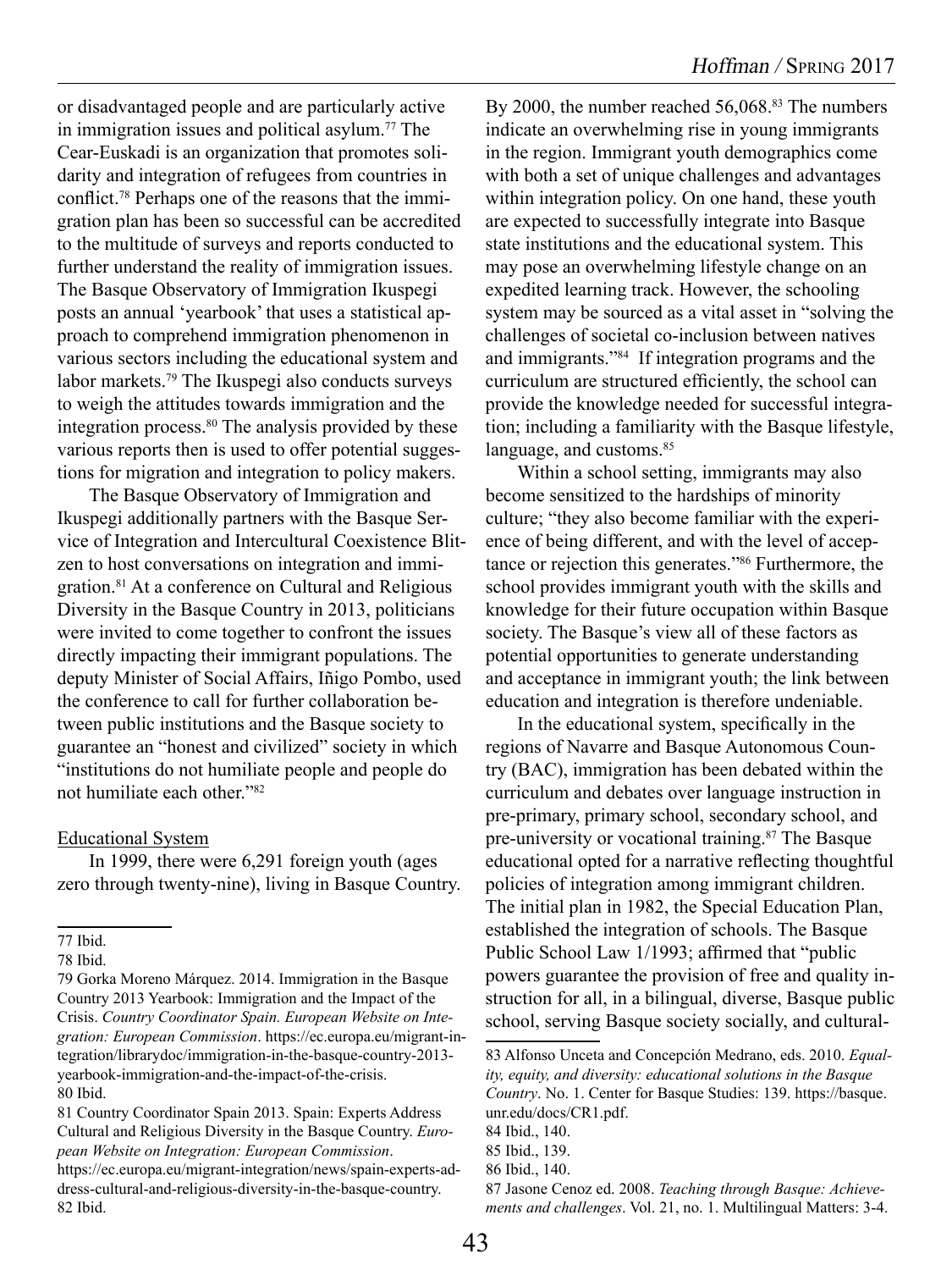ly routed in its environment, particularly compensating for inequalities, and integrating diversity."88

In 2003, the Basque Ministry of Education released a report entitled Programa para la atención del alumnado inmigrante (Plan to care for immigrant pupils).89 The plan called for the specific focus of helping students from immigrant families and made assisting immigrant children a concern of the greater society by citing that if not paid proper attention, neglect of the 'other' could ultimately result in stunted educational opportunities for both native and immigrant children alike.<sup>90</sup> The 2003 program for Serving Immigrant Students established guidelines for promoting acceptance in schools and "responding to their linguistic, curricular, and tutorial education needs."91 Therefore, narratives towards immigrants in Basque schools mirrored symbols of multiculturalism put forth by the PNV immigration plan. Basque educational authorities set out to develop extensive programs of acceptance and promotion of cultural diversity.92 This can be seen in larger sweeping reform programs aimed at interculturalism as well as through small gestures. For example, in Basque Country many primary school entrances include a welcoming message written in the foreign languages represented by the student body. 93 Programs for "linguistic

reinforcement" to support Euskara learners, <sup>94</sup> realize the necessity for more Euskara usage and are implemented to ensure its knowledge becomes a variable of inclusion rather than exclusion.95

#### Analysis

The lessons learned from the evolution of the Basque nationalist identity alludes to a larger message within surges of intense forms of nationalism. Studying minority nationalist groups within Spain is particularly useful within the field of international affairs because it contributes unparalleled insight into modern identity politics. The case of the Basques is particularly useful at providing knowledge within popular perception and identity due to its classification as a diasporic minority-nationalist group at extreme risk of losing its linguistic and cultural history. The Basque case exemplifies how integration policies and the assimilation of immigrants can be initiated largely through public mobilization. It shows how the public of minority regions, or perhaps a state within a nation, can concentrate on local policies granted under their control to make tangible change in their society. Further, the pairing of policies at the governmental level with increased public agency through framing and cultural priming tools, can help to create a system where inclusive policies are reinforced through daily interactions between the locals and immigrants.

 Integration policies used by the Basques under the sectoral policies were sourced as the mechanisms needed to perpetuate the ideological shift in the larger Basque nationalist movement. With a nationalism commonly made synonymous with violent acts of terrorism, the Basque society and government collectively supported the open integration policies employed in the 2000s under the PVI plan, in order to reinvent Basque identity and shift common associations with separatist terrorism. The stateless nation reconceptualized the Basque identity through policies of multiculturalism towards immigrants, in order to exhibit the high level of unity within their collective nationalism while also indicating how they expected to be treated within Spain.

<sup>88</sup> Alfonso Unceta and Concepción Medrano, eds. 2010. *Equality, equity, and diversity: educational solutions in the Basque Country*. No. 1. Center for Basque Studies: 140. https://basque. unr.edu/docs/CR1.pdf.

<sup>89</sup> Sanjay Jeram and Ilke Adam. 2015. Diversity and nationalism in the Basque Country and Flanders: understanding immigrants as fellow minorities. *National Identities* 17, no. 3: 248. *Academic Search Complete*, EBSCO*host*. Accessed April 12, 2017.

<sup>90</sup> Ibid.

<sup>91</sup> Alfonso Unceta and Concepción Medrano, eds. 2010. *Equality, equity, and diversity: educational solutions in the Basque Country*. No. 1. Center for Basque Studies: 140-141. https:// basque.unr.edu/docs/CR1.pdf.

<sup>92</sup> Daniel Muriel and Gabriel Gatti. 2010. The management of otherness beyond the state: integration policies and inclusive citizenship as a government paradigm in the Basque Country. *Collective Identity Research Centre, University of the Basque Country (CEIC/UPV)*: 22. http://www.ces.uc.pt/projectos/tolerace/media/WP2/WorkingPapers%202\_Spain-BasqueCountry. pdf.

<sup>93</sup> Sanjay Jeram and Ilke Adam. 2015. Diversity and nationalism in the Basque Country and Flanders: understanding immigrants as fellow minorities. *National Identities* 17, no. 3: 248. *Academic Search Complete*, EBSCO*host*. Accessed April 12, 2017.

<sup>94</sup> Alfonso Unceta and Concepción Medrano, eds. 2010. *Equality, equity, and diversity: educational solutions in the Basque Country*. No. 1. Center for Basque Studies: 141. https://basque. unr.edu/docs/CR1.pdf. 95 Ibid.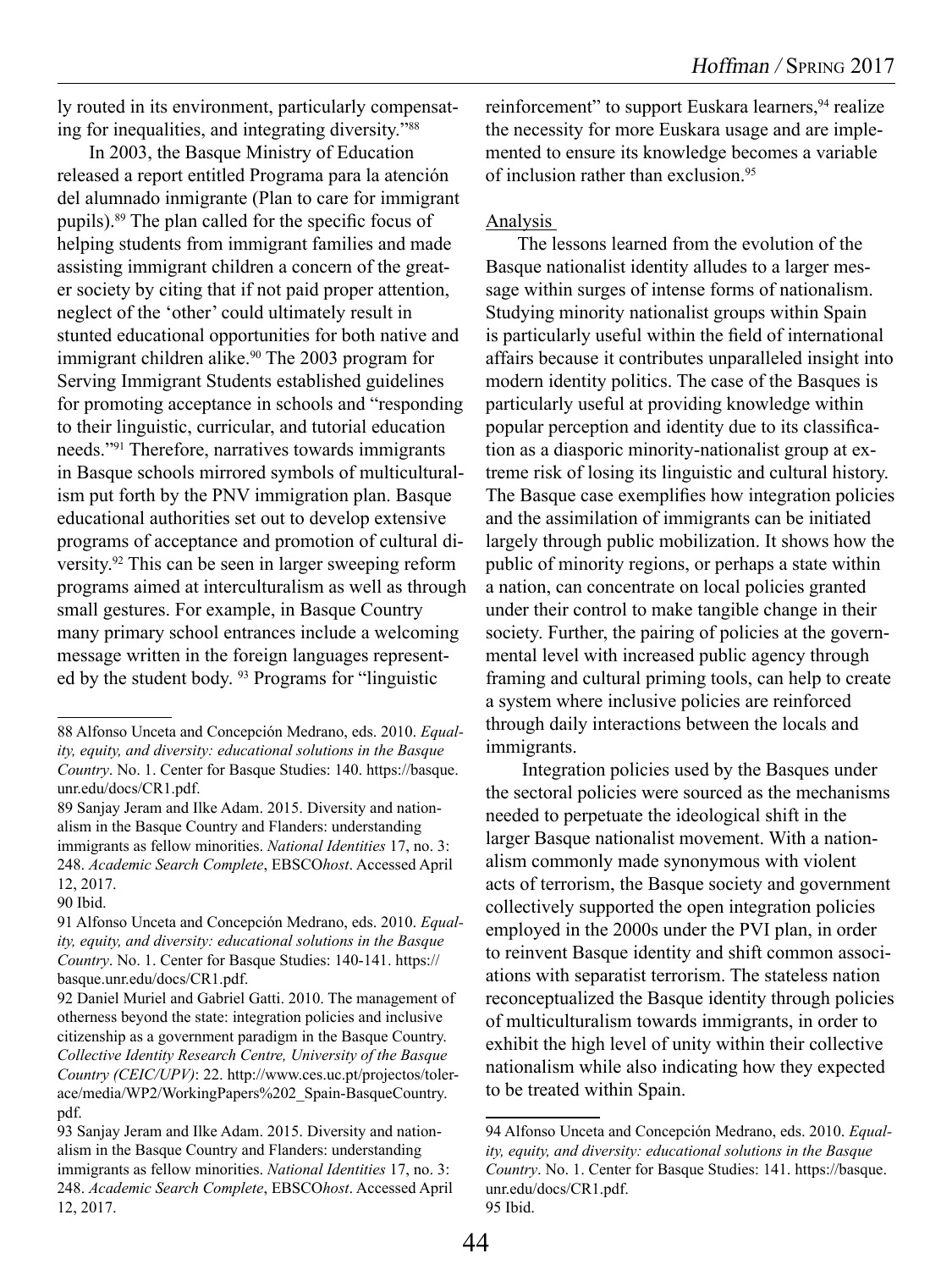This paper concludes that the divergent nationalist ideologies first within the PNV and then ETA, required the complete mobilization of the Basque citizenry through societal framing and cultural priming techniques, in order to shift conceptions of Basque nationalism and counter the ETA's violent campaign.

The ideological and symbolic portrayal of Euskadi in this paper highlights how culturally diverse that region truly is. Due to the fact it is not possible to trace the exact origin of its people and language, the Basque identity as an entity is highly pluralized and deeply fragmented. This stands in contrast to the neighboring autonomous movements, such as in Catalonia, in the way that Basque movements of independence appeared to be lacking a foundation with pronounced goals and values. However, despite cleavages, the Basque identity is unparalleled in its strength; "Quite the contrary, it's strongly oppositional and antagonistic character guarantees a continuous rehearsal of the nation as a 'daily plebiscite'."96 This constant 'rehearsal' acts as an ever-evolving pendulum to which the Basque people conduct self-regulating checks and balances to their movements, and these pendulum swings have enabled the Basques to adjust in order to survive through the hard times, as well as obtain strides forward during years with less repression. Over time, Basques have continuously reassessed their identity, reflecting on both their steps forward, as well as backward, in their long walk towards independence. This does not indicate a weak sense of self, but rather alludes to the pure resiliency of the Basques, and their ability to think realistically for their long-term goals of independence.

#### Author Biography

Hallie Hoffman is senior at SFSU studying international relations. After graduation, she will move to Mexico City to participate in a local human rights campaign before relocating to New York.

#### Bibliography

Anderson, Benedict. 1991. *Imagined Communities*, revised edition. London and New.

Barker, Fiona Claire. 2007. *Redefining the Nation:* 

*Sub-state nationalism and the political challenges of immigrant integration*. PhD Thesis. Harvard University.

- Barker, Fiona Claire. 2010. Learning to be a majority: negotiating immigration, integration, and national membership in Quebec, *Political Science*, 62.
- Bauböck, Rainer. 2007. Political Boundaries in a Multilevel Democracy. *Identities, Affiliations and Allegiances*. Cambridge University Press.
- BBC News. 2017. Timeline: ETA Campaign. http:// www.bbc.com/news/world-europe-11181982
- BBC News. 2017. *What is ETA?* http://www.bbc. com/news/world-europe-11183574
- Cenoz, Jasone. 2008. *Teaching through Basque: Achievements and challenges*. Vol. 21, no. 1. Multilingual Matters.
- Conversi, Daniele. 1994. *Language, Immigration and Nationalism: Comparing the Basque and Catalan Cases*. PhD Thesis. University of London.
- Country Coordinator Spain 2013. Spain: Experts Address Cultural and Religious Diversity in the Basque Country. *European Website on Integration: European Commission*. https://ec.europa.eu/migrant-integration/news/spain-experts-address-cultural-and-religious-diversity-in-the-basque-country.
- DeLaney, Paul. 1987. The Basque Country; After Centuries in Turmoil, A region's Culture Seems on the Brink of a Revival. *New York Times, Opposing Viewpoints in Context*, jpllnet.sfsu.edu/ login?url=http://link.galegroup.com/apps/doc/ A176117834/OVIC?u=sfsu\_main&xid=a76796b0. Accessed 11 Apr. 2017.
- Eller, Jack David. 1997. *Ethnicity, Culture, and 'The Past'*. Michigan Quarterly Review 36, no. 4.
- Fouassier, Maite. http://www.idees.net/ files/941-18-document/Euskadi.eng.pdf

<sup>96</sup> Daniele Conversi. 1994. *Language, Immigration and Nationalism: Comparing the Basque and Catalan Cases*. PhD Thesis. University of London; 259.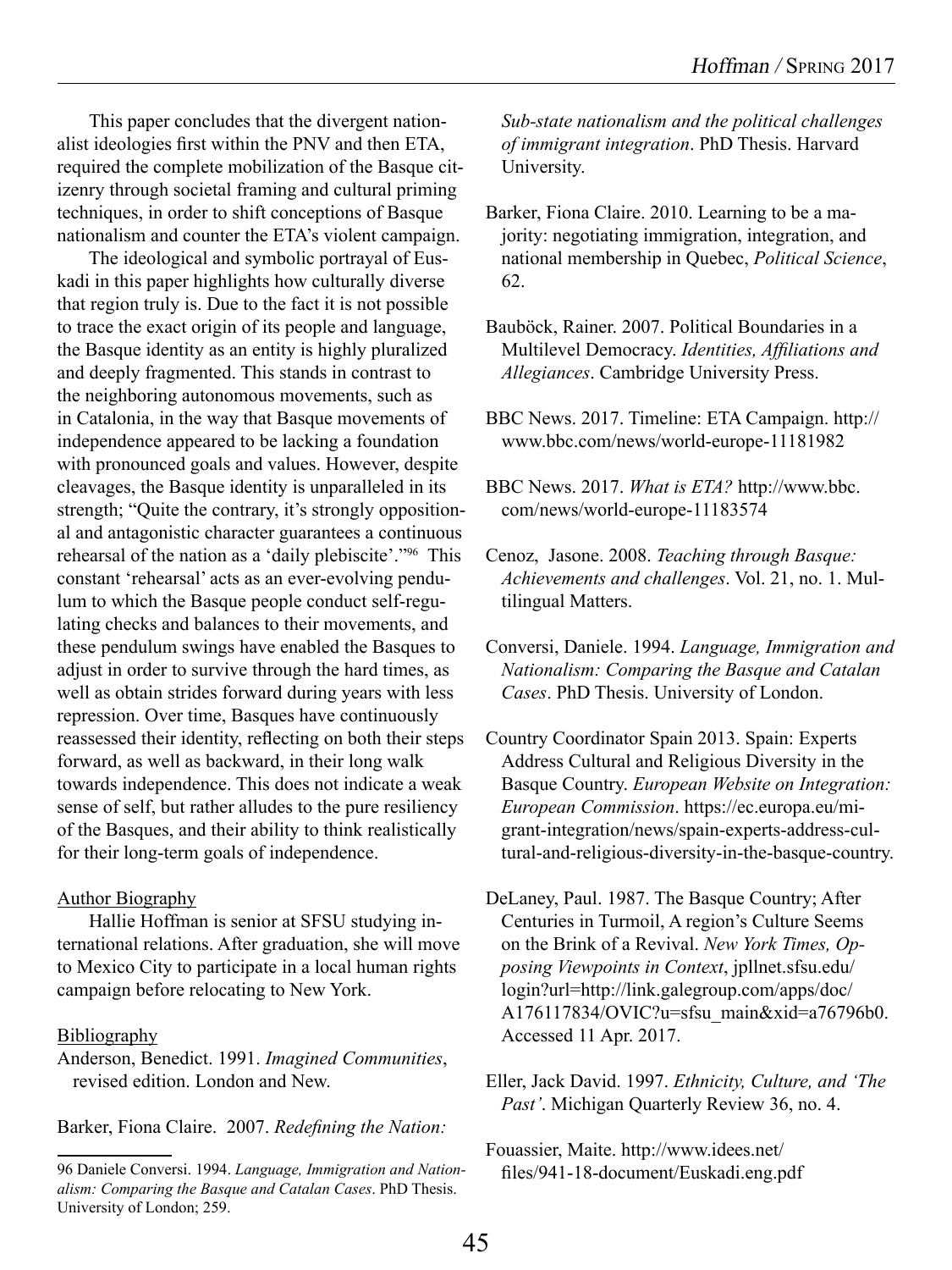- Ghai, Yash. 2000. *Autonomy and ethnicity: negotiating competing claims in multi-ethnic states*. Cambridge University Press.
- Hobsbawm, Eric. 1996. Language, culture, and national identity. *Social research*.
- Jeram, Sanjay. 2013. Immigrants and the Basque nation: diversity as a new marker of identity. *Ethnic and Racial Studies*, 36:11, 1770-1788.
- Jeram, Sanjay. 2015. More 'Friends' than 'Foes': Basque Nationalism and the Immigrant Question. *Council for European Studies*: http://councilforeuropeanstudies.org/critcom/more-friends-than-foesbasque-nationalism-and-the-immigrant-question/
- Jeram, Sanjay and Ilke, Adam. 2015. Diversity and Nationalism in the Basque Country and Flanders: Understanding Immigrants as Fellow Minorities. *National Identities*, 17:3: 247.
- Keely, Charles B. 1996. *How Nation-States Create and Respond to Refugee Flows*. The International Migration Review. Vol. 30, no. 4.
- Kymlicka, Will. 2001. Minority nationalism and multination federalism. *Politics in the Vernacular*.
- Martínez-Granado, Maite, Greño, Patxi and Oleaga, Mercedes. 2012. The Basque Country, Spain: Self-Evaluation Report, *OECD Reviews of Higher Education in Regional and City Development*. http:// www.oecd.org/edu/imhe/regionaldevelopment
- Márquez, Moreno Gorka. 2014. Immigration in the Basque Country 2013 Yearbook: Immigration and the Impact of the Crisis. *Country Coordinator Spain. European Website on Integration: European Commission*. https://ec.europa.eu/migrant-integration/librarydoc/immigration-in-the-basque-country-2013-yearbook-immigration-and-the-impact-ofthe-crisis
- Muriel, Daniel and Gatti, Gabriel. 2010. The management of otherness beyond the state: integration policies and inclusive citizenship as a government paradigm in the Basque Country. *Collective Iden-*

*tity Research Centre, University of the Basque Country (CEIC/UPV)*. http://www.ces.uc.pt/projectos/tolerace/media/WP2/WorkingPapers%202\_ Spain-BasqueCountry.pdf. *Accessed 11 Apr. 2017*.

- Nandi, Proshanta. 1995. Ethnicity and Nationalism: Theory and Comparison. Book Review. *The International Migration Review*. 29, no. 2.
- Olivieri, Victor M. 2015. *Sub-state Nationalism in Spain: Primers and Triggers of Identity Politics in Catalonia and the Basque Country*. Ethnic and Racial Studies.
- Roach, Steven Craig. 2002. *The Question of Cultural Autonomy: Reassessing the Merits of Cultural Autonomy in the Post -Cold War*. University of Denver, Order No. 3058539, 1.
- Romero, Manuel. 2004. *Basque Nationalism: History, Roots and Possible Solutions*. Army War Coll Carlisle Barracks PA.
- Smith, D. Anthony. 1994. Ethnic Nationalism and the Plight of Minorities. *J Refug Stud*.
- Smith, D. Anthony. 1991. *National identity.* University of Nevada Press.
- Sniderman, Paul, Hagendoorn Louk, and Markus Prior. 2004. Predisposing Factors and Situational Triggers: Exclusionary Reactions to Immigrant Minorities. *American Political Science Review*. 98, no. 1.
- The Statute of Autonomy of the Basque Country. 1979: 1, Article 2; http://www.basquecountry.eus/ t32-448/en/contenidos/informacion/estatuto\_guernica/en\_455/adjuntos/estatu\_i.pdf.
- Triandafyllidou, Anna. 1998. National identity and the 'other'. *Ethnic and Racial Studies* 21, no. 4.
- Unceta, Alfonso and Concepción Medrano, eds. 2010. *Equality, equity, and diversity: educational solutions in the Basque Country*. No. 1. Center for Basque Studies: https://basque.unr.edu/docs/CR1. pdf.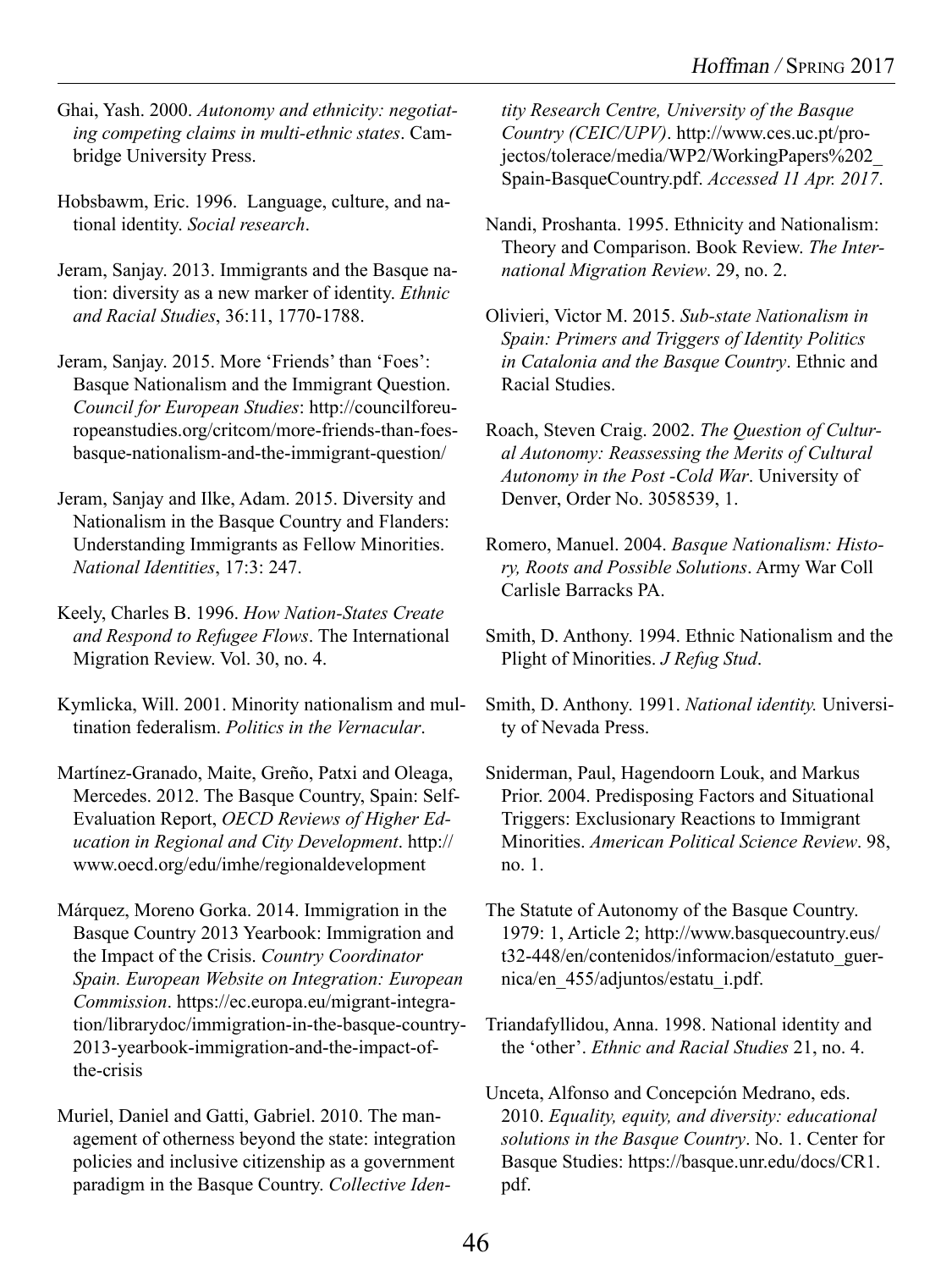Wildman, Sarah. 2009. *Basque Without Borders*. The New York Times. 159, no. 54811: 1.

Zallo, Ramón and Ayuso, Mikel. 2009. The Basque Country: Insight into its culture, history, society and institutions. *Basque Government*, http://www. kultura.ejgv.euskadi.net/r46-714/es/contenidos/ informacion/ezagutu\_eh/es\_eza\_eh/adjuntos/ eza\_en.pdf.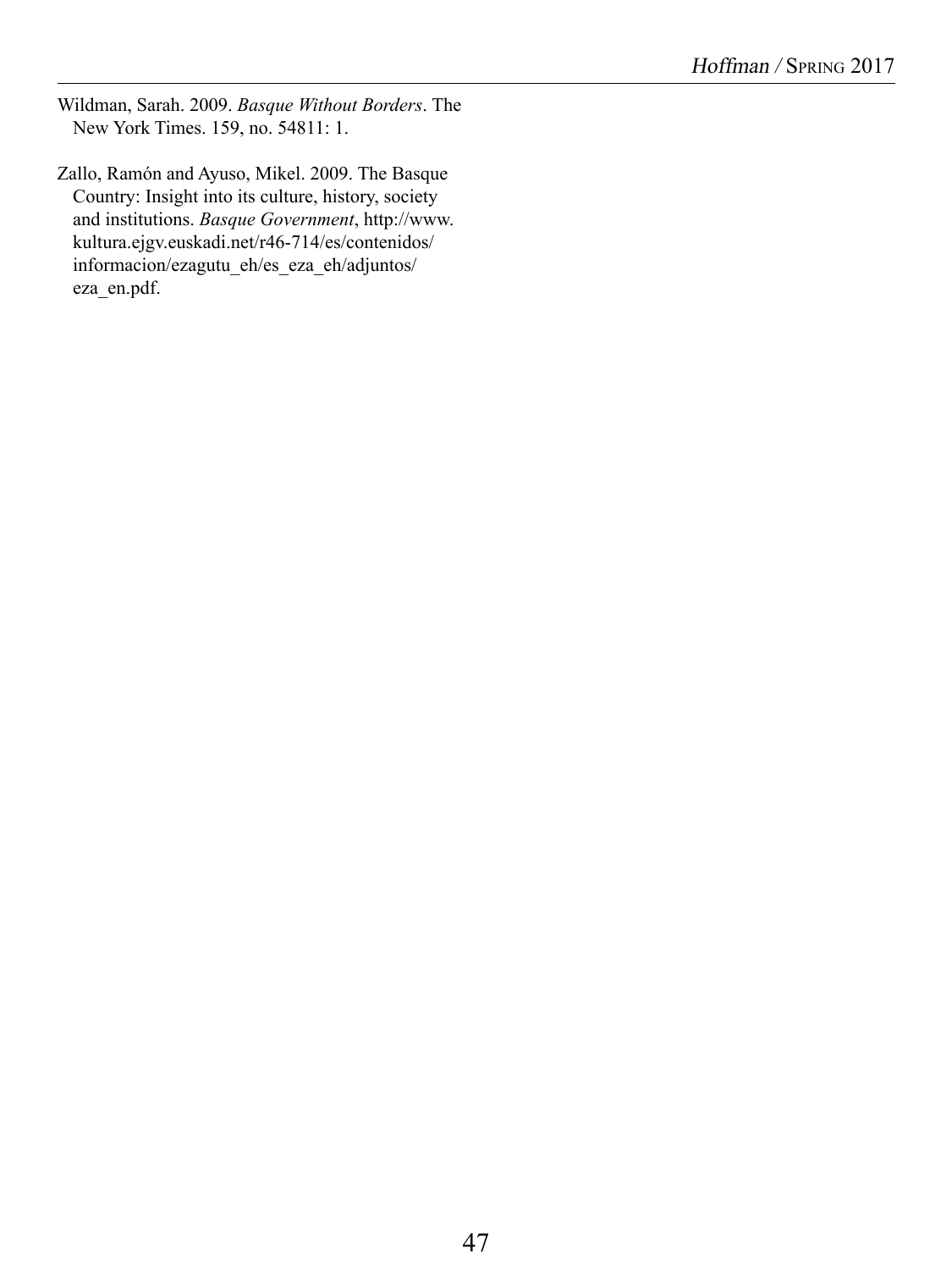## The Pan-Kurdish Myth: A Study of Pan-Kurdish Nationalism and Party Politics

### By Miles Theodore Popplewell

This paper is designed to examine the issue of Pan-Kurdish nationalism: The ideology of establishing a Kurdish nation-state out of the geographical Kurdish homeland that is currently possessed by four different countries. Using various, primarily qualitative sources, the author will construct an argument that puts the theory of Pan-Kurdism's prevalence into question. Instead of a Pan-Kurdish narrative that unifies the Kurdish homeland into one single political movement that calls for unification, the political reality presents us with two divergent ideological camps, one dominated by the Kurdistan Democratic Party (KDP), based in Iraq and led by Massoud Barzani, and the other dominated by the Kurdistan Worker's Party (PKK), based in Turkey and ideologically led by Abdullah Öcalan. The ideological argument between these two represent two different frameworks for nationalism, and through the presented data, are a major barrier to the existence of Pan-Kurdish rhetoric in the homeland.

This paper is meant to address the<br>broad issue known to most scholars as the "Kurdish question," but with a focus to analyze the narrative of Pan-Kurdish nationalism and to assess just how pervasive this narrative is in Kurdish politics. The "Kurdish question" pertains to the fact that the Kurdish people, an ethno-linguistic group comprising roughly 30-35 million people, live in a region split between four different countries, all of which have put this group in positions as minority groups who have experienced various levels of disenfranchisement throughout the modern histories of these countries. The Kurds are often referred to as the largest ethnic group without its own independent state, though the veracity of that assertion is debatable. Nevertheless, the size of the Kurdish population is substantial, and their present situation in the current state system has posed numerous difficulties for all states involved in geopolitical affairs of the Middle East. All four countries (Turkey, Iraq, Syria, and Iran) have faced the challenge of appropriately dealing with the Kurdish question, specifically through acknowledgment of the Kurds as a separate ethnic group with its own set of political considerations to be made.

In the past few years, the presence of the Kurdish question has become ever more prevalent in the mainstream media coverage. Since the rise of the Islamic State, the various Kurdish groups that have been combatting their expansion have also received a great increase in media coverage. In Syria, the Kurdish population in the north has set up their own autonomous area, known as  $Rojava$ ,<sup>1</sup> to defend themselves against ISIS expansion. Meanwhile, the Kurdistan Regional Government (KRG) in Iraq has been able to stop major ISIS offensives from taking any more territory. The KRG's forces, known colloquially as the Peshmerga,

<sup>1</sup> As of December 2016, the region's official name assigned by its government is the Democratic Federal System of Northern Syria. Despite this, the name Rojava, meaning "east" in Kurdish, is still colloquially used to described this autonomous region in Syria, especially among its Kurdish residents.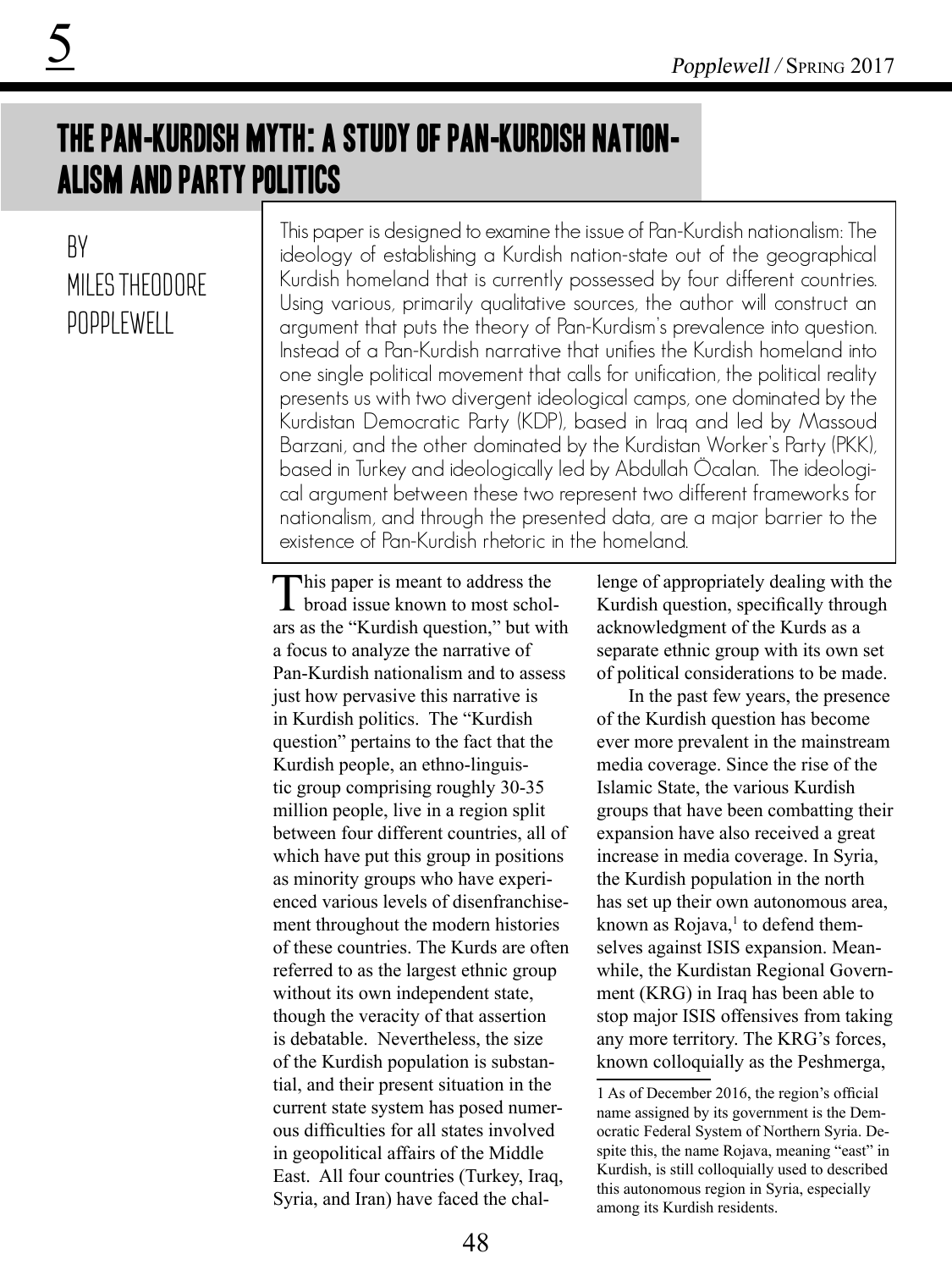have been known for years to be an effective fighting force, and their greatest difficulty in their war with ISIS appears not to be due to training or morale (KRG forces have been considered by most analysts to be highly combat effective), but rather due to logistic support and procuring appropriate weaponry and ammunition in order to continue their campaign. To the north of Syria and Iraq is Turkey, where the Kurdistan Workers Party, or PKK (Partiya Karkarên Kurdistanê), have been in conflict with Ankara since the 1970's, with a brief ceasefire having ended in September 2014.

These political movement that are driven by a strong sense of Kurdish identity have been characterized by the western media as actively pursuing an independent Pan-Kurdish state. This characterization has also lead to assuming a strong cohesion between various Kurdish organizations throughout these countries that desire an independent Pan-Kurdish state, one that would take territory from all four major countries in order to exist. There are a number of factors that can lead to this assumption in the west. One reason is that the Kurdish people have, despite being territorially divided, have managed to maintain both linguistic and cultural identity, and this has been the primary point of contention that they have shared with their central governments for decades. Another reason is that these Kurdish movements have experienced, to varying degrees, oppression and/or disenfranchisement from aspects of political society in all of their home countries.<sup>2</sup> Another reason is the relative friendliness that many Kurdish groups have shown to Western powers, while other groups in the region have been quick to condemn any US or European involvement in Middle Eastern events. For example, since the first Gulf War ended in 1991, the US and the Iraqi Kurds have shared a

mutually beneficial, though not always stable, partnership. Indeed, the Kurdistan Regional Government has been cited by most western news outlets as the one lasting success story that came out of the Iraq War. Economic development, boosted by the protection offered by the no-fly zone, was able to flourish in Kurdish-controlled Iraq while the rest of the country endured crippling decline brought on by sanctions. While once-affluent areas of Baghdad have been transformed into slums, new housing development projects around cities like Erbil and Sulaymaniyah may give the observer the impression that they are in some American suburb. Given the success of the KRG in terms of maintaining a level of internal stability and economic growth that the rest of Iraq is still struggling with, many have seen this as a strong indicator for supporting independence.

A final reason, and one that is most pertinent to recent events, involves the Kurds' involvement in the war against ISIS.<sup>3</sup> Various Kurdish groups based not just in Iraq and Syria, but also in Turkey, have chosen to conduct military campaigns against the Jihadist semi-state, but not without causing political complications that go beyond the issue of quelling political Islamism. Nonetheless, the Kurds, especially in Iraq, have been given increased media and political attention due to the relative competency and efficiency of their military forces. In fact, the cause of Kurdish independence is now being discussed more openly in America and elsewhere, though current policymakers are still adamant about maintaining the integrity of Iraq as a country.<sup>4</sup> However, it is difficult to translate this support for KRG independence into support for a full Pan-Kurdish state.

With all of these various, but related, reasons that have been listed, the idea that there exists a Pan-Kurdish narrative in the political activities and discourse of the many Kurdish actors has been assumed by many lay observers of Kurdish affairs. After all, the Kurds throughout the Middle East all share a sense of cultural unity and, to a degree, linguistic unity as well. Also, the political values of democracy, more secularized society, and improved conditions for women, appear to be shared through-

<sup>2</sup> It should be noted that all four of the major home states that the Kurds reside in are, or at some point were, driven by National movements that inherently contradicted the ability of the Kurds, as a nation of their own, to operate as their own group. In Turkey, the rise of Kemalism coincided with increased oppression of the Kurds in the southeast of the country. In Syria and Iraq, Arabist-driven Ba'athism clashed with Kurds' desires to maintain their identity. Even in Iran, where the Islamic Republic has been less driven by nationalism, but more by politicized Shi'ism, the predominantly Sunni Kurds have faced years of varying degrees of political and religious persecution. What all of these regimes share is their drive to establish homogeneity within their states, thus denying the Kurds, as citizens of these states, their ethnic identity.

<sup>3</sup> The author, while acknowledging the primacy of the name Da'esh outside of US, has chosen to use the American colloquial term.

<sup>4</sup> Rudaw. (Nov. 3, 1015). US senator: arm Iraq's Kurds and give them a country. *Rudaw Media Network*. Retrieved from http:// rudaw.net/english/kurdistan/110320151.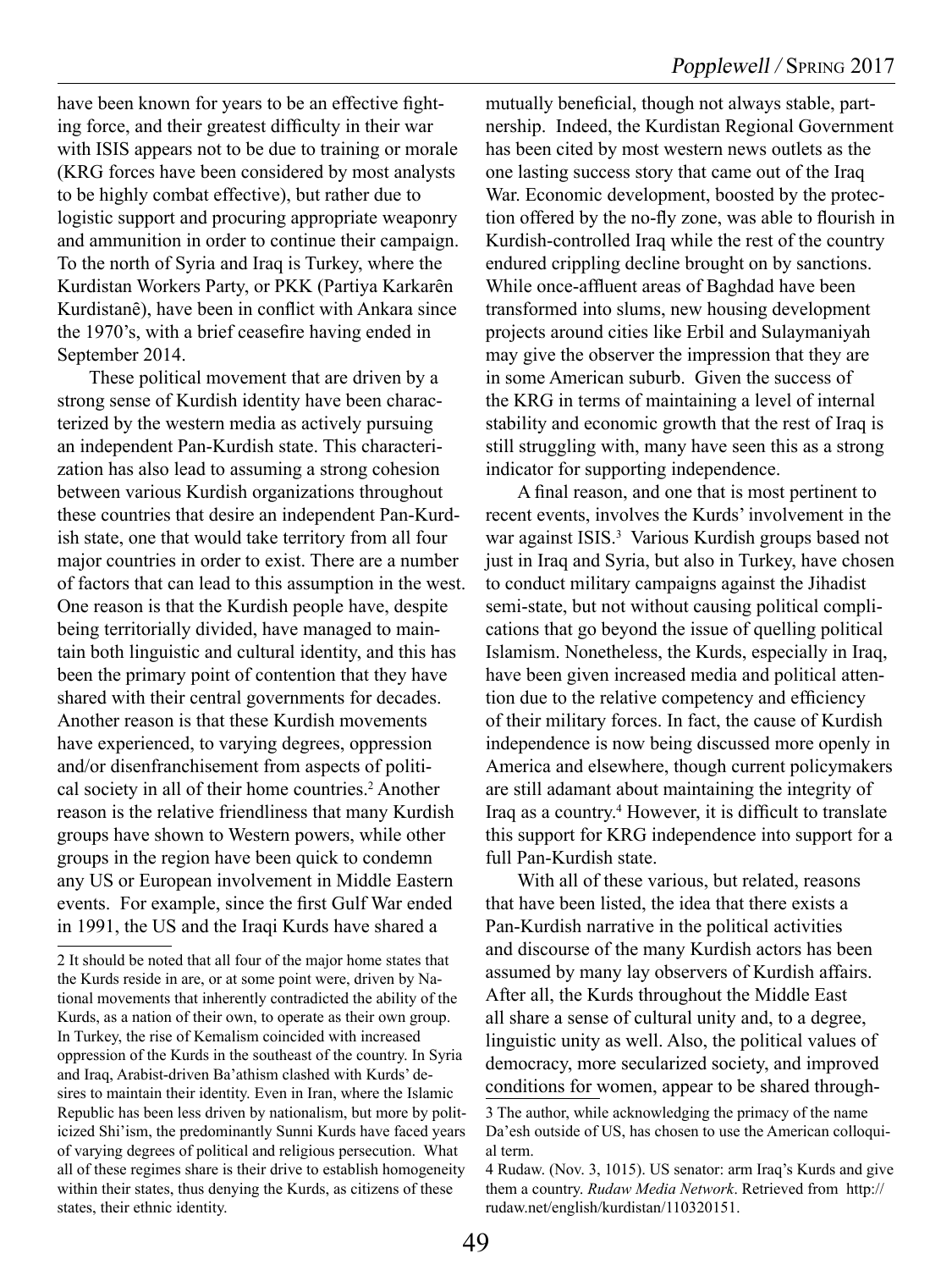out the population, no matter what home country. Despite these generic facts about Kurdish political identity, further investigation brings this common assumption into question. Are the Kurds as unitary in their movements as we are lead to believe? Is Pan-Kurdism really as pervasive in the rhetoric as we are meant to believe? How internally stable would a Pan-Kurdish state be? We can even go further into regional specifics and question the political unity of areas such as Rojava and the KRG themselves.

The author hopes to present a more scrutinizing analysis of the Pan-Kurdish narrative in order to present the complex network of Kurdish political groups that may in fact prove to be a greater barrier to the establishment of Pan-Kurdism than what has been previously estimated. When examining the narrative of Pan-Kurdism that we have been given, there are several implications that do not appear to present themselves as facts in the Kurdish political system, especially when it comes to political and ideological unity. Instead of depicting a movement of pan-national unity, this paper presents facts that question that depiction and instead suggest a Kurdish world divided in political schism.

#### Literature Review

The amount of scholarly research on Kurdish studies has increased substantially over the past few decades, with contributions coming from various academic disciplines, be it anthropology, sociology, economics, or political science. Institutionally, however, there have been few academic organizations devoted to the study of Kurdish culture or politics. As of now, there is the Kurdish Studies Network (established in 2009), which does have its own journal, the Center for Kurdish Studies, based at the University of Exeter, and the recently established Kurdish Political Studies program at Central Florida University. Other than these institutions, and maybe a few smaller ones, there has been little academic concentration on Kurdish studies. The level of data that has been collected, especially quantitative, is still developing. However, the rise in interest is without a doubt substantial, very probably due to the Kurds' rise in geopolitical significance. With this rise in interest, from both academic sources and media, there is sufficient writing that has been compiled from various journals and other sources that would make an effective analysis possible.

In particular, the level of work that has gone into the subject of Iraqi Kurdistan has risen substantially since the period of political and economic growth began in 1992. The literary focus on Iraqi Kurdistan should come as no surprise given the political context of recent years. Compared to every other predominantly-Kurdish region, it is the only one to have achieved universally-recognized autonomy.<sup>5</sup> In 2011, the Institute for Global Leadership at Tufts published its Fall publication of the New Initiative for Middle East Peace (NIMEP) Insights Journal, in which undergraduates were given the opportunity to write and publish academic pieces on various aspects of the KRG. The volume possessed several pieces pertaining to KRG politics, military affairs, economic relations, as well as more social/health-related issues of Iraqi Kurdistan. Even though the articles were entirely written by undergraduates, their ability to travel to the KRG and have access to primary sources, interviews, and first-hand observations have made their subsequent studies valuable sources for future academic inquiries.

The aim of this paper, however, is to present a broader picture of the Kurdish affairs that go beyond the scope of the KRG, though most of the English-language literature related to the Kurds has been focused on that area. One article that holds a place in the literary core of this project is "Constructing narratives of Kurdish nationalism in the Urban space of Diyarbakır, Turkey" by Muna Güvenç, published in the Traditional Dwellings and Settlements Review, also in 2011. The premise of Güvenç's work is to analyze the driving forces of Kurdish identity in the urban space of Turkey, specifically within the southeastern city of Diyarbakir, which is predominantly Kurdish. In a country like Turkey, where the Turkish government has worked to expand Turkish identity at the expense of other national rights, there is a great challenge to maintain and redevelop national identity. The Kurds, making up a very significant minority in the country, have proven to be a major roadblock to the nation-state ideal that the Turkish government, since its Kemalist origins, has strived so hard to maintain. Güvenç, who claims Diyarbakir to

<sup>5</sup> Syrian Rojava has also declared itself an autonomous region of Syria in November 2013, due to the administrative crisis that has erupted from the civil war. Despite this, there has been no de-jure recognition yet by any other government, even in the KRG, where the parliament voted to recognize in October 2014, but the Executive branch has yet to recognize.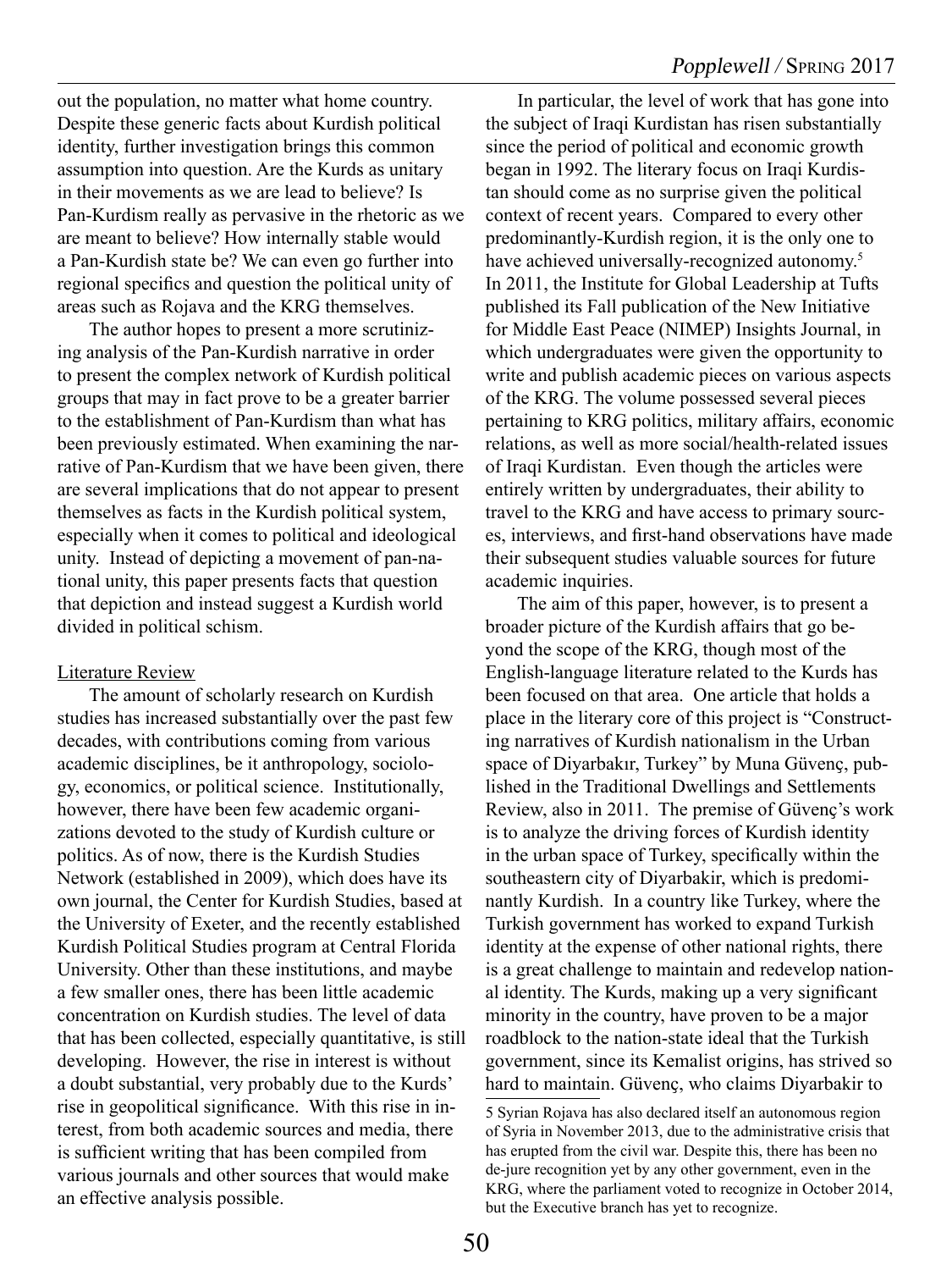be "the central city for Kurdish politics," (Güvenç, p. 28), records the developments of modern Kurdish political movements, mainly choosing to focus on the national movement that has operated within the legal framework of Turkey's prescriptions for civil action. She goes on to analyze the remarkable fortitude of Kurdish identity that has been maintained in the area by its civil society and local government.

When it comes to the core problem that we face in the guise of Pan-Kurdism, the level of academic interest is wanting. Instead, most academics have chosen to compartmentalize the Kurds as a subject into their home countries in virtually all aspects. Because of this, the problem of Pan-Kurdish nationalism is rarely asked, and very rarely even alluded to by scholars. Fortunately, Djene Rhys Bajalan has presented a paper on this very subject, which delineated the status of the Pan-Kurdish nationalist movement to a conference of the Association for the Study of Ethnicity and Nationalism (ASEN) in 2009. Bajalan goes further in his brief, but succinct, overview of the structural/ideological differences that exist in Kurdish nationalism, specifically focusing on the movements in Iraq and Turkey, given the politically-high profile that both movements have. He concludes that there exists both a split between two movements for various reasons, but primarily due to the ideological differences that exist between the Turkish-Kurdish and the Iraqi-Kurdish movement (p. 13).<sup>6</sup> Bajalan even goes as far as to say that instead of a Pan-Kurdist state is less likely than two Kurdish states actually forming, one governed by PKK ideology, and the other governed by the KDP-KRG. This would certainly imply that the level of internal rhetorical dispute between these two groups is as great a barrier to a Pan-Kurdist state as the home countries like Iraq or Turkey.7

Aliza Marcus's book *Blood and Belief* (2007), which focuses on the PKK's history (but goes further in dealing with the strenuous history it has shared with the KDP), is the most extensive qualitative

text that this paper has at its disposal. The PKK, or Kurdistan Workers' Party, as it is known in English, ought to be considered a more important actor in current political affairs than what many western policy analysts have given them credit for. Based primarily on interviews that Marcus conducted with a number of former self-claimed PKK fighters, this volume does much to provide a narrative of the PKK that is marred with military struggle, political challenges, rhetorical transformation, and the crises of its ever-present leader and founder, Abdullah Öcalan, reverently called Apo, or "uncle" by supporters. Like Bajalan, Marcus paints a picture of dispute between the PKK and the KDP-KRG in several instances. The narrative that Marcus provides no doubt does much to attributed several acts of ethnic fratricide to the KDP, or Kurdistan Democratic Party. Marcus recounts, in the early history of the new Kurdish movement in the 1970's, when the KDP was in violent conflict with the PUK (People's Union of Kurdistan), eventually laying a massive ambush for the PUK Peshmerga in 1978.<sup>8</sup> This would just be the first of many years of violent clashes between the two major parties in Iraqi Kurdistan. Marcus counts further examples of inner clashes that exist throughout the history of the Turkish and Iraqi regions.

We then have the doctoral thesis by Yesiltas (2014). Aptly titled "Rethinking the National Question," Yesiltas' project is extremely ambitious, as she has chosen to cover the societal experiences of Kurds in all of Turkey, Syria, Iraq, and Turkey, making her project both expansive, but well relevant to the subject that we are examining. Yesiltas' primary contribution is the theoretical direction that she has taken, which turns away from what she refers to as the "narrowly scoped framework of ethnic nationalism" in order to analyze the way that Kurdish nationalism is articulated.9 By dividing her sections among the four major Kurdish movements, Yesilitas provides qualitative data from each country that can then be adequately compared and contrasted. The author stresses the role that the Kurds play in all of these regions as democratizing agents in all four home countries. It is this role, Yesiltas argues, that has transformed Kurdish nationalism from a nation-state driven paradigm to one that is governed by the popular desire for democratization. In all four countries, Kurdish

<sup>6</sup> The level of ideological animosity between the more pro-western KRG (largely led by the KDP) and the Marxist-inspired PKK has only grown in the past decades. This has only been exacerbated by the KRG's deepening trade relationship with Turkey, which has become the regions greatest trading partner. See economic report by Invest in Group (2013). This study is one of the few that has been able to fully grasp the issues.

<sup>7 (</sup>Bajalan, p. 15)

<sup>8 (</sup>Marcus, p. 41)

<sup>9 (</sup>Yesiltas, p. 33)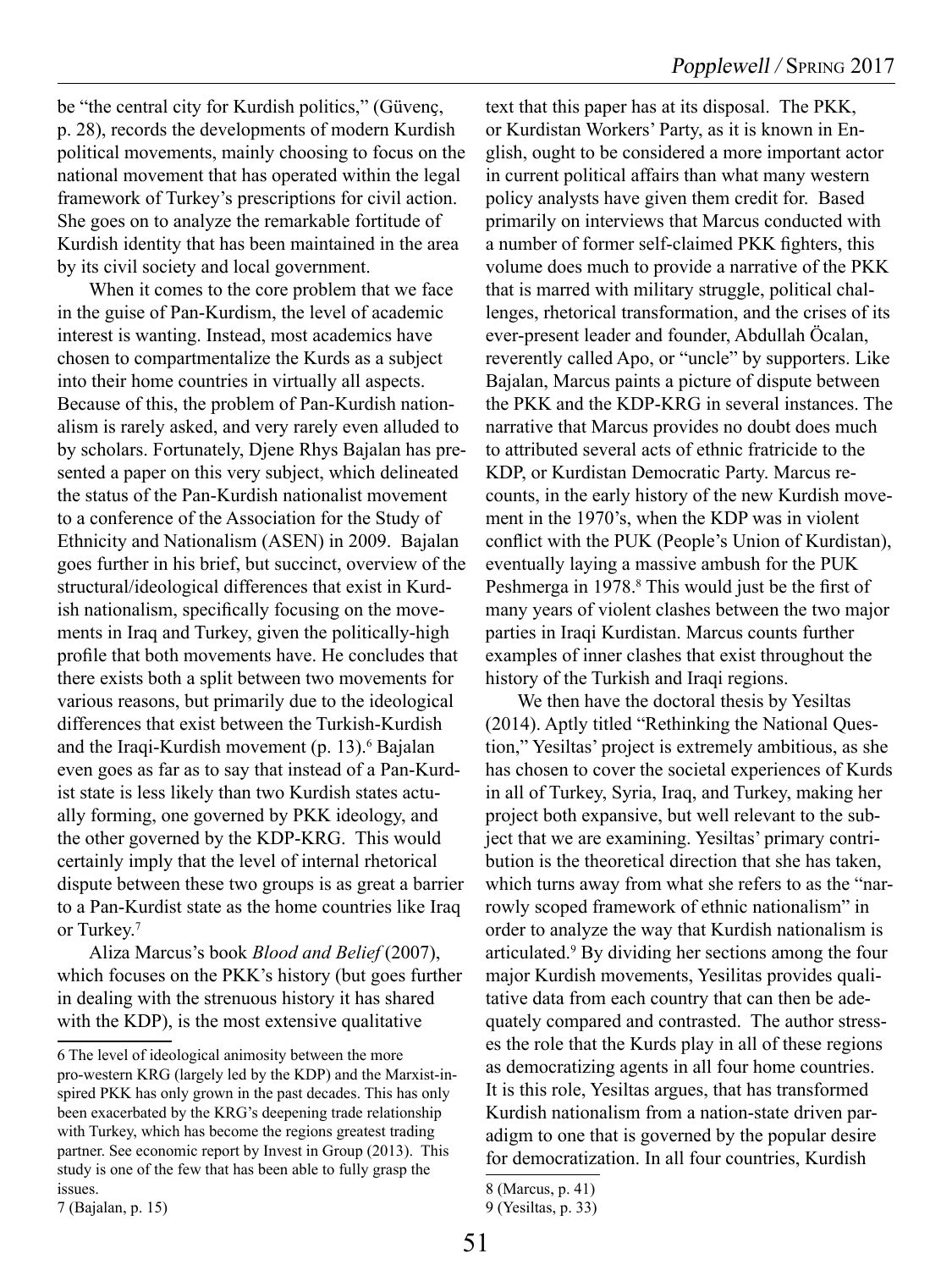nationalism has made the link that the achievement of their national rights can only be brought to fruition by the transformation of their home states into democratic polities, which would not be governed by nation-building and homogeneity.

Arakelyan (2013) also covers the subject of Kurdish nationalist discourse, but with the core focus being made on the political paradigms in Iraqi Kurdistan, and analyses of Kurdish nationalism in the other countries are pushed more to the periphery, though they are still presented to some extent. Despite this seeming imbalance in methodology, Arakelyan contributes to the discussion of Pan-Kurdish nationalism. In doing so, he addresses the political paradigm of the Kurdish diaspora and their support for Pan-Kurdish statism. This ideology is most pervasive, rhetorically, in the diaspora. The concluding reason that Arakelyan gives for this is their existence outside of the political frameworks that exist in the Kurdish homeland (p. 33). Unbounded by the regionalization that has split the Kurds apart in the Middle East, diasporic Kurds are quick to unite and homogenize, identifying less as Kurds of a specific region, but as unanimously Kurds of "the homeland."

An important primary source, written directly by Abdullah Öcalan, is the treatise Democratic Confederalism. Methodologically driven by Marxist-Leninist theory, Öcalan's piece divulges the ideological framework in which he desires the national rights of Kurds to be maintained. He wholeheartedly rejects the idea of the nation-state in his work, critiquing it partly as thus:

"Assuming that we would compare the nation-state to a living godthen nationalism would be the correspondent religion. In spite of some seemingly positive elements, nation-state and nationalism show metaphysical characteristics."10

Öcalan goes further to remark on the institutionalized oppression of women as an inherent construct found in nation-state ideology, as well as further stressing likeness between the orthodoxy of traditional nationalism and religious extremism (p. 16). He then goes on to state his principles of "democratic confederalism," a political theory of his development that he presents as an antidote to traditional nation-building that is epistemically-constrained within

a capitalist framework.

These sources, accompanied by others should give an efficient overview of the literary framework in which this study will be conducted. The range of focus and theoretical lenses is wide enough to give an unhindered body of data that we can then methodologically utilize to conclude on the major hypothesis of this paper.

The major methodological shortcoming that this body of literature has is the temporal distance they all share from the current political realities of the Middle East. The spillover of the Syrian Civil War into Iraq, most illustrated by ISIS' declaration of the caliphate in June of 2014, has proven to be a major development for the Kurdish movements that was all but totally unanticipated by most scholars. Indeed, the rise of ISIS just might be creating an epistemic shift in this section of academia, but the level of literary output that has been published in the past few years has not been keeping up with the situational gravitas that is ISIS' encounter with Kurdish nationalism. One of the few academic acceptations is Gunter (2015), who provides a good framework for analyzing the various political actors on the Kurdish side versus the spread of ISIS, and how the Kurdish actors in Syria and Iraq have articulated their political objectives to the rest of the world.

For years, political Jihadism and Kurdish society have not had the opportunity to interact that frequently. In Iraq, the Kurds in the north were seldom victim to car-bombings or shootings, with most of the sectarian violence occurring in the south of the country between Arab Sunni and Shi'a groups, leaving Iraqi Kurdistan almost free to pursue their economic development. Kurds elsewhere, except perhaps in  $\text{Iran}$ ,<sup>11</sup> were not as exposed to religious sectarian violence. However, the spread of the Islamic State to Kurdish areas in both Syria and Iraq have been a growing focal point of concern for countless observers, many of whom are more than willing to use the narrative of the Kurdish nation once again striving 11 The Kurdish movement in Iran witnesses a different structural point of contention with their home government. The Islamic Republic disavows national identity, stressing the religious identity instead. Their past attempts to reconcile with the Kurds by granting religious freedoms to account for their Sunni deviation has largely been uneffective because of the very nature of the Kurds' movement, which is driven by ethnicity and language rather than faith. This ideology is an issue of ontological security for the Islamic Republic, more so then a religious minority, since nationalism constitutes religious unorthodoxy.

<sup>10 (</sup>Öcalan, 2011, p. 15)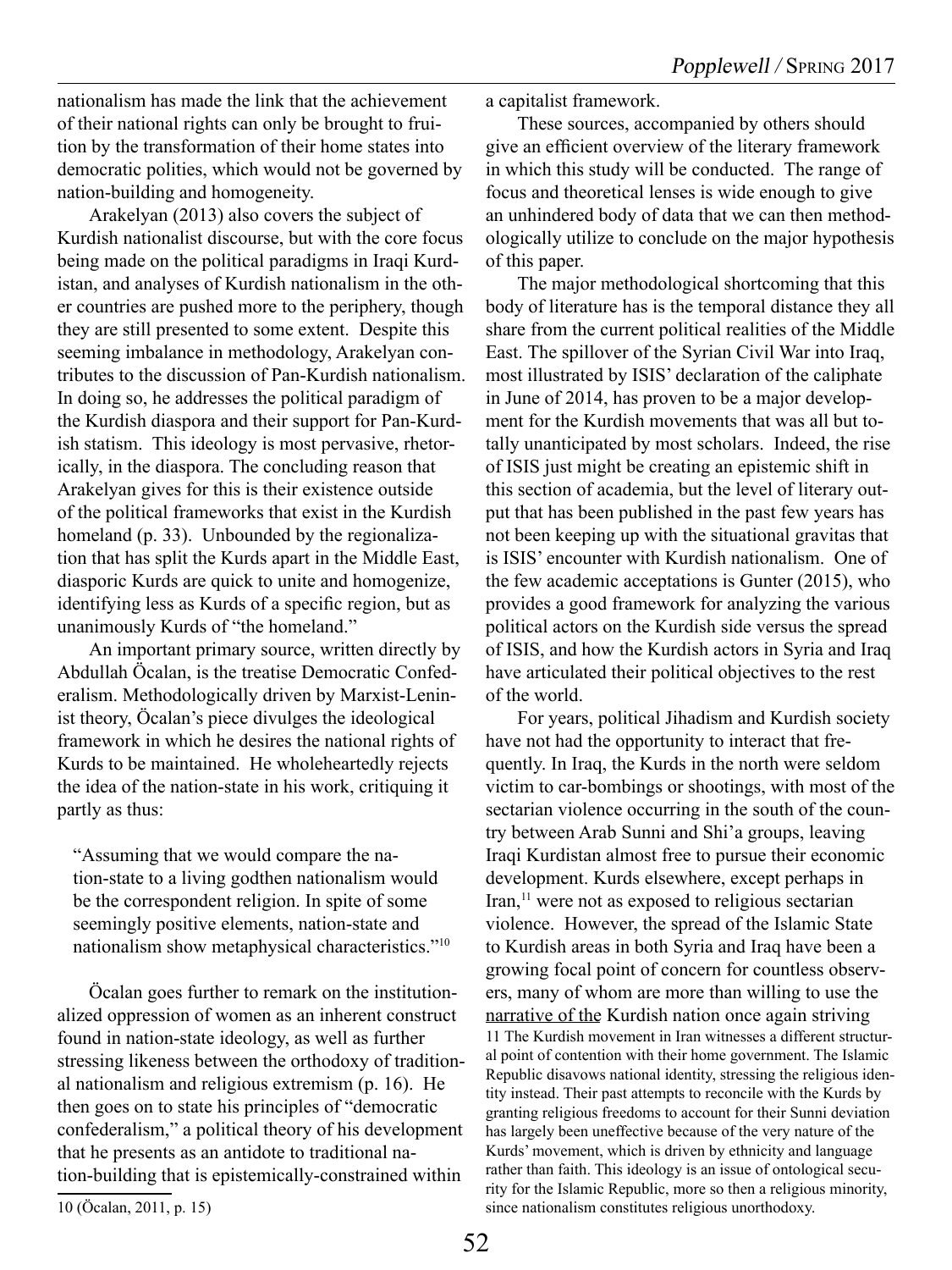against a new rival. Nonetheless, the relationship between ISIS and the Kurds is ironic, given their dichotomizing disposition. After all, both ISIS and the Kurdish actors, by and large, see themselves as new developments that are bringing about a geopolitical shift in the Middle East  $12$ 

#### Methodology and Research

Given the methodological constraints that have been previously stated, the vast majority of data presented here will be qualitative. This qualitative design method will be conducted through the document analysis of various sources, both secondary and primary. Academic literature printed in the last decade serves as the theoretical foundation of our analysis. However, due to the lack of volume for contemporary13 academic output, primary sources will be analyzed as well in order to supplement the academic data and provided a more temporally-relevant paradigm for discussion. Fortunately, news organizations have provided much data input with regards to the political affairs of the various Kurdish movements, especially in their relation to the ISIS conflict that has shown no signs of ceasing anytime soon. The focus was to use English language articles from Rudaw, a news organization based in Iraqi Kurdistan, to provide most of the primary sources, as it is one of the few primary sources that the author finds that gives political insight from the Iraqi Kurdish framework through the English language.

This fact leads us to understand another limitation, which is linguistic. There is very little doubt that the majority of literary output on the subject of Kurdish nationalism has been published in non-English languages (specifically languages such as Turkish, Kurmanji, Sorani, Arabic, and others of the region). This unfortunately cuts off what could be a significant portion of data that has yet to be translated and exposed to the English-medium academic world. For the most part, the only way that access could be made was through their citations in academic sources that have been used. Nonetheless, this limitation would only be substantial should further research proceed in the future that would require great primary source material from the Kurdish perspective.

Through further analysis of the data to be pre-

sented, this paper proposes the following hypothesis and questions for research:

**Hypothesis**: The prevalence of a Pan-Kurdish nationalism in the discourse of political movements in the Kurdish homeland is not substantial. **Question 1**: How synchronized are the activities of the various Kurdish political movements throughout the four home countries? **Question 2**: How vast is the ideological disparity between the different Kurdish movements?

This project's case study will provide a narrative of political developments, based upon the accrued data. First, the evolution of Kurdish nationalism will be presented, with a primary focus on the movements in Turkey and Iraq, and their relations to one another. This is due to both of these movements being the primary actors within the greater model of Kurdish nationalism that exists in the Middle East. Then the schismatic framework that exists between these two movements will be presented, which will no doubt question the veracity of the claim that Pan-Kurdish nationalism dominates the political discourse throughout the Kurdish homeland, especially through the policymakers of its various movements.

#### Case Studies

#### **Troubles from Turkey**

The early development of Kurdish nationalism in Turkey stems directly as an antithesis to the asserted homogenization that occurred following the establishment of the Republic in 1923. Sacrificing the religious identity of the previous Ottoman Empire, Mustafa Kemal chose to establish a new norm of political and societal secularism combined with the predominance of Turkish ethnic identity. This served as a catalyst for the Kurdish religious brotherhoods that banned together in a short-lived rebellion in 1925.14 This rebellion was suppressed, and in 1934 the Turkish government implemented a series of policies in order to assimilate the Kurds into Turkish political society, a process that has met with little success, but has had a lasting impact.<sup>15</sup>

The new wave of Kurdish nationalism began with the formation of PKK in 1975, led by Abdullah 14 Frisch, H. (2001). Middle East. In A. J. Motyl (Ed.), *Encyclopedia of Nationalism: Fundamental Themes* (Vol. 1, pp. 485-505). San Diego: Academic Press, 502. 15 Ibid.

<sup>12</sup> Gunter, M. (2015). The Kurds in the changing political map of the Middle East. *Kurdish Studies*, 3(1), 65.

<sup>13</sup> Having been published in the last two years.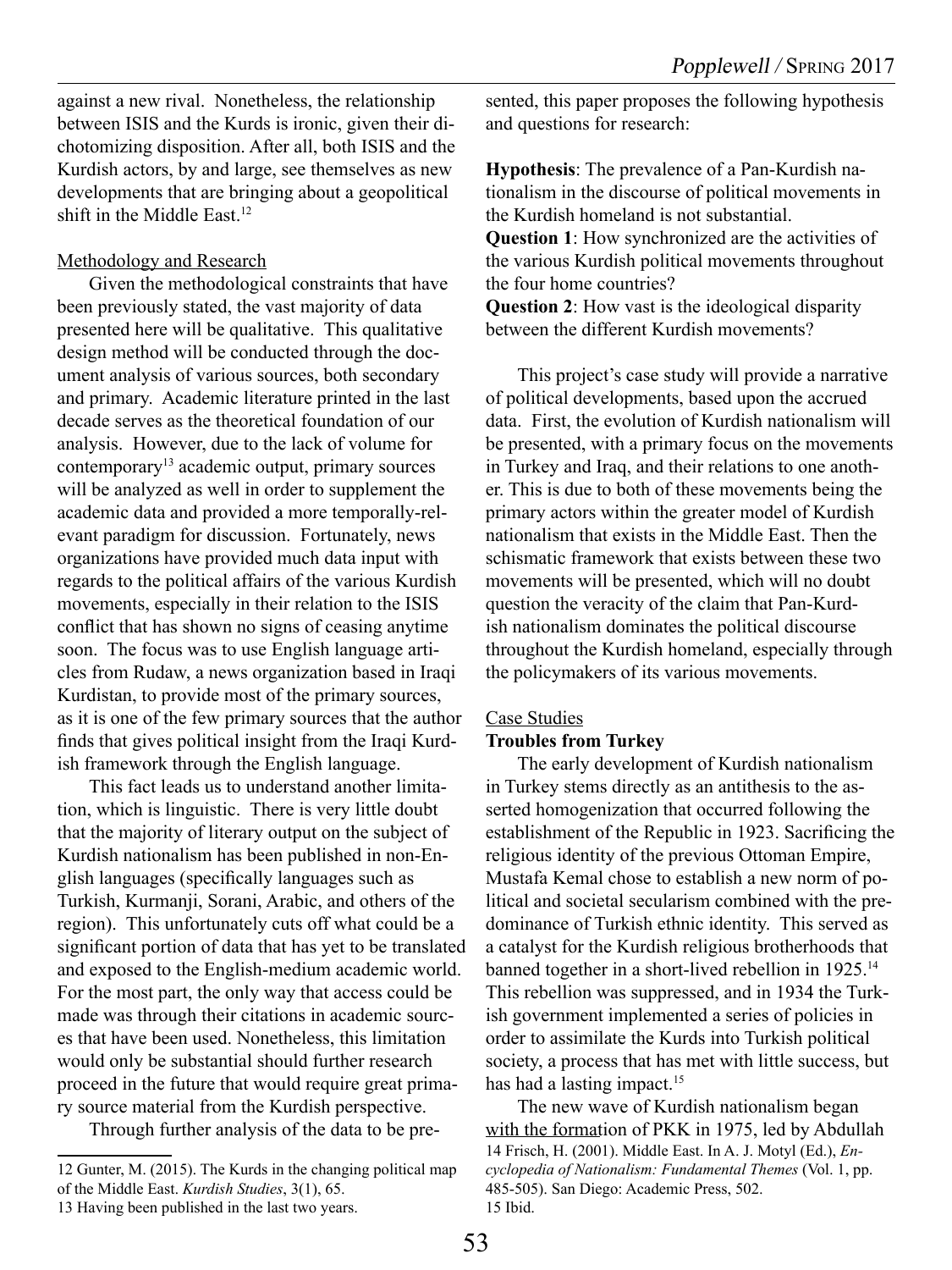Öcalan. This foundation coincided with developments for Kurds in Iraq, where Mustafa Barzani's movement had been defeated militarily by Iraq's Baathist government. The primary reason that Öcalan cited for Iraqi Kurdistan's failure was that region's movement's continued ties to traditional clan-based "feudalism," its reliance on the United States and the Shah for support, and the political rhetoric that called for autonomy, not independence.16 Öcalan's organization, on the other hand, was possessed a theoretical foundation born out of Marxism, diverging away from nation-state ideology due to its perceived links to both feudalism and capitalism, and thus antithetical to the democratic society that the movement was envisioning. Öcalan's call for independence of Kurds was a cry for freedom not just from other nation-states, but from a Kurdish nation-state itself, as such a reality would only serve to perpetuate the institutions of oppression that the PKK was trying to dismantle.17 This aversion resulted in the political philosophy of "democratic confederalism," in which nation-state independence would be disbanded in favor of collectives in Kurdistan, with no centralized political nexus that would serve to propagate a political and economic elite.18 This Pan-Kurdism has met with mixed results in the political discourse of the Kurdish homeland, as the PKK has vilified any other Kurdish group who sought regional autonomy and not unification as "imperialist stooges.<sup>19</sup> This tension has arisen out of the influence of the political frameworks of the different home states. In Turkey, which was a firm US ally during the Cold War, the PKK naturally took up an anti-western position, and thus was labeled as a terrorist group not just by Turkey, but by the United States as well as other allied powers. This status continues today and has impacted the political situations of the other Kurdish movements that stem from the PKK's ideology.

Essentially, this is the PKK's political foundation that has since become a major point of contention between them and more traditional or moderate Kurdish movements, namely in Iraq. In 1999, Öcalan was arrested and has since been serving life imprisonment. This has not kept him, however, from publishing his ideology and continuing to influence PKK activities,

though his lack of presence has been a factor in some instances. Indeed his imprisonment has done little to curb the political influence and power that the PKK has established. In Iran, for instance, PJAK (Free Life of Kurdistan Party) has been strongly influenced by PKK ideology has waged a low-level insurgency against the Iranian government for years, $20$  yet this still has not kept them from officially being designated a terrorist group by Turkey and the U.S. Likewise, the PYD (Democratic Union Party) in Syria has been commonly linked to the PKK in both the west and by oppositional groups, primarily the KDP.<sup>21</sup> In Turkey itself, the organization has expanded its presence into the social sphere, with southern cities like Diyarbakir (the largest Kurdish majority city in Turkey) having prominent politicians being jailed for their ties to the  $PKK<sup>22</sup>$ 

#### **Reconciliation in Iraq**

The PKK can be most sharply contrasted with the KDP, both its philosophical and political rival in the inner paradigm of Kurdish national politics. Founded in 1946 by Mustafa Barzani, the party has always served as a foil to the nation-building of Iraq,23 where Arabization policies took place under the Baathists. The ethnic struggle of the Kurds in Iraq was articulated through several experiences; in 1975 over 600,000 Kurds were deported from their homes in this program of Arabization.<sup>24</sup> Examples such as this one only adds to the social psychology of Kurdish nationalism. This deportation coincided with two major events: one being the defeat of the KDP in that year and Barzani's subsequent exile,<sup>25</sup> and the other the development of a new Kurdish party in Iraq, the PUK (Patriotic Union of Kurdistan).

Headed by Jalal Talabani (who would later be president of Post-Saddam Iraq), the PUK has served at varying instances as a partner and a rival for support to the KDP. The rivalry between the KDP 20 (Arakelyan, 2013, p. 15), (Gunter, p. 76).

22 (Güvenç, 2011, p. 36).

<sup>16 (</sup>Marcus, 2007, p. 34).

<sup>17 (</sup>Yesiltas, 2014, p. 15).

<sup>18 (</sup>Öcalan, 2011, p. 26).

<sup>19 (</sup>Bajalan, 2009, p. 13).

<sup>21</sup> Rudaw. (2015, Nov 3). State dept: US will not allow Turkey to attack PYD in Syria. *Rudaw Media Network*. Retrieved from http://rudaw.net/english/middleeast/110820151

<sup>23 (</sup>MacQueen, 2015, p. 431).

<sup>24 (</sup>Bajalan, 2009, p. 6).

<sup>25</sup> Barzani would die, exiled in the US, in 1979. His son, Massoud Barzani, has since been the leader of the KDP, as well as serving as the President of the KRG, which has currently is controlled by a KDP-majority, since the position was made official in 2005.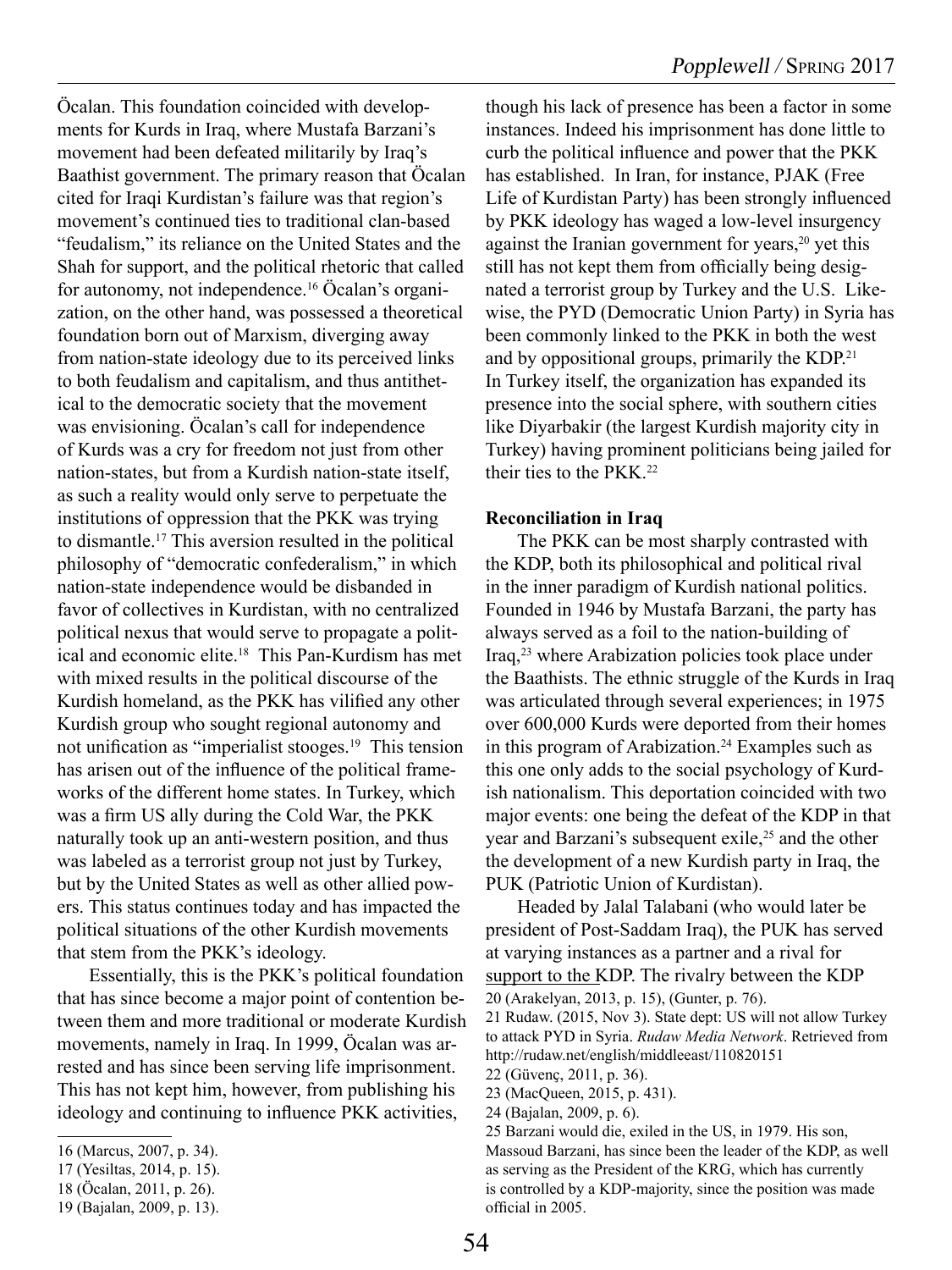and PUK appears to be mostly driven by clan identity and personality politics, with the Barzani clan in the North (also Kurmanji-Kurdish speakers) and the Talabanis in the south (who are Sorani speakers) forming two separate and constantly competing power blocs.26 So embedded, and yet ideologically abstruse, is this rivalry that many Iraqi Kurds are unable to explain the true differences between the two groups. This rivalry culminated in several instances of violence, most especially after the establishment of Kurdish autonomy in 1992 under the new KRG. In 1994, civil war broke out between the Peshmerga forces of both parties, an event that sharply contrasted with the relative progress that had been made in democratization of that region. The civil war would not end until 1998, costing thousands of lives, and had such a political spill-over that other state actors became involved, with Turkey supporting the KDP and Iran supporting the PUK.27

The strenuous relationship between the PUK and the KDP served to be the major barrier to establishing a permanent democratic structure in the KRG region.28 The tensions have gone down significantly since the US-mediated ceasefire in 1998 and even further since the KRG was officially declared in 2005. However, there still exists a lack of harmony in the political rhetoric between the KDP and the PUK, a dichotomization that is tied to Kurdish affairs throughout the homeland. The rivalry is also another dimension of the greater rivalry between the KDP and the PKK, as both of these actors are competing for political influence. While the PKK is driven by a pro-independence rhetoric, the KDP is more conservative in its calls for regional autonomy and is quick to avoid any such Pan-Kurdish rhetoric. These rivalries represent an intense barricade to any form of unified Pan-Kurdish political activity, and the political turmoil that can be traced to the Syrian Civil War has only served to further political stalemates between groups such as the PUK, KDP, and PKK.<sup>29</sup>

However, there is some cause for political optimism, for since the Kurdish civil war ended in 1998, both political camps have been quick to avoid Kurdon-Kurd violence as much as possible, and there does appear to be improved rhetoric of good intent between both the PKK and the KDP, as both have expressed solidarity in their commitment against a common enemy.30 However, this solidarity has not improved into jointed activity between these groups, nor has it shifted one another's political positions into harmony. The PKK still emphasis a new-wave Marxist version of nationalism that calls for an independent Kurdistan governed through a non-centralized democracy. The KDP, on the other hand, has been known to constantly postpone a referendum on independence, a referendum that Barzani himself has instigated in order to keep the KDP name relevant in Pan-Kurdish politics, but only as a ploy to maintain popular support, which is more open to independence rhetoric than are KDP-led policy-makers.<sup>31</sup> Referendum rhetoric has since largely been abandoned, with the most common excuse being that time and effort must be dedicated to defeating ISIS, and should not be diverted to such a vote. The more furtive reason, however, is that the KRG does not wish to jeopardize its beneficial relationship with Turkey and the United States by holding such a referendum that would only serve to cause further nationalist aggravation in the neighboring Kurdish regions.

#### Conclusion

The Kurdish homeland is beset by division by their home states, and this, in turn, has caused different nationalist frameworks to develop in all four regions. The divergent movements that exist have shown facilitatory signs of reconciliation, especially in recent years, as certain Kurdish political and para-military factions have combined their operations to combat ISIS. However, there is still very little organizational unity in the broad network of Kurdish nationalism, and the level of cooperation between two ideological camps (one headed by the PKK and the other by the KDP) is still very limited. What appears to the layperson to be a monolithic movement with a singular geopolitical agenda is, in fact, a wildly divided set of political and social factions.

The data that has been presented largely sup-

<sup>26 (</sup>Devigne, 2011, p. 49).

<sup>27 (</sup>Arakelyan, 2013, p. 50).

<sup>28 (</sup>Yesiltas, 2014, p. 87).

<sup>29</sup> Rudaw. (2015, Nov 23). PUK official: US unhappy with Kurdish political stalemate. *Rudaw Media Network*. Retrieved from http://rudaw.net/english/kurdistan/231120155.

<sup>30 (</sup>Yesiltas, 2014, p. 324).

<sup>31</sup> Gutman, R. (2014, Sep 5) Kurds agree to postpone independence referendum. *The Toronto Star*. Retrieved from http:// www.thestar.com/news/world/2014/09/05/kurds\_agree\_to\_postpone\_independence\_referendum.html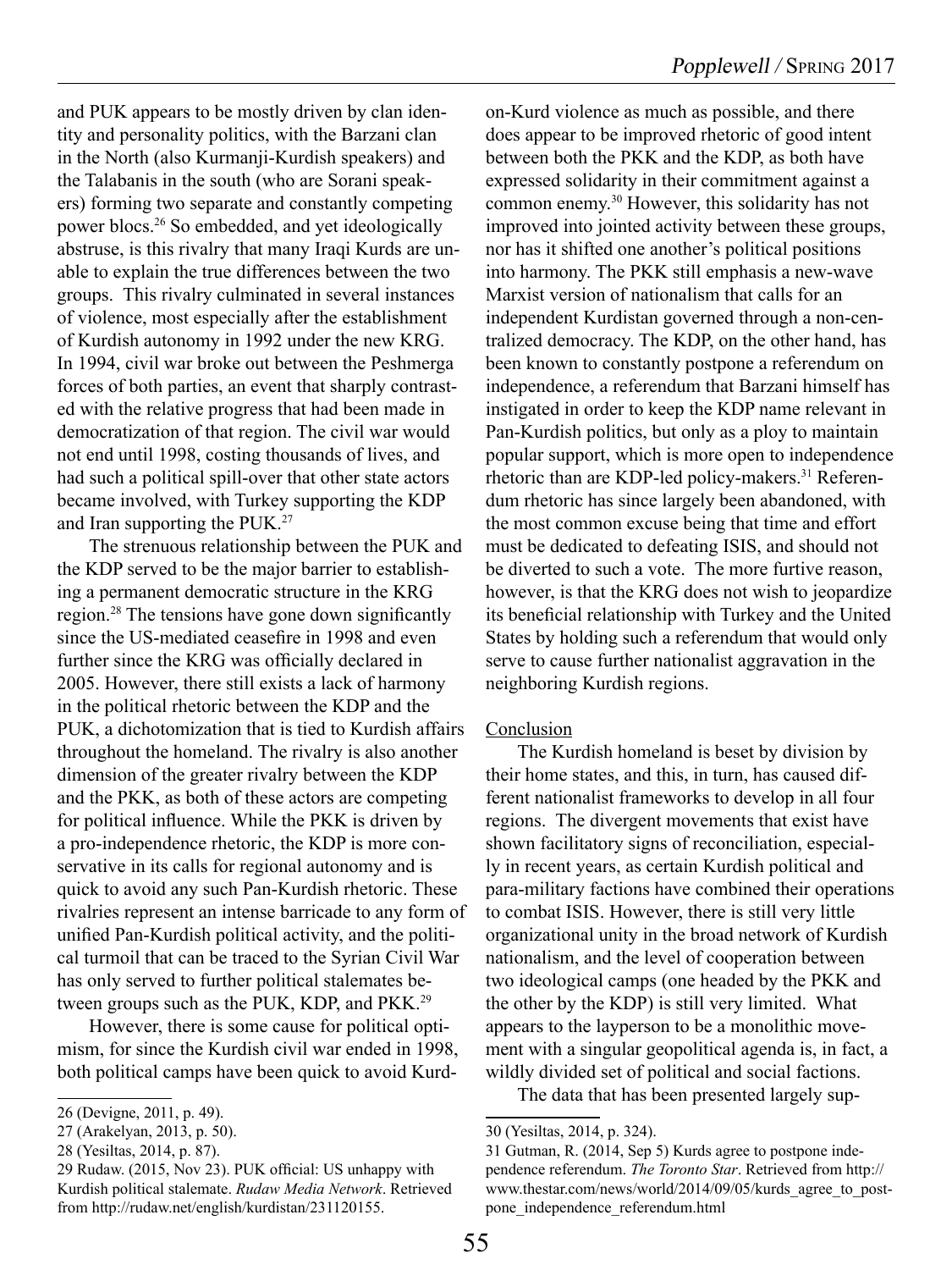ports this conclusion, and has shown that there is a deep-seated lack of Pan-Kurdish unity across the homeland, as both nationalist camps have shown a rivalry that is driven by various factors. The political legitimacy of the KDP rests on its relationship with official state powers like the US, Iraq, and Turkey. This relationship sets itself apart from the PKK, which has always been an actor outside of the peripheries of legitimate power. Furthermore, the ideological rivalry that the PKK has with the KDP, and thus the KRG, is driven by a postmodern theory of nationalism that the KRG policy makers simply do not follow, once again due to its relationship with legitimate states.

With regards to the prospects of a Pan-Kurdish state, the likelihood there is for such an outcome to occur is constrained as much by internal Kurdish politics as it is by the host states that have actively tried to quell such nationalist activities for decades. The rhetoric, however, can be found in the Kurdish public, both in the homeland and in the diaspora, and even in groups such as the PKK. But officially designated institutions such as the KRG have constantly proved not to be supportive of such rhetoric, and as long as this is the case, then the likelihood of Pan-Kurdish nationalism becoming a unifying norm will never become fully realized.

#### **Author Biography**

Miles Popplewell is a Master's student in the International Relations Department. His primary area of interest is Middle Eastern studies, with an emphasis on Kurdish politics, culture, and language. He graduated from UC Berkeley in 2014 with a Bachelor's in History and Anthropology. He has taken courses in the Kurdish languages, and will be doing further studies for his Master's Thesis.

#### Works Cited

- Arakelyan, A. (2013). *Emerging Paradigms of Kurdish Nationhood in the Middle East*. Yerevan: American Univerisity of Armenia.
- Bajalan, D. R. (2009). Pan-Kurdish Nationalism: Theory or Praxis. *ASEN Conference 2009*. London: Association for the Study of Ethnicity and Nationalism. Retrieved from www.Academia.edu.
- Devigne, J. (2011). "Irreconcilable" Differences?: The Political Nature of the Peshmerga. *NIMEP Insights*, VI, 48-64.
- Gunter, M. (2015). The Kurds in the changing political map of the Middle East. *Kurdish Studies*, 64-81.
- Gutman, R. (2014, September 5). *Kurds agree to postpone independence referendum*. Retrieved from Toronto Star Website: http://www.thestar. com/news/world/2014/09/05/kurds\_agree\_to\_postpone independence referendum.html.
- Güvenç, M. (2011). Constructing Narratives of Turkish Nationalism in the Urban Space of Diyarbakir, Turkey. *Traditional Dwellings and Settlements Review*, 23(1), 25-40.
- Invest in Group. (2013, OCT 07). *Determined to Grow: Economy*. Retrieved from Invest in Group: http://investingroup.org/review/236/determined-to-grow-economy-kurdistan/.
- King, Diane (2014). *Kurdistan on the Global Stage: Kinship, Land, and Community in Iraq*. New Brunswick: Rutgers University Press.
- MacQueen, B. (2015). Democratization, elections, and the 'de facto state dilemma': Iraq's Kurdistan Regional Government. *Cooperation and Conflict*, 423-439.
- Marcus, A. (2007). *Blood and Belief: The PKK and the Kurdish Fight for Independence*. New York: New York University Press.
- Monsour, R. (2012). *The Role of Iraqi Kurdistan in the Syrian-Kurd Pursuit of Autonomy*. Doha: Al-Jazeera Centre for Studies.
- Öcalan, A. (2011). *Democratic Confederalism*. London-Cologne: Transmedia Publishing.
- Rudaw. (2015, November 23). *PUK official: US unhappy with Kurdish political stalemate*. Retrieved from Rudaw Media Network Website: http://rudaw. net/english/kurdistan/231120155.